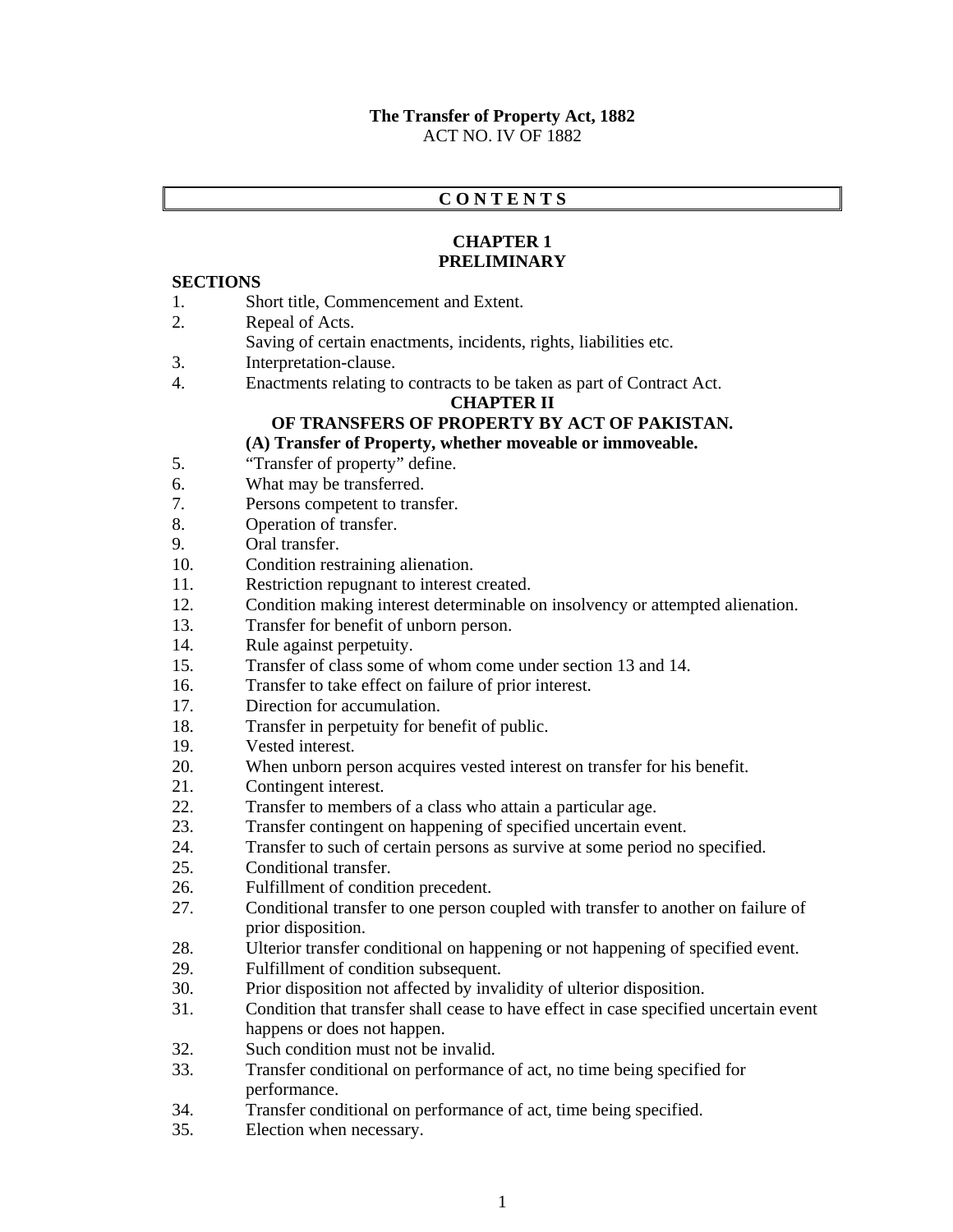- 36. Apportionment of periodical payments on determination of interest of person entitled.
- 37. Apportionment of benefit of obligation on severance.

## **(B) Transfer of Immovable Property.**

- 38. Transfer by person authorized only under certain circumstances to transfer.
- 39. Transfer where third person is entitled to maintenance.
- 40. Burden of obligation imposing restriction on use of land, or of obligation annexed to ownership but not amounting to interest or easement.
- 41. Transfer by ostensible owner.
- 42. Transfer by person having authority to revoke former transfer.
- 43. Transfer by unauthorized person who subsequently acquires interest in property transferred.
- 44. Transfer by one co-owner.
- 45. Joint Transfer for consideration.
- 46. Transfer for consideration by persons having district interests.
- 47. Transfer by co-owners of share in common property.
- 48. Priority of rights created by transfer.
- 49. Transferee's right under policy.
- 50. Rent bona fide paid to holder under defective title.
- 51. Improvements made by bona fide holders under defective titles.
- 52. Transfer of property pending suit relating thereto.
- 53. Fraudulent transfer.
- 53 A. Part performance.

## **CHAPTER III**

## **OF SALES OF IMMOVEABLE PROPERTY.**

- 54. "Sale" defined. Sale how made. Contract for sale.
- 55. Rights and liabilities of buyer and seller.
- 56. Marshalling by subsequent purchaser.
- Discharge of Incumbrances on Sale.
- 57. Provision by Court for incumbrance and sale freed therefrom.

## **CHAPTER IV**

## **OF MORTGAGES OF IMMOVEABLE PROPERTY AND CHARGES.**

58. "Mortgage," "mortgage," "mortgage," "mortgage-money" and "mortgage-deed" defined.

Simple mortgage.

Mortgage by conditional sale.

Usufructuary mortgage.

English mortgage.

Mortgage by deposit of title-deeds.

Anomalous mortgage.

59. References to mortgagors and mortgagees to include persons deriving title from them.

## **Rights and Liabilities of Mortgagor.**

60. Right of mortgagor to redeem.

Redemption of portion of mortgaged property.

- 60 A. Obligation to transfer to third party instead of re-transference to mortgagor.
- 60 B. Right to inspection and production of documents.
- 61. Right to redeem separately or simultaneously.
- 62. Right of usufructuary mortgagor to recover possession.
- 63. Accession to mortgaged property.
	- Accession acquired in virtue of transferred ownership.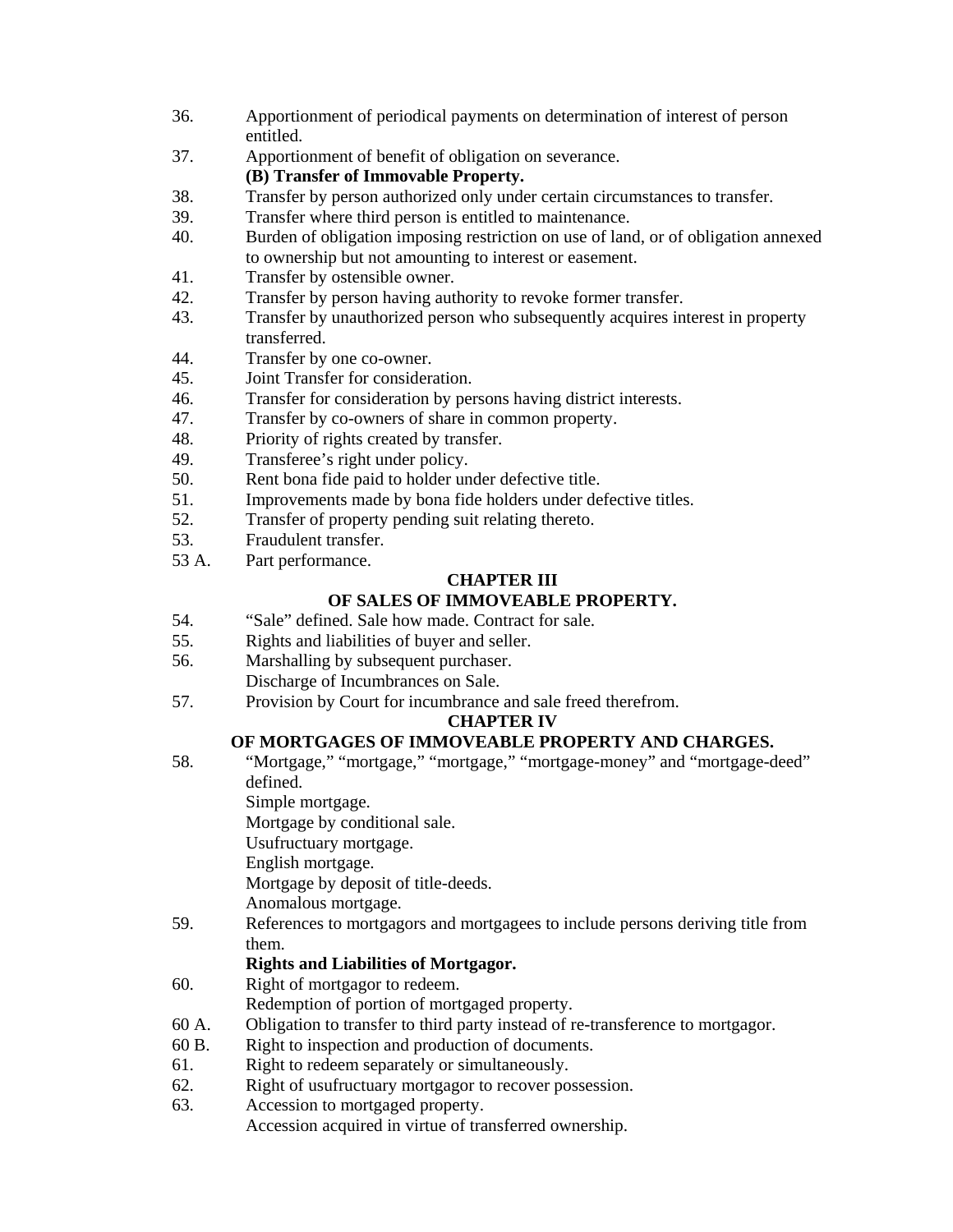| 63 A.    | Improvements to mortgaged property.                               |  |  |  |  |
|----------|-------------------------------------------------------------------|--|--|--|--|
| 64.      | Renewal of mortgaged lease.                                       |  |  |  |  |
| 65.      | Implied contracts by mortgagor.                                   |  |  |  |  |
| 65 A.    | Mortgagor's power to lease.                                       |  |  |  |  |
| 66.      | Waste by mortgagor in possession.                                 |  |  |  |  |
|          | <b>Rights and Liabilities of Mortgagee.</b>                       |  |  |  |  |
| 67.      | Right to foreclosure or sale.                                     |  |  |  |  |
| 67 A.    | Mortgagee when bound to bring one suit on several mortgages.      |  |  |  |  |
| 68.      | Right to sue for mortgage-money.                                  |  |  |  |  |
| 69.      | Power of sale when valid.                                         |  |  |  |  |
| 69 A.    | Appointment of receiver.                                          |  |  |  |  |
| 70.      | Accession to mortgaged property.                                  |  |  |  |  |
| 71.      | Renewal of mortgaged lease.                                       |  |  |  |  |
| 72.      | Rights of mortgagee in possession.                                |  |  |  |  |
| 73.      | Right to proceeds of revenue sale or compensation on acquisition. |  |  |  |  |
| 74-75    | [Repealed.]                                                       |  |  |  |  |
| 76.      | Liabilities of mortgagee in possession.                           |  |  |  |  |
|          | Loss occasioned by his default.                                   |  |  |  |  |
| 77.      | Receipts in lieu of interest.                                     |  |  |  |  |
|          | <b>Priority</b>                                                   |  |  |  |  |
| 78.      | Postponement of prior mortgagee.                                  |  |  |  |  |
| 79.      | Mortgage to secure uncertain amount when maximum is expressed.    |  |  |  |  |
| 80.      | [Repealed.]                                                       |  |  |  |  |
|          | <b>Marshalling and Contribution</b>                               |  |  |  |  |
| 81.      | Marshalling securities.                                           |  |  |  |  |
| 82.      | Contribution to mortgage-debt.                                    |  |  |  |  |
|          | <b>Deposit in Court</b>                                           |  |  |  |  |
| 83.      | Power to deposit in Court money due on mortgage.                  |  |  |  |  |
|          | Right to money deposited by mortgagor.                            |  |  |  |  |
| 84.      | Cessation of interest.                                            |  |  |  |  |
| 85 to 90 | [Repealed.]                                                       |  |  |  |  |
| 91.      | Who may sue for redemption.                                       |  |  |  |  |
| 92.      | Subrogation.                                                      |  |  |  |  |
| 93.      | Prohibition of taking.                                            |  |  |  |  |
| 94       | Rights of mesne mortgagee                                         |  |  |  |  |
| 95.      | Right of redeeming co-mortgagor to expenses.                      |  |  |  |  |
| 96.      | Mortgage by deposit of title-deeds.                               |  |  |  |  |
| 97.      | [Repealed.]                                                       |  |  |  |  |
|          | <b>Anomalous Mortgages.</b>                                       |  |  |  |  |
| 98.      | Rights and liabilities of parties to anomalous mortgages.         |  |  |  |  |
| 99.      | [Repealed.]                                                       |  |  |  |  |
|          | <b>Charges</b>                                                    |  |  |  |  |
| 100.     | Charges.                                                          |  |  |  |  |
| 101.     | No merger in case of subsequent encumbrance.                      |  |  |  |  |
|          | <b>Notice and Tender</b>                                          |  |  |  |  |
| 102.     | Service or tender on or to agent.                                 |  |  |  |  |
| 103.     | Notice, etc., to or by person incompetent to contract.            |  |  |  |  |
| 104.     | Power to make rules.                                              |  |  |  |  |
|          | <b>CHAPTER V</b>                                                  |  |  |  |  |
|          | OF LEASES OF IMMOVEABLE PROPERTY.                                 |  |  |  |  |
|          |                                                                   |  |  |  |  |

105. "Lease" defined.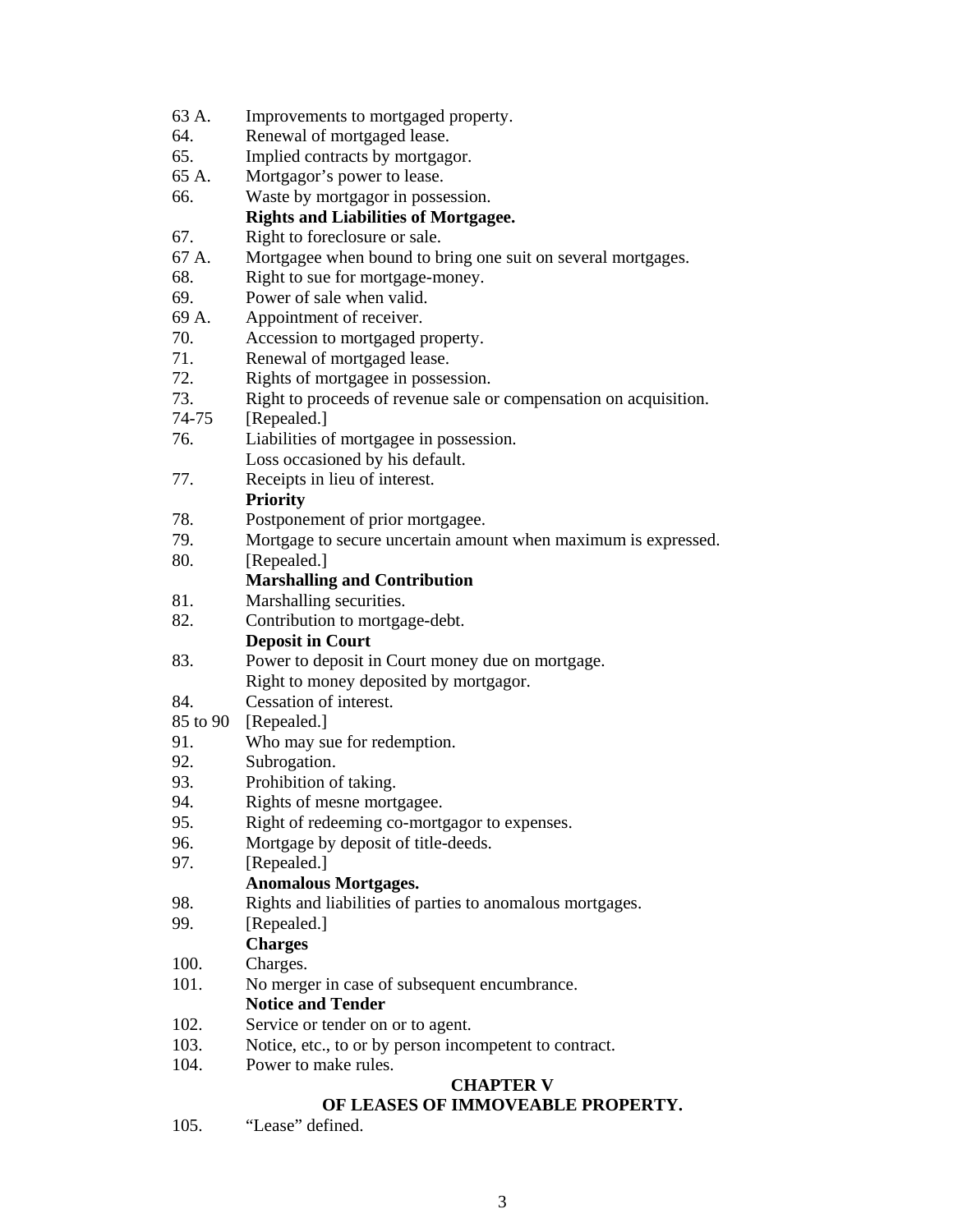"Lessor," "lessee," "premium" and "rent" defined.

- 106. Duration of certain leases in absence of written contract or local usage.
- 107 Leases how made.
- 108. Rights and liabilities of lessor and lessee.
- 109. Rights of lessor's transferee.
- 110. Exclusion of day on which term commences. Duration of lease for a year. Option to determine lease.
- 111. Determination of lease.
- 112. Waiver of forfeiture.
- 113. Waiver of notice to quit.
- 114. Relief against forfeiture for non-payment of rent.
- 114 A. Relief against forfeiture in certain other cases.
- 115. Effect of surrender and forfeiture on under-leases.
- 116. Effect of holding over.
- 117. Exemption of leases for agricultural purposes.

# **CHAPTER VI**

## **OF EXCHANGES.**

- 118. "Exchange" defined.
- 119. Right of party deprived of thing received in exchange.
- 120. Rights and liabilities of parties.
- 121. Exchange of money.

## **CHAPTER VII OF GIFTS.**

122. "Gift" defined.

Acceptance when to be made.

- 123. Transfer how effected.
- 124. Gift of existing and future property.
- 125. Gift to several of whom one does not accept.
- 126. When gift may be suspended or revoked.
- 127. Onerous gifts.
	- Onerous gift to disqualified person.
- 128. Universal donee.
- 129. Saving of donations mortis causa and Muslim law.

## **CHAPTER VIII**

## **OF TRANSFERS OF ACTIONABLE CLAIMS.**

- 130. Transfer of actionable claim.
- 130 A. Transfer of policy of marine insurance.
- 131. Notice to be in writing, signed.
- 132. Liability of transferee of actionable claim.
- 133. Warranty of solvency of debtor.
- 134. Mortgaged debt.
- 135. Assignment of rights under policy of insurance against fire.
- 135 A. Assignment of rights under policy of marine insurance.
- 136. Incapacity of officers connected with Courts of Justice.
- 137. Saving of negotiable instruments, etc.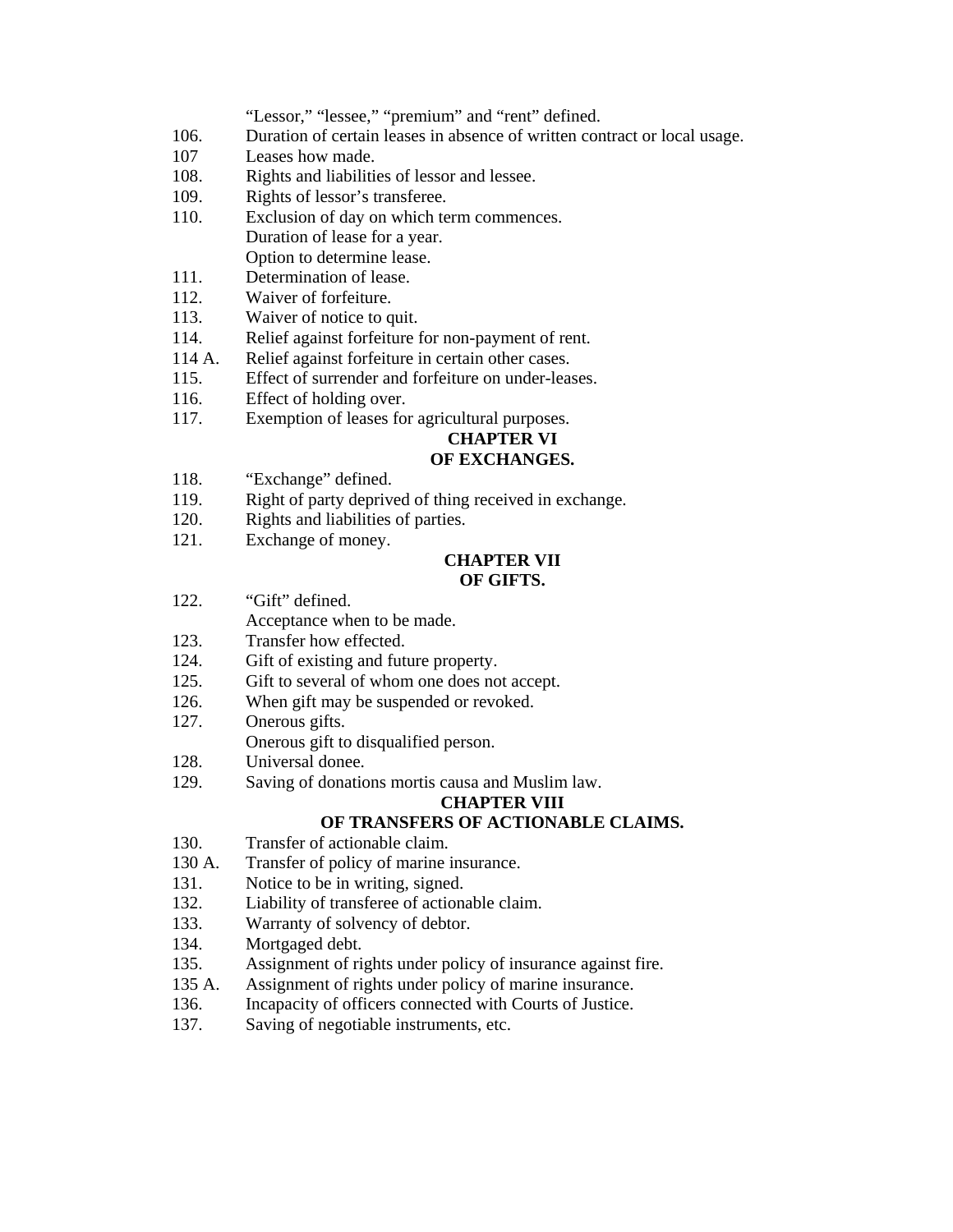## **1The Transfer of Property Act, 1882**

(ACT NO. IV OF 1882)

[17th February 1882]

## **An Act to amend the law relating to the Transfer of Property by Act of Parties.**

**Preamble**. **WHEREAS** it is expedient to define and amend certain parts of the law relating to the Transfer of Property by Act of parties; It is hereby enacted as follows: -

## **CHAPTER 1**

## **PRELIMINARY**

**Short title.** 1. This Act may be called the Transfer of Property Act, 1882.

| <b>Commencement:</b> | It shall come into force on the first day of July, 1882. |
|----------------------|----------------------------------------------------------|
|                      |                                                          |

 **2[\* \* \* \* \* \* \* \*]** 

**3**[ **4**[This] Act or any Part thereof may by notification in the official Gazette, be extended to the whole or any part of **5**[a Province] **6**[by the Provincial Government].

**7**[And any **8**[Provincial Government] may, **9**[\* \* \*] from time to time, by notification in the **10**[official Gazette], exempt either retrospectively and part of the territories administered by such **11**[Provincial Government] from all or any of the following provisions, namely:-

Section 54, paragraphs 2 and 3, 59, 107 and 123.]

**12**[Notwithstanding anything in the foregoing part of this section, section 54, paragraphs 2 and 3, 59, 107 and 123 shall not extend or be extended to any district or tract of country for the time being excluded from the operation of the Registration Act, **13**[1908], under the power conferred by the first section of that Act or otherwise.]

**2. Repeal of Acts**. **Saving of certain enactments, incidents, rights, liabilities, etc.** In the territories to which this Act extends for the time being the enactments specified in the Schedule hereto annexed shall be repealed to the extent therein mentioned. But nothing herein contained shall be deemed to affect:-

- (a) the provisions of any enactment not hereby expressly repealed:
- (b) any terms or incidents of any contract or Constitution of property which are consistent with the provisions of this Act, and are allowed by the law for the time being in force;
- (c) any right or liability arising out of a legal relation constituted before this Act comes into force, or any relief in respect of any such right or liability; or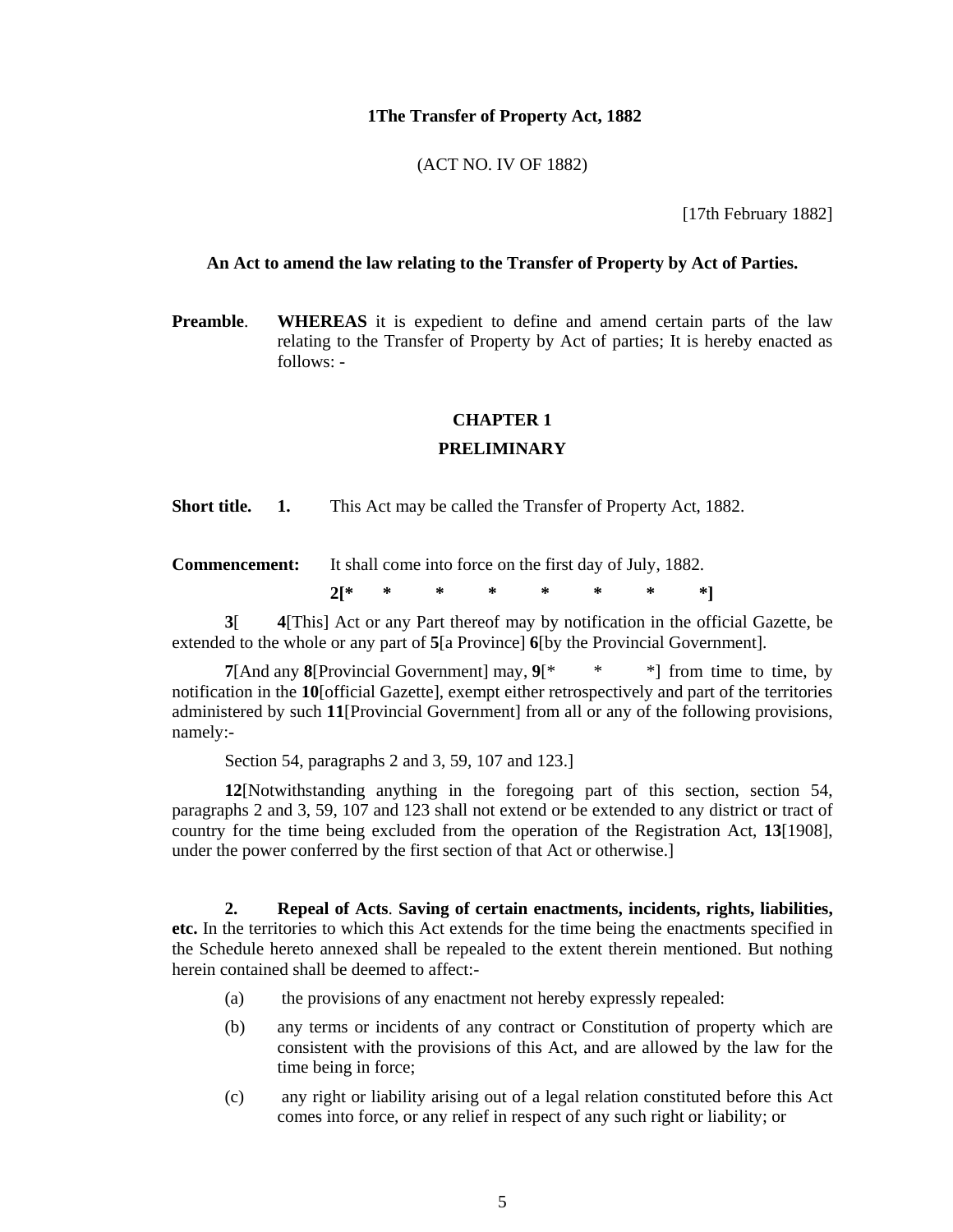(d) save as provided by section 57 and Chapter IV of this Act, any transfer by operation of law or by, or in execution of, a decree or order of a Court of competent jurisdiction;

and nothing in the Second Chapter of this Act shall be deemed to affect any rule of **14**\* [Muslim] \*\* law.

**3. Interpretation clause.** In this Act, unless there is something repugnant in the subject or context, -

"immovable property" does not include standing timber, growing crops or grass;

"instrument" means a non-testamentary instrument:

**15**["attested", in relation to an instrument, means **16**[and shall be deemed always to have meant] attested by two or more witnesses each of whom has seen the executant sign or affix his mark to the instrument, or has seen some other person sign the instrument in the presence and by the direction of the executant, or has received from the executant a personal acknowledgment or his signature or mark, or of the signature of such other person, and each of whom has signed the instrument in the presence of the executant; but it shall not be necessary that more than one of such witnesses shall have been present at the same time, and no particular form of attestation shall be necessary;]

"registered" means registered in **17**[a province] under the law for the time being in force regulating the registration of documents;

"attached to the earth" means-

- (a) rooted in the earth, as in the case of trees and shrubs;
- (b) imbedded in the earth, as in the case of walls or buildings; or
- (c) attached to what is so imbedded for the permanent beneficial enjoyment of that to which it is attached;

**18**["Actionable claim" meant a claim to any debt, other than a debt secured by mortgage of immovable property or by hypothecation or pledge of movable property or to any beneficial interest in movable property not in the possession, either actual or constructive, of the claimant, which the Civil Courts recognize as affording grounds for relief, whether such debt or beneficial interest be existent, accruing, conditional or contingent:]

**19**["a person is said to have notice" of a fact when he actually knows that fact, or when but for wilful abstention from an inquiry or search which he ought to have made, or gross negligence, he would have known it.

**Explanation** 1. -Where any transaction relating to immovable property is required by law to be and has been effected by a registered instrument, any person acquiring such property or any part of, or share or interest, in such property shall be deemed to have notice of such instrument as from the date of registration or, ''where the property is not all situated in one sub-district, or where the registered instrument has been registered under Sub-section (2) of section 30 of the Registration Act, 1908, (XVI of 1908) from the earliest date on which any memorandum of such registered instrument has been filed by any Sub-Registrar within whose sub-district any part of the property which is being acquired, or of the property wherein a share or interest is being acquired, is situated:

## **Provided that-**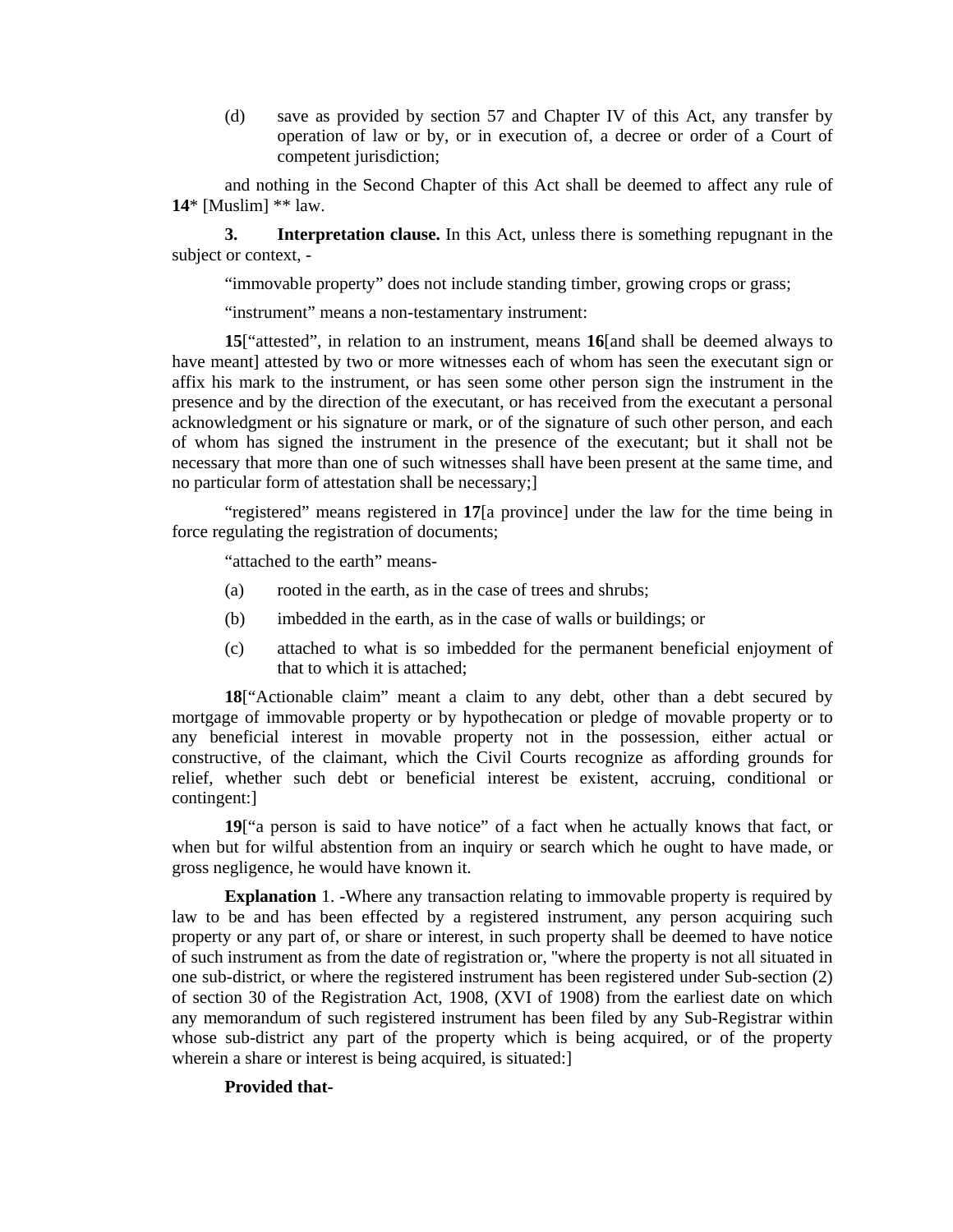- (1) the instrument has been registered and its registration completed in the manner prescribed by the Registration Act, 1908, (XVI of 1908). And the rules made thereunder;
- (2) the instrument or memorandum has been duly entered or filed, as the case may be, in books kept under section 51 of that Act; and
- (3) the particulars-regarding the transaction to which instrument relates have been correctly entered in the indexes kept under section 55 of that Act.

**Explanation** II.-Any person acquiring any immovable property or any share or interest in any such property shall be deemed to have notice of the title, if any, person who is for the time being in actual possession thereof.

**Explanation** III.-A person shall be deemed to have had notice of any fact if his agent acquires notice thereof whilst acting on his behalf in the course of business to which that fact is material:

Provided that, if the agent fraudulently conceals the fact, the principal shall not be charged with notice thereof as against any person who was a party to or otherwise cognizant of the fraud.

**4. Enactments relating to contracts to be taken as part of Contract Act.** The chapters and sections of this Act which relate to contracts shall be taken as part of one Contract Act, 1872.

And section 54, paragraphs 2 and 3, 59, 107 and 123 shall be read as supplemental to the Registration Act, 1908.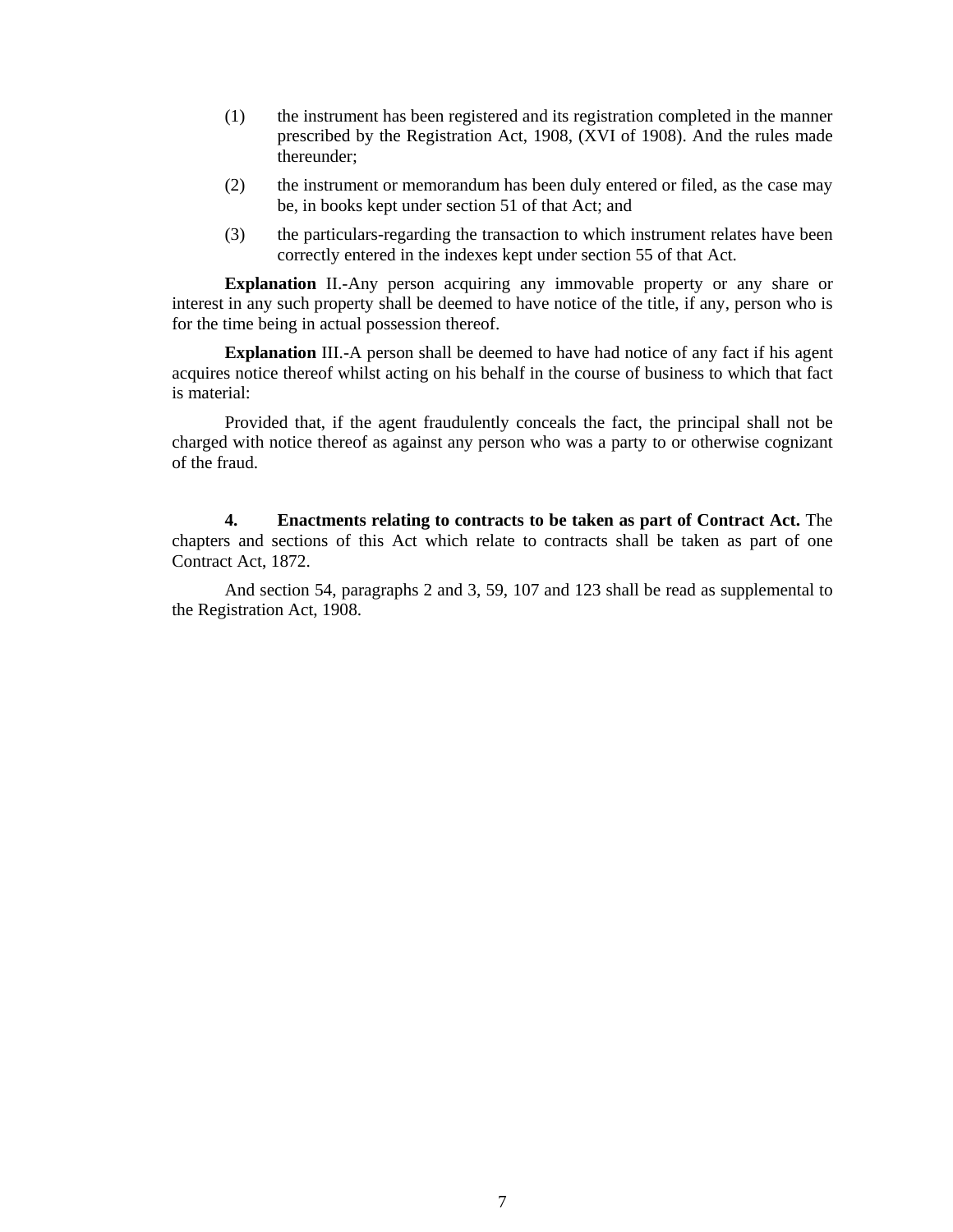#### **CHAPTER II**

## **OF TRANSFERS OF PROPERTY BY ACT OF PARTIES**

## **(A) Transfer of Property, whether moveable or immovable**

 **5. "Transfer of property", defined.** In the following sections 'Transfer of Property' means and act by which a living person conveys property, in present or in future, to one or more other living persons, or to himself, or to himself and one or more other living persons: and 'to transfer property' is to perform such act.

In this section 'living person' includes a company or association or body of individuals, whether incorporated or not, but both in herein contained shall affect any law for the time being in force relating to transfer of property to or by companies, associations or besides of individuals.

**6. What may be transferred.** Property of any kind may be transferred, except as otherwise provided by this Act or by any other law for the time being in force:-

- (a) The chance of an heir-apparent succeeding to an estate, the chance of a relation obtaining a legacy on the death of a kinsman, or any other mere possibility of a like nature, cannot be transferred.
- (b) A mere right of re-entry for breach of a condition subsequent cannot be transferred to any one except the owner of the property affected thereby.
- (c) An easement cannot be transferred apart from the dominant heritage.
- (d) An interest in property restricted in its enjoyment to the owner personally cannot be transferred by him.
- (dd) A right to future maintenance, in whatsoever manner arising, secured or determined, cannot be transferred.
- (e) A mere right to sue cannot be transferred.
- (f) A public office cannot be transferred, nor can the salary of a public officer, whether before or after it has become payable.
- (g) Stipends allowed to military, naval, air-force and civil pensioners of the Government and political pensions cannot be transferred.
- (h) No transfer can be made, (I) in so far as it is opposed to the nature of the interest affected thereby, or (2) **20**[for an unlawful object or consideration within the meaning of section 23 of the Contract Act, 1872,] or (3) to a person legally disqualified to be transferee.
- (i) **21**[Nothing in this section shall be deemed to authorize a tenant having an untransferable right of occupancy, the farmer of an estate in respect of which default has been made in paying revenue or the lessee of an estate under the management of a Court of Wards, to assign his interest as such tenant, farmer or lessee. ]

**7. Persons competent to transfer.** Every person competent to contract and entitled to transferable property, or authorized to dispose of transferable property not his own, is competent to transfer such property either wholly or in part, and either absolutely or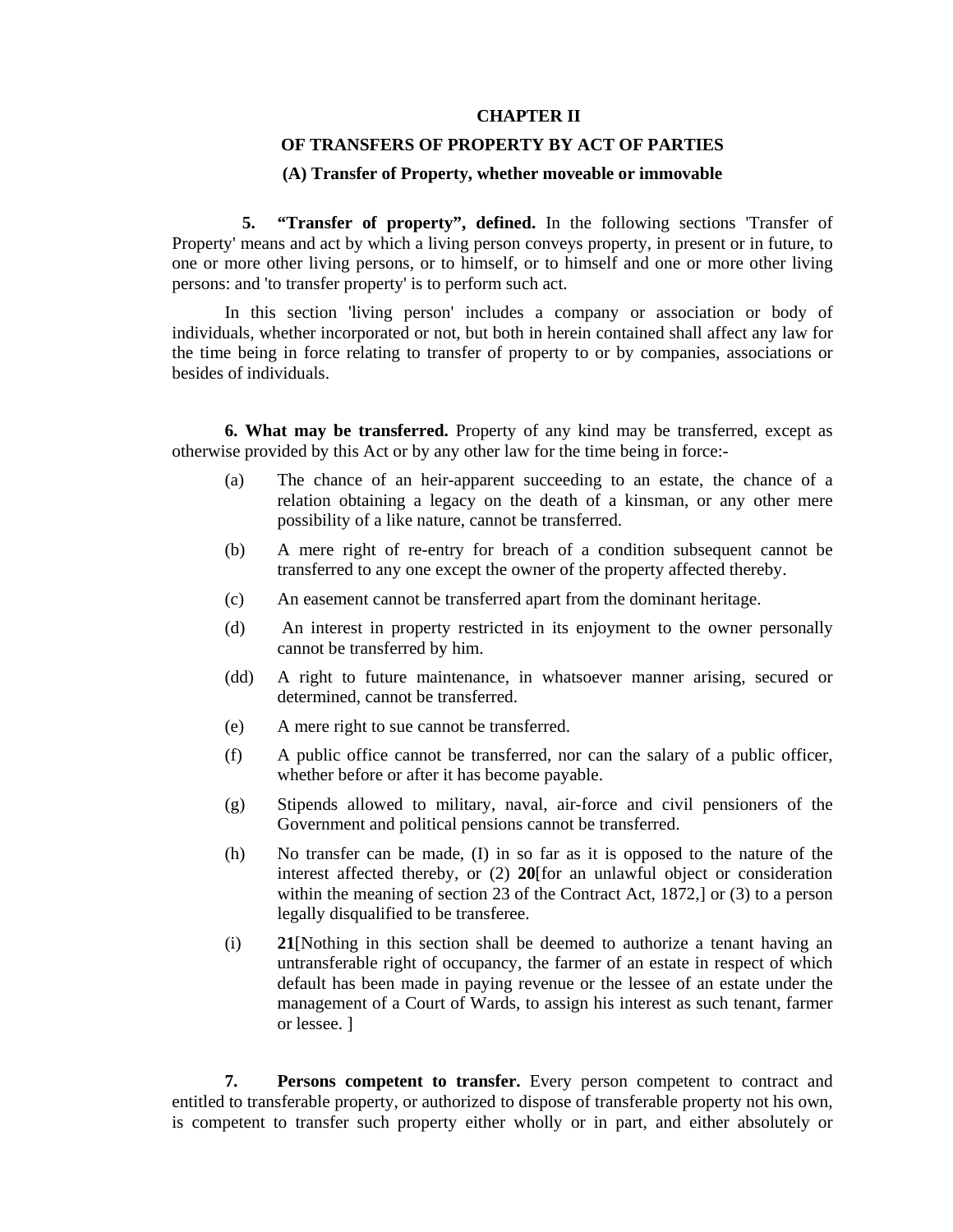conditionally, in the circumstances, to the extent and in the manner allowed and prescribed by any law for the time being in force.

**8.** Operation of transfer. Unless a different intention is expressed or necessarily implied, a transfer of property passes forthwith to the transferee all the interest which the transferor is then capable of passing in the property and in the legal incidents thereof.

Such incidents include, where the property is land, the easements annexed thereto, the rents and profit thereof accruing after the transfer, and all things attached to the earth;

and, where the property is machinery attached to the earth, the movable parts thereof;

and, where the property is a house, the easements annexed thereto, the rent thereof accruing after the transfer, and the locks, keys, bars, doors, windows, and all other things provided for permanent use therewith;

and, where the property is a debt or other actionable claim, the securities therefor (except where they are also for other debts or claims not transferred to the transferee), but not arrears of interest accrued before the transfer;

and, where the property is money or other property yielding income, the interest or income thereof accruing after the transfer takes effect.

**9.** Oral transfer. A transfer of property may be made without writing in every case in which a writing is not expressly required by law.

**10. Condition restraining alienation.** Where property is transferred subject to a condition or limitation absolutely restraining the transferee or any person claiming under him from parting with or disposing of his interest in the property, the condition or limitation is void, except in the case of a lease where the condition is for the benefit of the lessor or those claiming under, him: Provided that property may be transferred to or for the benefit of a woman (not being a Hindu, Muslim or Buddhist), so that she shall not have power during her marriage to transfer or change the same or her beneficial interest therein.

**11. Restriction repugnant to interest created.** Where on a transfer or property, and interest is created absolutely in favour of any person, but the terms of the transfer direct that such interest shall be applied or enjoyed by him in a particular manner, he shall be entitled to receive and dispose of such interest as if there were no such direction.

**22**[Where any such direction has been made in respect of one piece of immovable property for the purpose of securing the beneficial enjoyment of another piece of such property, nothing in this section shall be deemed to affect any right which the transferor may have to enforce such direction or any remedy which he may have in respect of a breach thereof.]

**12. Condition making interest determinable on insolvency or attempted alienation.** Where properly is transferred subject to a condition or limitation making any interest therein, reserved or given to or for the benefit of any person, to cease on his becoming insolvent or endeavouring to transfer or dispose of the same, such condition or limitation is void.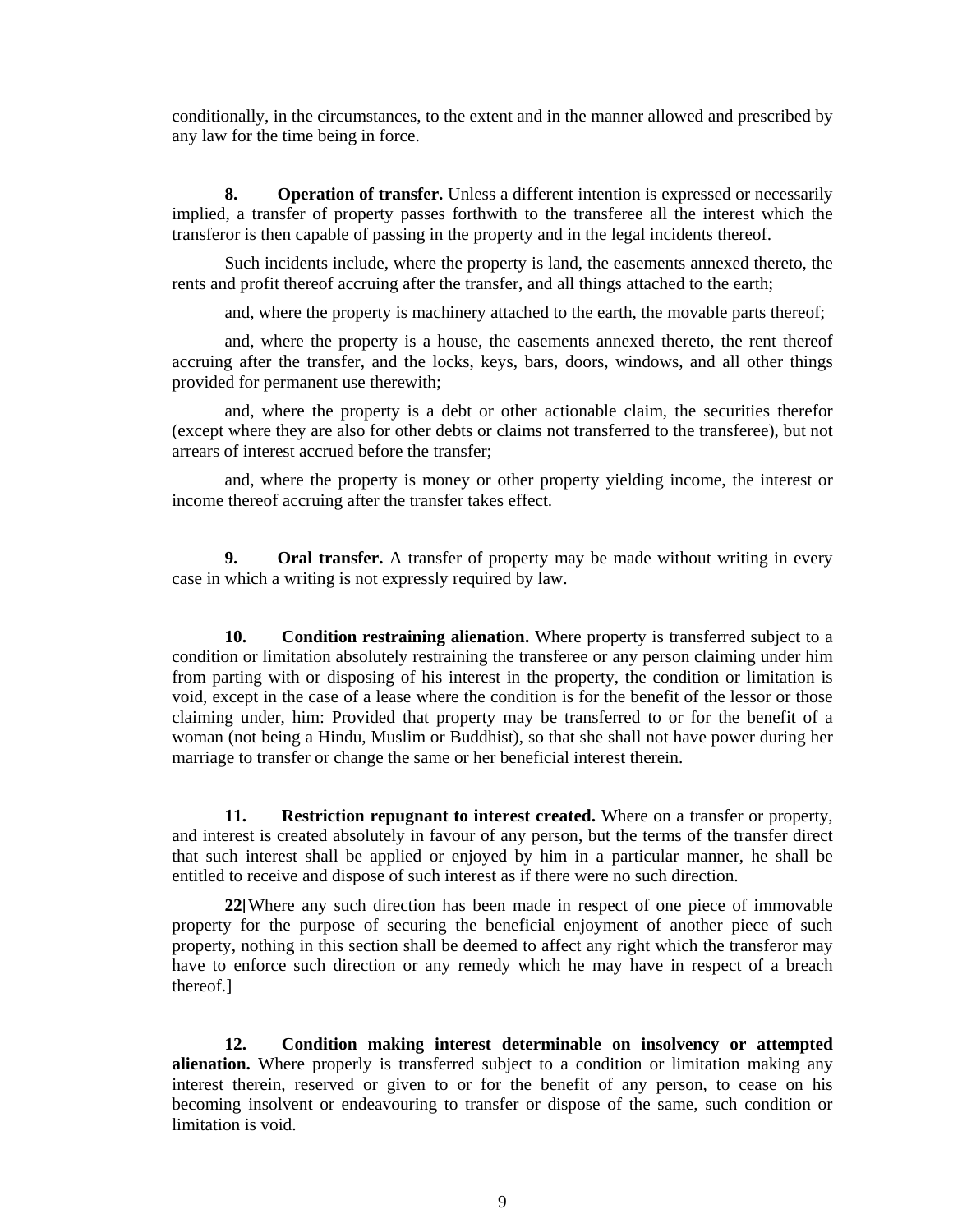Nothing in this section applies to a condition in a lease for the benefit of the lessor or those claiming under him.

**13. Transfer for benefit of unborn person.** Where, on a transfer of property, an interest therein is created for the benefit of a person not in existence at the date of the transfer, subject to a prior interest created by the same transfer, the interest created for the benefit of such person shall not take effect, unless it extends to the whole of the remaining interest of the transferor in the property.

### **Illustration**

A transfers property which he is the owner to B in trust for A and his intended wife successively for their lives, and after the death of the survivor, for the eldest son of the intended marriage for life, and after his death for A's second son. The interest so created for the benefit of the eldest son does not take effect, because it does not extend to the whole of A's remaining interest in the property.

**14. Rule against perpetuity.** No transfer of property can operate to create an interest which is to take effect after the life-time of one or more persons living at the date of such transfer, and the minority of some person who shall be in existence at the expiration of that period, and to whom, if he attains full age, the interest created is to belong.

**15. Transfer to class some of whom come under sections 13 and 14.** If, on a transfer of property, an interest therein is created for the benefit of a class of persons with regard to some of whom such interest fails by reason of any of the Rules contained in sections 13 and 14, such interest fails **23**[in regard to those persons only and not in regard to the whole class].

**24[16. Transfer to take effect on failure of prior interest.** Where, by reason of any of the Rules contained in sections 13 and 14, an interest created for the benefit of a person or of a class of persons fails in regard to such person or the whole of such class, any interest created in the .same transaction and intended to take effect after or upon failure of such prior interest also fails.

**17. Direction for accumulation.** (1) Where the terms of a transfer of property direct the income arising from the property shall be accumulated either wholly or in part during a period longer than:-

- (a) the life of the transferor, or
- (b) a period of eighteen years from the date of the transfer, such direction shall, save as hereinafter provided, be void to the extent to which the period during which the accumulation is directed exceeds the longer of the aforesaid periods, and at the end of such last-mentioned period the property and the income thereof shall be disposed of as if the period during which the accumulation has been directed to be made had elapsed.
- (2) This section shall not affect any direction for accumulation for the purpose

 $of -$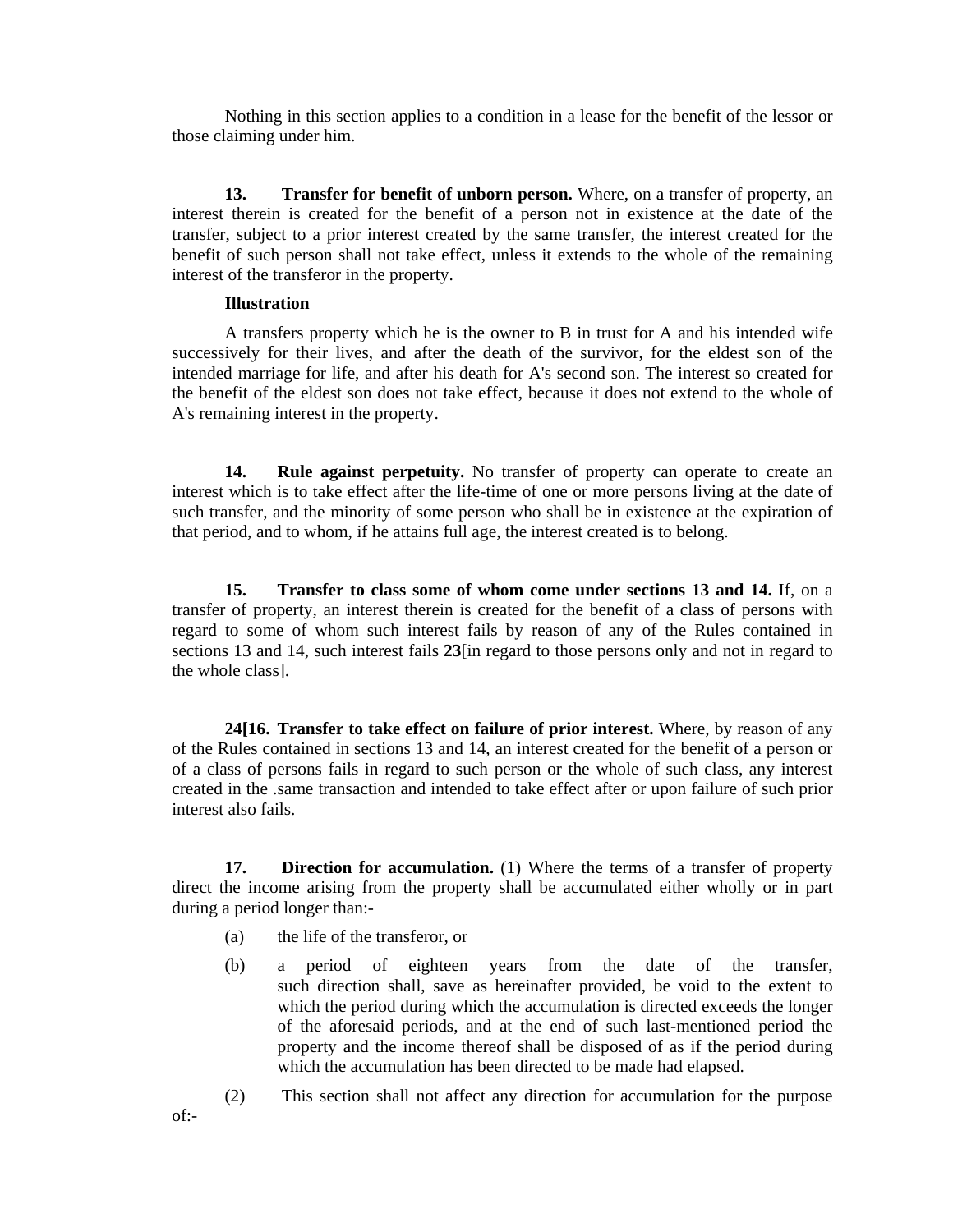- (i) the payment of the debts of the transferor or any other person taking any interest under the transfer or,
- (ii) the provision of portions for children or remoter issue of the transferor or of any other person taking any interest under the transfer,' or
- (iii) the preservation or maintenance of the property transferred;

and such direction may be made accordingly.

**25[18. Transfer in perpetuity for benefit of public.** The restrictions in sections 14, 16 and 17 shall not apply in the case of a transfer of property for the benefit for the public in the advancement of religion, knowledge, commerce, health, safely, or any other object beneficial to mankind.]

**19.** Vested interest. Where, on a transfer or property, an interest therein is created in favour of a person without specifying the time when it is to take effect, or in terms specifying that it is to take effect forthwith or on the happening of an event which must happen, such interest is vested, unless a contrary intention appears from the terms of the transfer.

A vested interest is not defeated by the death of the transferee before he obtains possession.

Explanations. An intention that an interest shall not be vested is not to be inferred merely from a provision whereby the enjoyment thereof is postponed, or whereby a prior interest in the same property is given or reserved to some other person, or whereby income arising from the property is directed to be accumulated until the time of enjoyment arrives, or from a provision that if a particular event shall happen the interest shall pass to another person.

**20. When unborn person acquires vested interest on transfer for his benefit.** Where, on a transfer of property, an interest therein is created for the benefit of a person not then living, he acquires upon his birth, unless a contrary intention appear from the terms of the transfer, a vested interest, although he may not be entitled to the enjoyment thereof immediately on his birth.

**21. Contingent interest.** Where, on a transfer of property, an interest therein is created in favour of a person to take effect only on the happening of a specified uncertain event, or if a specified uncertain event shall not happen, such person thereby acquires a contingent interest in the property. Such interest becomes a vested interest, in the former case on the happening of the event, in the latter case when the happening of the event becomes impossible.

**Exception.** - Where, under a transfer of property, a person becomes entitled to an interest therein upon attainting a particular age, and the transfer also gives to him absolutely the income to arise from such interest before he reaches that ages, or directs the income or so much thereof as may be necessary to be applied for his benefit, such interest is not contingent.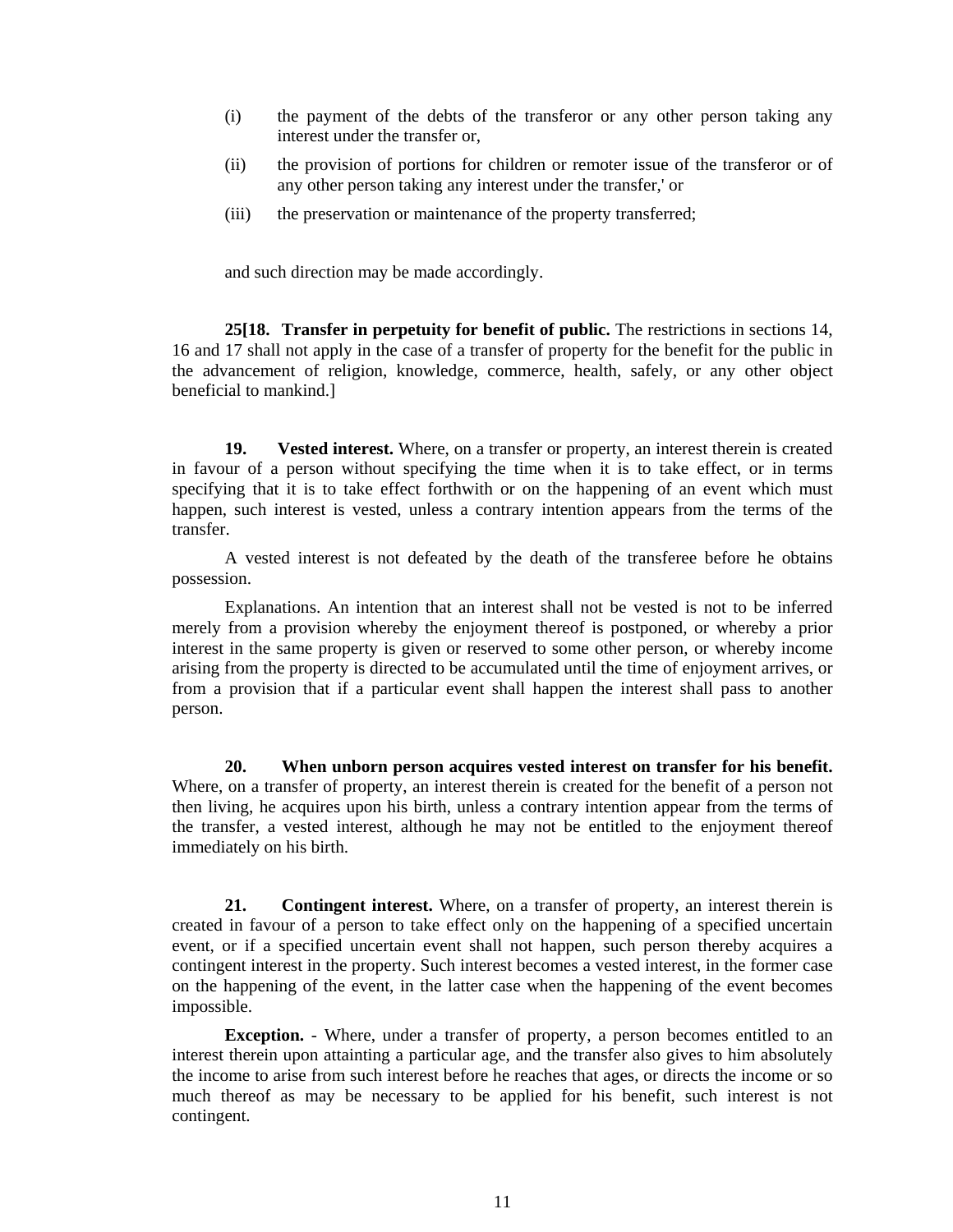**22. Transfer to members of a class who attain a particular age.** Where, on a transfer of property, an interest therein is created in favour of such members only of a class as shall attain a particular age, such interest does not vest in any member of the class who has not attained that age.

**23. Transfer contingent on happening of specified uncertain event.** Where, on a transfer of property, an interest therein is to accrue to a specified person if a specified uncertain event shall happen, and no time is mentioned for the occurrence of that event, the interest fails unless such event happens before, or at the same time as, the intermediate or precedent interest cease to exist.

**24. Transfer to such of certain persons as survive at some period not specified.** Where, on a transfer of property, and interest therein is to accrue to such of certain persons as shall be surviving at some period, but the exact period is not specified, the interest shall go to such of them as shall be alive when the intermediate or precedent interest ceases to exist, unless a contrary intention appears from the terms of the transfer.

### **Illustration**

A transfers property to B for life, and after his death to C and D, equally to be divided between them, C dies during the life of B. D survives B. At B's death the property passes to D.

**25. Conditional transfer.** An interest created on a transfer of property and dependent upon a condition fails if the fulfilment of the condition is impossible, or is forbidden by law, or is of such a nature that, if permitted, it would defeat the provisions of any law, or is fraudulent, or involves or implies injury to the person or property of another, or the Court regards it as immoral or opposed to public policy.

### **Illustrations**

- (a) A lets a farm to B on condition that he shall walk a hundred miles in an hour. The lease is void.
- (b) A gives Rs. 500 to B on condition that he shall marry A's daughter C. At the date of the transfer, C was dead. The transfer is void.
- (c) A transfers Rs. 500 to B on condition that she shall murder C. The transfer is void.
- (d) A transfer Rs. 500 to his niece C if she will desert her husband. The transfer is void.

**26. Fulfilment of condition precedent.** Where the terms of a transfer impose a condition to be fulfilled before a person can take an interest in the property, the condition shall be deemed to have been fulfilled if it has been substantially complied with.

#### **Illustration**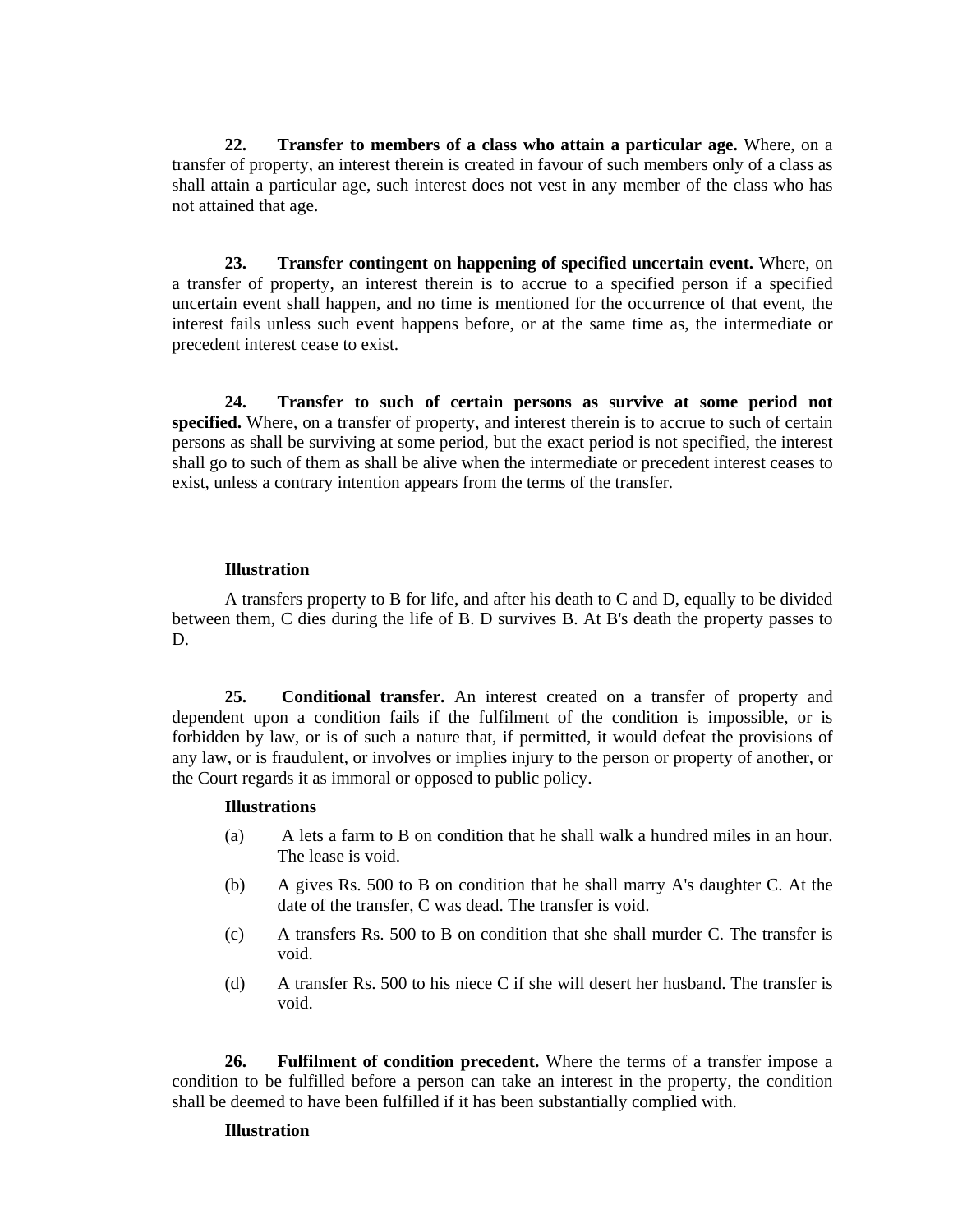(a) A transfers Rs. 5,000 to B on condition that he shall marry with the consent of C, D and E. B marries with the consent of is deemed to have fulfilled the condition.

(b) A transfer Rs. 5,000 to B on condition that he shall marry with the consent of C, D and E. B marries without the consent of C, D and E, but obtains their consent after the marriage. B has not fulfilled the condition.

**27. Conditional transfer to one person coupled with transfer to another on failure of prior disposition.** Where, on a transfer of property, an interest therein is created in favour of one person, and by the same transaction an ulterior disposition of the same interest is made in favour of another, if the prior disposition under the transfer shall fail, the ulterior disposition shall take effect upon the failure of the prior disposition, although the failure may not have occurred in the manner contemplated by the transferor.

But, where the intention of the parties to the transaction is that the ulterior disposition shall take effect, only in the event of the prior disposition failing in a particular manner, the ulterior disposition shall not take effect unless the prior disposition fails in that manner.

#### **Illustrations**

- (a) A transfer Rs.500 to B on condition that he shall execute a certain lease within three months after A's death', and, if he should neglect to do so, to C. B dies in A's lifetime. The disposition in favour of C takes effect.
- (b) A transfer property to his wife, but, in case she should die in his lifetime, transfers to B that which he had transferred to her. A and his wife perish together, under circumstances which make it impossible to prove that she died before him. The disposition in favour of B does not take effect.

**28. Ulterior transfer conditional on happening or not happening of specified event.** On a transfer of property an interest therein may be created to accrue to any person with the condition superadded that in case a specified uncertain event shall happen such interest shall pass to another person, or that in case a specified uncertain event shall not happen such interest shall pass to another person. In each case the dispositions are subject to the rules contained in sections 10, 12, 21, 22, 23, 24, 25 and 27.

**29. Fulfillment of condition subsequent.** An ulterior disposition of the kind contemplated by the last preceding section cannot take effect unless the condition is strictly fulfilled.

#### **Illustration**

A transfers Rs. 500 to B, to be paid to him on his attaining his majority or marrying, with a proviso that, it B dies a minor or marries without C's consent, the Rs. 500 shall go to D. B marries when only 17 years of age, without C's consent. The transfer to D takes effect.

**30. Prior disposition not affected by invalidity of ulterior disposition.** If the ulterior disposition is not valid, the prior disposition is not affected by it.

#### **Illustration**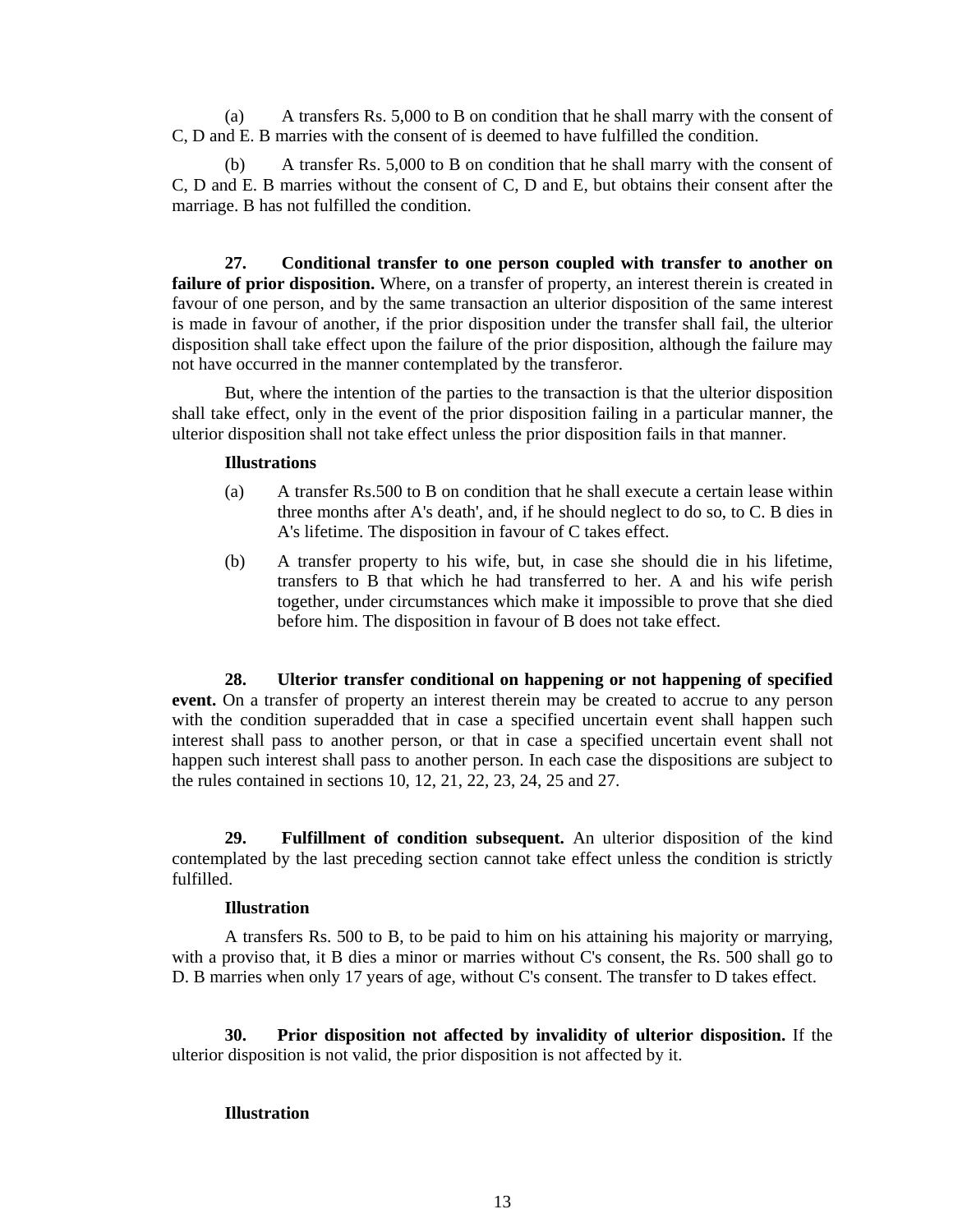A transfer a farm to B for her life, and if she does not desert her husband, to C. B is entitled to the farm during her life as if no condition had been inserted.

**31. Condition that transfer shall cease to have effect in case specified uncertain event happens or does not happen.** Subject to the provisions of section 12, on a transfer of property an interest therein may be created with the condition superadded that it shall cease to exist in case a specified uncertain event shall happen, or in case a specified uncertain event shall not happen.

## **Illustrations**

- (a) A transfers a farm to B for his life, with a proviso that, in case B cuts down a certain wood, the transfer shall cease to have any effect. B cuts down the wood. He loses his life-interest in the farm.
- (b) A transfers a farm to B, provided that, if B shall not go to England within three years after the date of transfer, his interest in the farm shall cease. B does not go to England within the term prescribed. His interest in the farm ceases.

**32. Such condition must not be invalid.** In order that a condition that an interest shall cease to exist may be valid, it is necessary that the event to which it relates 'be one which could legally constitute the condition of the creation of an interest.

**33. Transfer conditional on performance of act, no time being specified for performance.** Where, on a transfer of property, an interest therein is created subject to a condition that the person taking it shall perform a certain act, but no time is specified for the performance of the act, the condition is broken when he renders impossible, permanently or for an indefinite period, the performance of the act.

**34. Transfer conditional on performance of act, time being specified.** Where an act is to be performed by a person either as a condition to be fulfilled before an interest created on a transfer of property is enjoyed by him, as a condition on the non-fulfilment of which the interest is to pass from him to another person, and a time is specified for the performance of the act, if such performance within the specified time is prevented by the fraud of a person who would be directly benefited by non-fulfilment of the condition, such further time shall as against him be allowed for performing the act as shall be requisite to make up for the delay caused by such fraud. But if no time is specified for the performance of the act, then, if its performance is by the fraud of a person interested in the non-fulfilment of the condition rendered impossible or indefinitely postponed, the condition shall as against him be deemed to have been fulfilled.

## **Election**

**35. Election when necessary.**. Where a person professes to transfer property which he has no right to transfer, and as part of the same transaction confers any benefit on the owner of the property, such owner must elect either to confirm such transfer or to dissent from it; and in the latter case he shall relinquish the benefit so conferred, and the benefit so relinquished shall revert to the transferor of the representative as if it had not disposed of;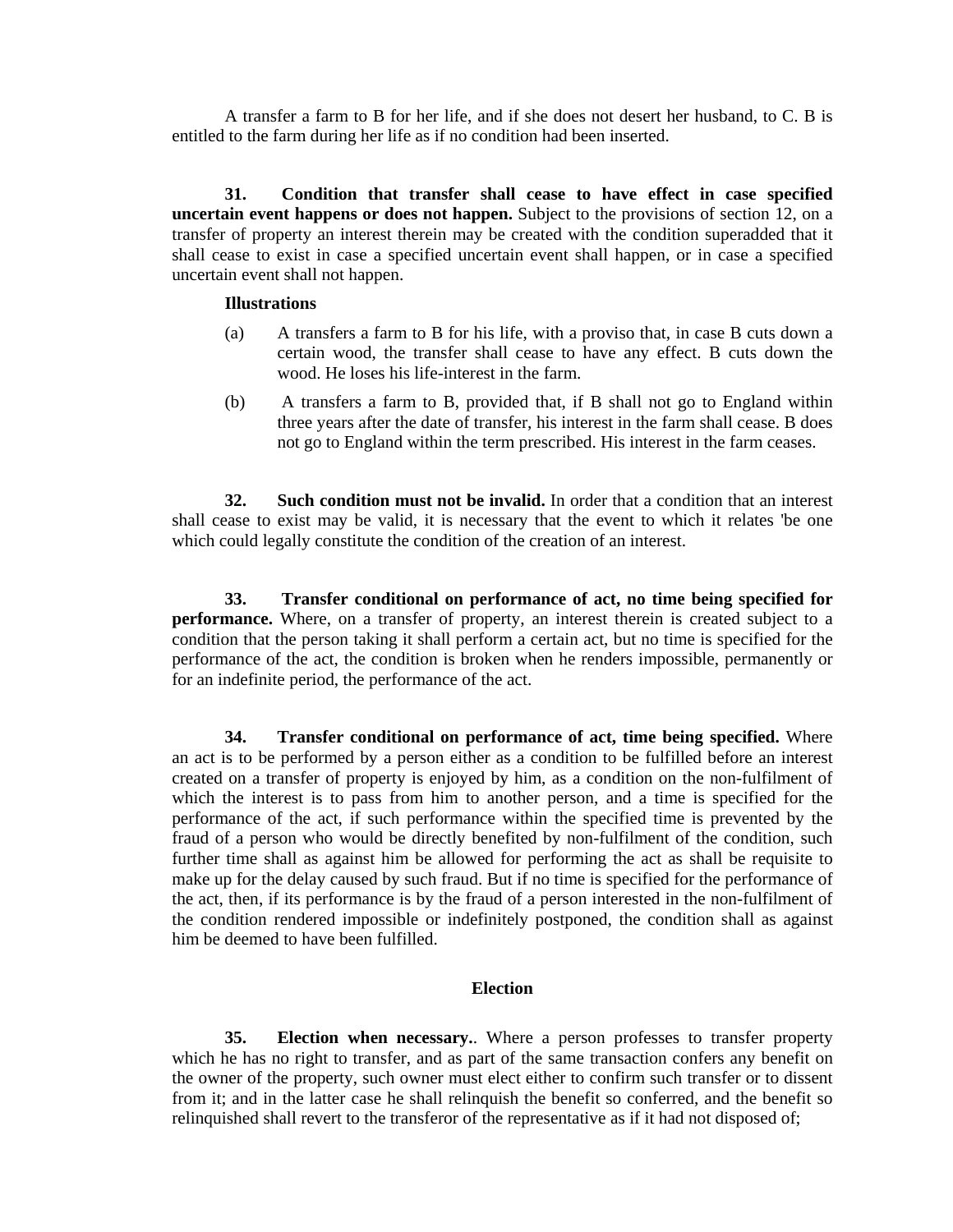Subject nevertheless,

where the transfer is gratuitous, and the transferor has, before the election, died or otherwise become incapable of making a fresh transfer,

and in all cases where the transfer is for consideration,

to the charge of making good to the disappointed transferee the amount or value of the property attempted to be transferred to him.

#### **Illustrations**

(1) The farm of **26**[Ulipur] is the property of C and worth Rs. 800. A by an instrument of gift professes to transfer it to B giving by the same instrument Rs. 1,000 to C. C elects to retain the farm. He forfeits the gift of Rs. 1,000.

In the same case, A dies before the election. His representative must out of the Rs. 1,000 pay Rs. 800 to B.

(2) The rule in the first paragraph of this section applies whether the transferor does or does not believe that which he professes to transfer to be his own.

(3) A person taking no benefit directly under a transaction, but deriving a benefit under it indirectly, need not elect.

(4) A person who in his one capacity takes a benefit under the transaction may in another dissent therefrom.

Exception to the last preceding four rules. Where a particular benefit is expressed to be conferred on the owner of the property which the transferor professes to transfer, and such benefit is expressed to be in lieu of that property, if such owner claim the property, he must relinquish the particular benefit, but he is not bound to relinquish any other benefit conferred upon him by the same transaction.

(5) Acceptance of the benefit by the person on. whom it is conferred constitutes an election by him to confirm the transfer, if he is aware of his duty to elect and of those circumstances which would influence the judgment of a reasonable man in making an election, or if he waives enquiry into the circumstances.

Such knowledge or waiver shall, in the absence of evidence to the contrary, be presumed, if the person on whom the benefit has been conferred has enjoyed it for two years without doing any act to express dissent.

(7) Such knowledge or waiver may be inferred from any act of his which renders it impossible to place the persons interested in the property professed to be transferred in the same condition as if such act had not been done.

#### **Illustrations**

A transfers to B an estate to which C is entitled, and as part of the same transaction gives C a coal mine. C takes possession of the mine and exhausts it. He has thereby confirmed the transfer of the estate to B.

(8) If he does not within one year after the date of the transfer signify to the transferor or his representatives his intention to confirm or to dissent from the transfer, the transferor or his representatives may, upon the expiration of that period, require him to make his election; and if he does not comply with such requisition within a reasonable time after he has received it, he shall be deemed to have elected to confirm transfer.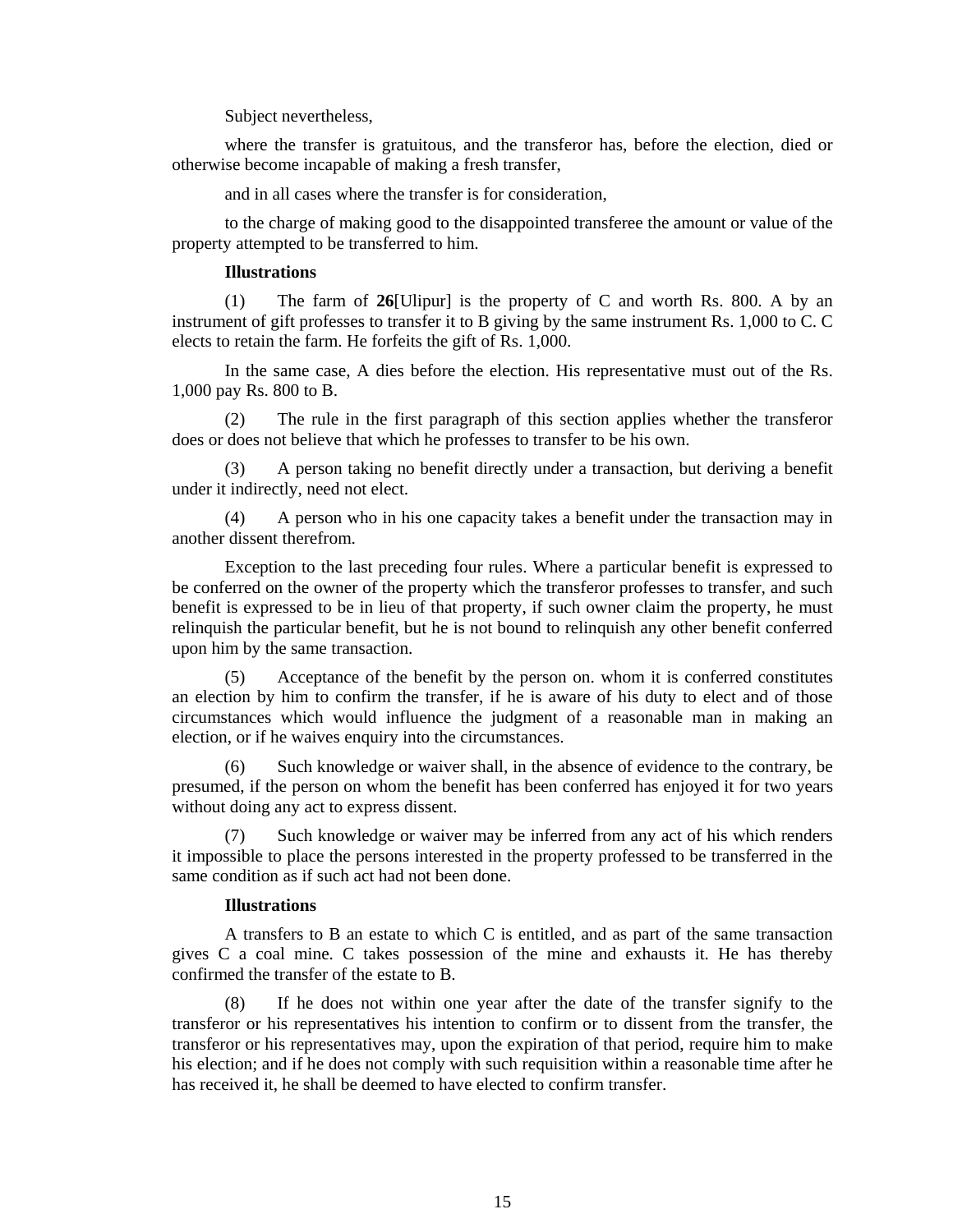(9) In case of disability, the election shall be postponed until the disability ceases, or until the election is made by some competent authority.

#### **Apportionment**

**36. Apportionment of periodical payments on determination of interest of person entitled.** In the absence of a contract or local usage to the contrary, all rents, annuities, pensions, dividends and other periodical payments in the nature of income shall, upon the transfer of the interest of the person entitled to receive such payments, be deemed, as between the transferor and the transferee, to accrue due from day to day, and to be apportionable accordingly, but to be payable on the days appointed for the payment thereof.

**37. Apportionment of benefit of obligation on severance.** When in consequence of a transfer, property is divided and held in several shares, and thereupon the benefit of any obligation relating to the property as a whole passes from one to several owners of the property, the corresponding duty shall, in the absence of the contract to the contrary amongst the owners, be performed in favour of each of such owners in proportion to the value of his share in the property, provided that the duty can be severed and that the severance does not substantially increase the burden of the obligation; but if the duty cannot be severed, or if the severance would substantially increase the burden of the obligation, the duty shall be performed for the benefit of such one of the several owners as they shall jointly designate for the purpose:

Provided that no person on whom the burden of the obligation lies shall be answerable for failure to discharge it in manner, provided by this section, unless and until he has had reasonable notice of the severance.

Nothing in this section applies to leases for agricultural purposes unless and until the **27**[Provincial Government] by notification in the official Gazette so directs.

### **Illustrations**

- (a) A sells to B, C and D a house situate in a village and leased to E at an annual rent of Rs. 30 and delivery of one fat sheep B, having provided half the purchase money, and C and D one quarter each. E, having notice of this, must pay Rs. 15 to B, Rs. 7 to C and Rs. 7 to D, and must deliver the sheep according to the joint direction of B, C and D.
- (b) In the same case, each house in the village being bound to provide ten days' labour each year on a dyke to prevent inundation, E had agreed as a term of his lease to perform this work for A, B, C and D severally require E to perform the ten day's work due on account of the house of each. B is not bound to. do more than ten day's work in all, according to such direction as B, C and D may joint in giving.

## **B. Transfer of Immovable Property**

 **38. Transfer by person authorised only under certain circumstances to transfer.** Where any person, authorised only under circumstances in their nature variable to dispose of immovable property, transfers such property for consideration, alleging the existence of such circumstances, they shall as between the transferee on the one part and the transferor and other person (if any) affected by the transfer on the other part be deemed to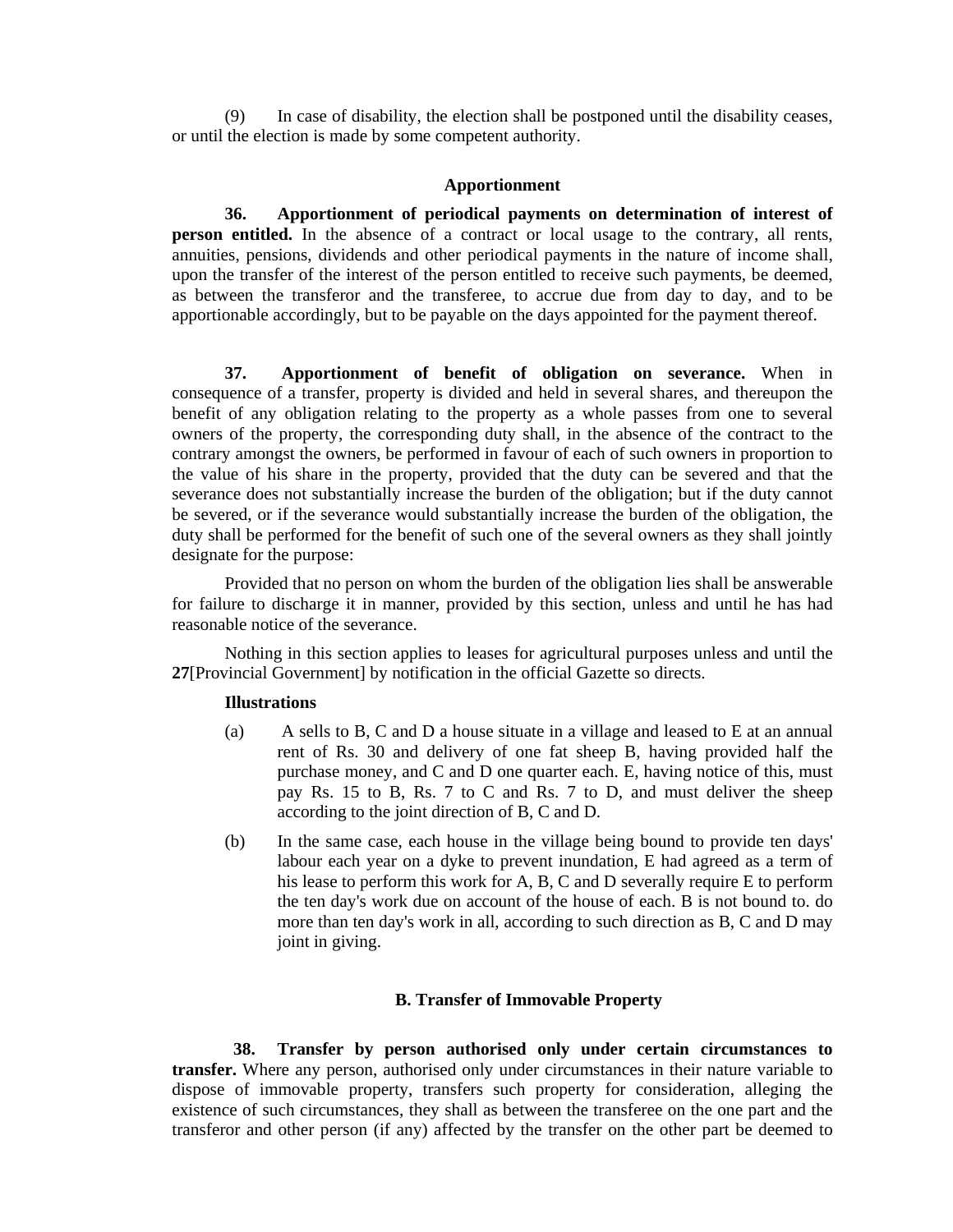have existed, if the transferee, after using reasonable care to ascertain the existence of such circumstances, has acted in good faith.

#### **Illustration**

A, a Hindu widow, whose husband has left collateral heirs alleging that the property held by her as such is insufficient for her maintenance, agrees for purposes neither religious nor charitable, to sell a field, part of such property, to B. B, satisfies himself by reasonable enquiry that the income of the property is insufficient for A's maintenance, and that the sale of the field is necessary, and acting in good faith, buys the field from A. As between B on the one part and A and the collateral heirs on the other part, necessity for the sale shall he deemed to have existed.

**39. Transfer where third person is entitled to maintenance.** Where a third person has a right to receive maintenance or a provision for advancement or marriage from the profits of immovable property, and such property is transferred  $28$ <sup>\*</sup> \* \* \* the right may be enforced against the transferee, if he has notice **29**[thereof] or if the transfer is gratuitous; but not against a transferee for consideration and without notice of the right, nor against such property in his hands.

**30**[\* \* \* \* \* \* \* \* \* \* \* \* \*]

**40. Burden of obligation imposing restriction on use of land, or of obligation annexed to ownership but not amounting to interest or easement.** Where, for the more beneficial enjoyment of his own immovable property, a third person has, independently of any interest in the immovable property, of another or of any easement thereon, a right to restrain the enjoyment **31**[in a particular manner of the latter property], or

Where third person is entitled to the benefit of an obligation arising out of contract, and annexed to the ownership of immovable property, but not amounting to an interest therein or easement thereon,

such right or obligation may be enforced against a transferee with notice thereof or a gratuitous transferee of the property affected thereby, but not against a transferee for consideration and without notice of the right or obligation, nor against such property in his hands.

## **Illustration.**

A contracts to sell **32**[Ulipur] to B. While the contract is still in force, he sells [Ulipur] to C, who, has notice of the contract. B may enforce the contract against C to the same extent as against A.

**41. Transfer by ostensible owner.** Where, with the consent, express or implied, of the persons interested in immovable property, a person is the ostensible owner of such property and transfers the same for consideration, the transfer shall not be voidable on the ground that the transferor was not authorised to make it:

Provided that the transferee, after taking reasonable care to ascertain that the transferor had power to make the transfer, has acted in good faith.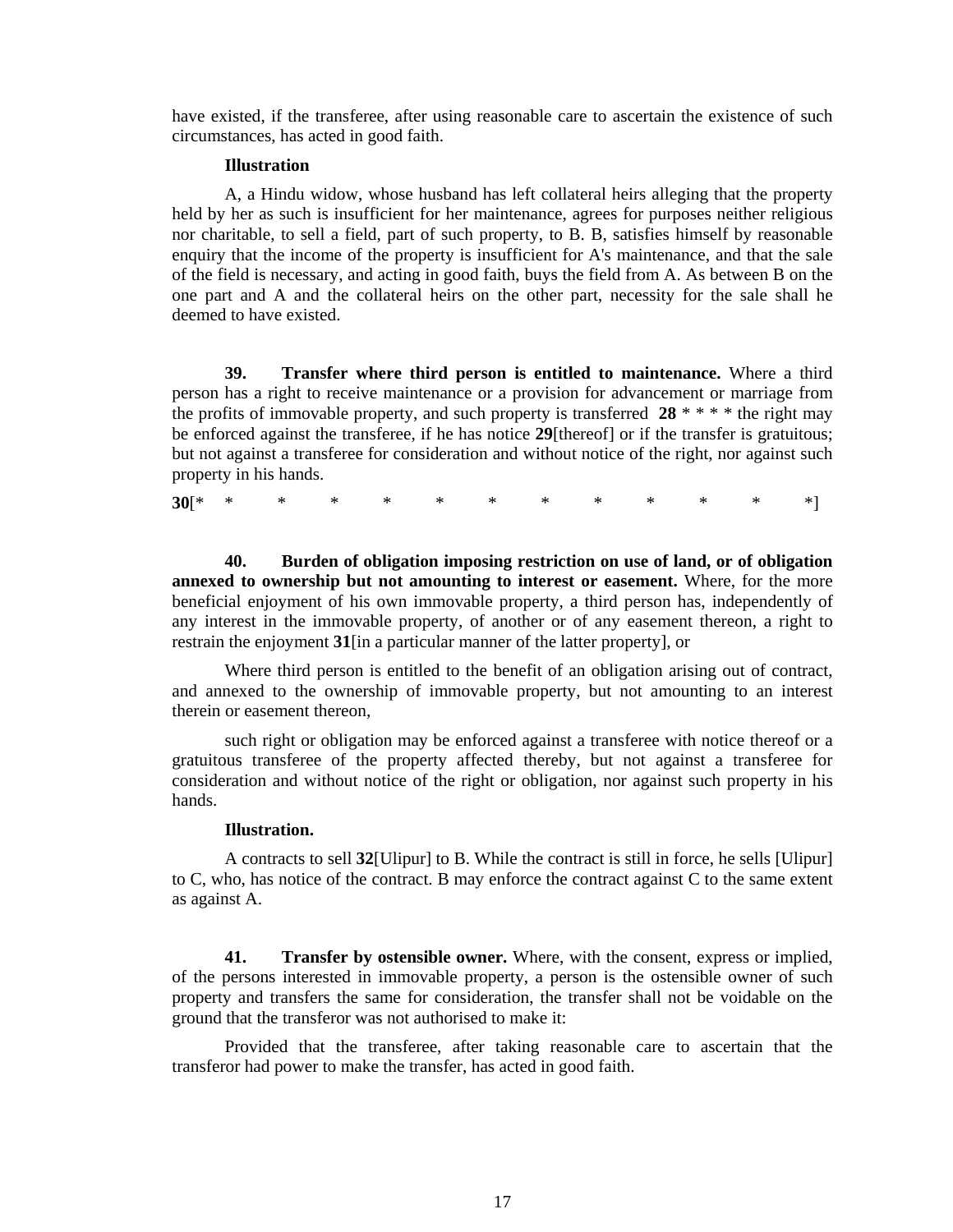**42. Transfer by person having authority to revoke former transfer.** Where a person transfers any immovable property reserving power to revoke the transfer, and subsequently transfers the property for consideration to another transferee, such transfer operates in favour of such transferee (subject to any condition attached to' the exercise of the power) as a revocation of the former transfer to the extent of the power.

#### **Illustration**

A lets house to B, and reserves power to revoke the lease if, in the opinion of a specified surveyor. B should make a use of it detrimental to its value. Afterwards A thinking that such a use has been made, lets the house to C. The operates as a revocation of B's lease subject to the opinion of the surveyor as to B's use of the house having been detrimental to its value.

**43. Transfer by unauthorized person who subsequently acquires interest in property transferred.** Where a person **33**[fraudulently or] erroneously represents that he is authorized to transfer certain immovable property and professes to transfer such property for consideration, such transfer shall, at the option of the transferee, operate on any interest which the transferor may acquire in such property at any time during which the contract of transfer subsists.

Noting in this section shall impair the right of transferees in good faith for consideration without notice of the existence of the said option.

### **Illustration**

A, a Hindu, who has separated from his father B, sell to C three fields, X, Y and Z, representing that A is authorised to transfer the same. Of these fields Z does not belong to A, in having been retained by B on the partition; but on B's dying A as heir, obtains Z. C, not having rescinded the contract of sale, may require A to deliver Z to him.

**44. Transfer by one co-owner.** Where one of two or more co-owners of immovable property legally competent in that behalf transfers his share of such property or any interest therein, the transferee acquires, as to such share or interest, and so far as is necessary to give effect to the common or part enjoyment of the property, and to enforce a partition of the same, but subject to the conditions and liabilities affecting, at the date of the transfer, the share or interest so transferred.

Where the transferee of a share of a dwelling-house belonging to an undivided family is not a member of the family nothing in this section shall be deemed to entitle him to joint possession or other common or part enjoyment of the house.

**45. Joint transfer for consideration.** Where immovable property is transferred for consideration to two or more persons, and such consideration is paid out of a fund belonging to them in common, they are in the absence of a contract to the contrary, respectively entitled to interests in such property identical, as nearly as may be, with the interests to which they were respectively entitled in the fund; and, where such consideration is paid out of separate funds belonging to them respectively, they are, in the absence of a contract to the contrary, respectively entitled to interest in such property in proportion to the shares of the consideration which they respectively advanced.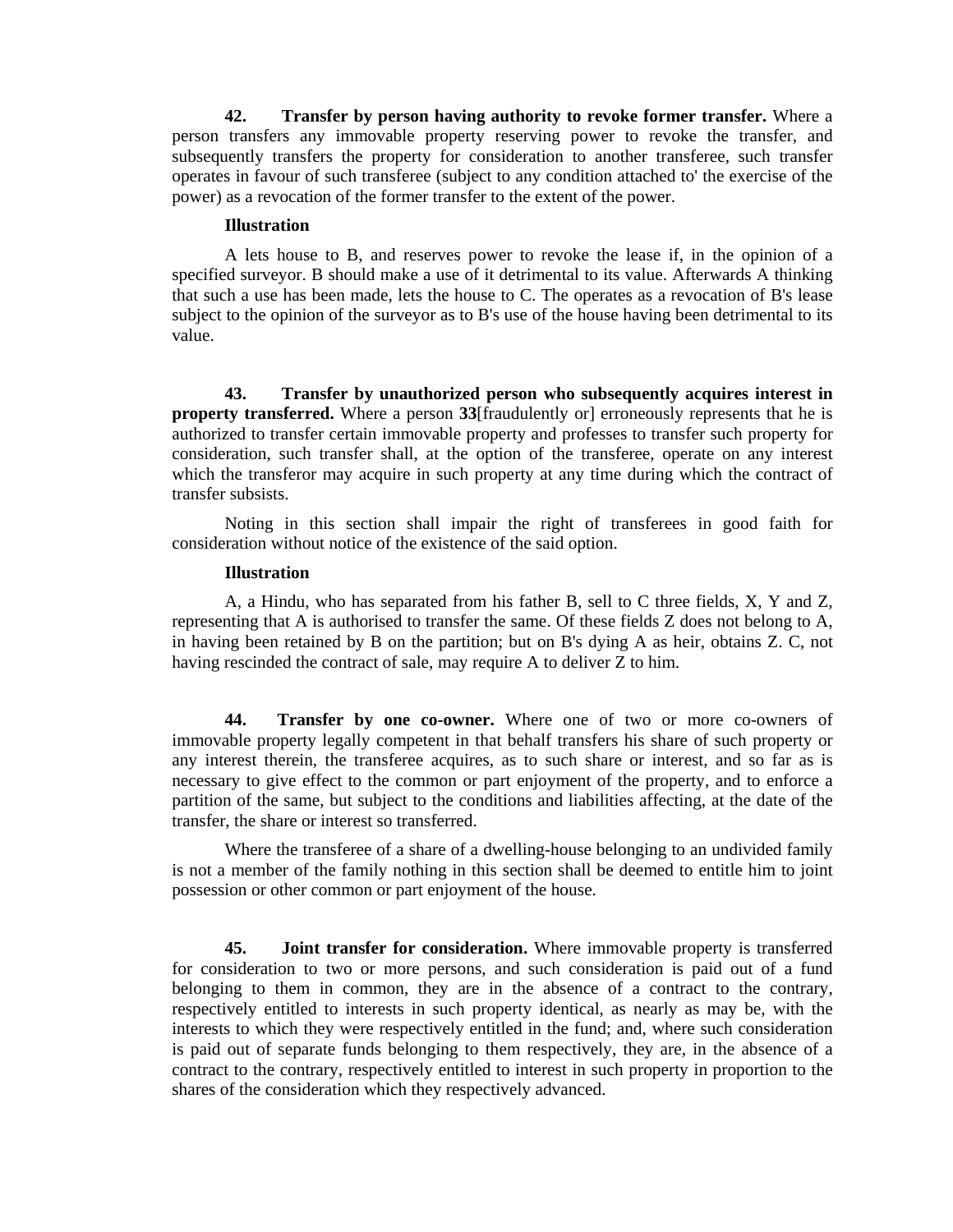In the absence of evidence as to the interests in the fund to which they were respectively entitled, or as to the shares which they respectively advanced, such person shall be presumed to be equally interested in the property.

**46. Transfer for consideration by persons having distinct interests.** Where immovable properly is transferred for .consideration by persons having distinct interest therein, the transferors are, in the absence of a contract to the contrary, entitled to share in the consideration equally, where their interests in the property were of equal value, and, where such interests were of unequal value, proportionately to the value of their respective interests.

#### **Illustrations**

(a) A, owning a moiety, and B and C each a quarter share, of mauza **34**[Ulipur], exchange an eighth share of that mauza for a quarter share of a mauza **35**[Mithapukur]. There being no agreement to the contrary, A is entitled to an eighth share in [Mithapukur], and B and C each to a sixteenth share in that mauza.

(b) A being entitled to a life-interest in mauza **36**[Jalkothi] and B and C, to the reversion, sell the mauza of Rs. 1,000. A's life-interest is ascertained to be worth Rs. 600, the reversion Rs. 400. A is entitled to receive Rs. 600 out of the purchase-money, B and C to receive Rs. 400.

**47. Transfer by co-owners of share in common property.** Where several coowners of immovable property transfer a share therein without specifying that the transfer is to take effect on any particular share or shares of the transferors, the transfer, as among such transferors, takes effect on such shares equally where the shares were equal, and, where they were unequal, proportionately to the extent of such shares.

#### **Illustration**

A, the owner of an eight-anna share and B and C, each the owner of a four-anna share, in the mauza **37**[Ulipur]; transfer a two-anna share in the mauza to D, without specifying from which of their several shares the transfer is made. To give effect to the transfer one-anna share is taken from the share of A, and half an anna share from each of the shares of B and C.

**48. Priority of rights created by transfer.** Where a person purports to create by transfer at different times rights in or over the same immovable property, and such rights cannot all exist or be exercised to their full extent together, each later created right shall, in the absence of a special contract or reservation binding the earlier transferees, be subject to the rights previously created.

**49. Transferee's right under policy.** Where immovable property is transferred for consideration, and such property or any part thereof is at the date of the transfer insured against loss or damage by fire, the transferee, in case of such loss or damage, may, in the absence of a contract to the contrary, require any money which the transferor actually receives under the policy, or so much thereof as may be necessary, to be applied in reinstating the property.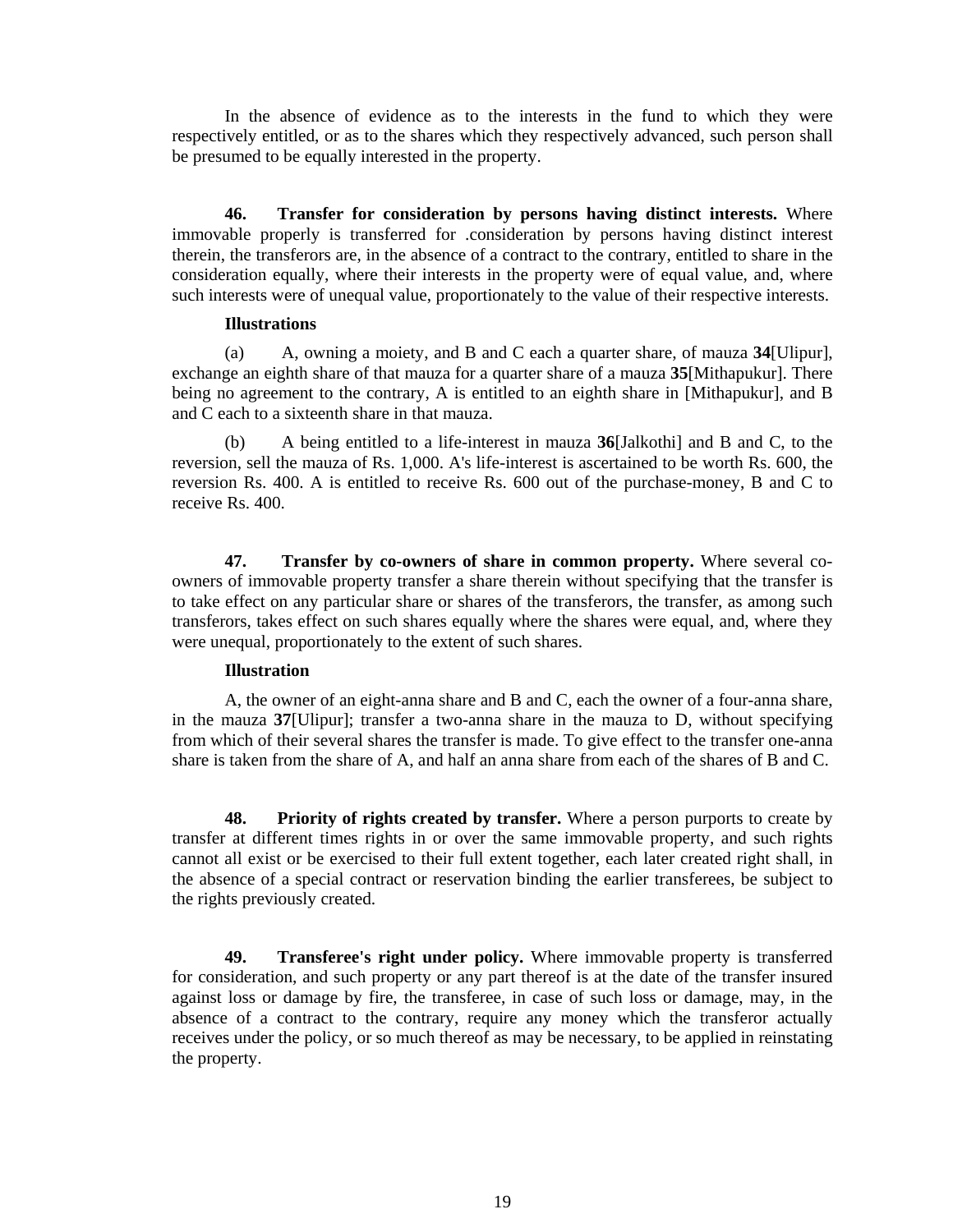**50. Rent bona fide paid to holder under defective title.** No person shall be chargeable with any rents or profits of any immovable property, which he has in good faith or delivered to any person of whom he in good faith held such property, notwithstanding it may afterwards appear that the person to whom such payment or delivery was made had no right to receive such rents or profits.

#### **Illustration**

A lets a field to B at a rent of Rs. 50, and then transfers the field to C. B, having no notice of the transfer in good faith pays the rent to A, B is not chargeable with the rent so paid.

**51. Improvements made by bona fide holders under defective titles.** When the transferee of immovable property makes any improvement on the property, believing in good faith that he is absolutely entitled thereto, and he is subsequently evicted therefrom by any person having a better title, the transferee has a right to require the person causing the eviction either to have the value of the improvement estimated and paid or secured to the transferee, or to sell his interest in the property to the transferee at the then market value thereof, irrespective of the value of such improvement.

The amount to be paid or secured in respect of such improvement shall be the estimated value thereof at the time of the eviction.

When, under the circumstances aforesaid, the transferee has planted or sown on the property crops which are growing when he is evicted therefrom, he is entitled to such crops and to free ingress and egress to gather and carry them.

**38[52. Transfer of property pending suit relating thereto.** During the **39**[pendency] in any Court having authority in **40**[Pakistan], or established beyond the limits of **41**[Pakistan] by **42**[the **43**[Federal Government] **44**\* \* \*, **45**[any] suit or proceeding **46**[which is not collusive and] in which any right to immovable property is directly and Specifically in question, the property cannot be transferred to otherwise dealt with by any party to the suit or proceeding so as to affect the rights of any other party thereto under decree or order which may be made therein, except under the authority of the Court and on such terms as it may impose.

**47[Explanation.** -For the purpose this section, the pendency of a suit or proceeding shall be deemed to commence from the date of the presentation of the plaint or the institution of the proceeding in a Court of competent jurisdiction and to continue until the suit or proceeding has been disposed of by a final decree or order and complete satisfaction of discharge of such decree or order has been obtained, or has become unobtainable by reason of the expiration of any period of limitation prescribed for the execution thereof by any law for the time being in force.]

**48[53. Fraudulent transfer.** (1) Every transfer of immovable property made with intent to defeat or delay the creditors of the transferor shall be voidable at the option of any creditor or delayed.

Nothing in this sub-section shall impair the rights of a transferee in good faith and for consideration.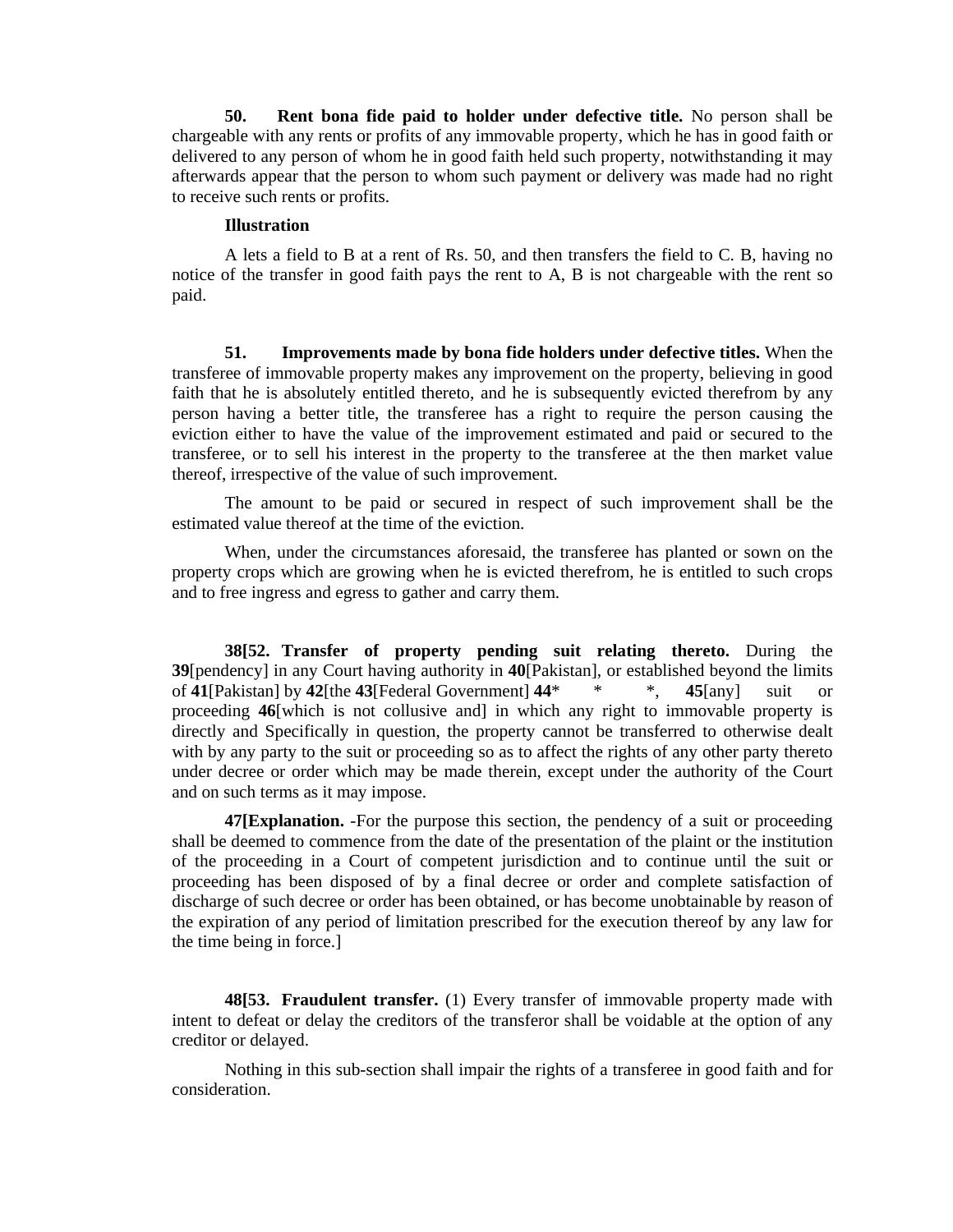Nothing in this sub-section shall affect any law for the time being in force relating to insolvency.

A suit instituted by a creditor (which term includes a decree-holder whether he has or has not applied for execution of his decree) to avoid a transfer on the ground that it has been made with intent to defeat or delay the creditors of the transferor, shall be instituted on behalf of, or for the benefit of, all the creditors.

(2) Every transfer of immovable property made without consideration with intent to defraud a subsequent transferee shall be voidable at the option of such transferee.

For the purposes of this sub-section, no transfer made without consideration shall be deemed to have been made with intent to defraud by reason only that a subsequent transfer for consideration was made.]

**49[53-A. Part performance.** Where any person contracts to transfer for consideration any immovable property by writing signed by him or on his behalf from which the terms necessary to constitute the transfer can be ascertained with reasonable certainty,

and the transferee has performed or is willing to perform his part of the contract, taken possession of the property or any part thereof, or the transferee, being already in possession, continues in possession in part performance of the contract and has done some act in furtherance of the contract,

and the transferee has performed or is willing to perform his part of the contract,

then, notwithstanding that the contract, though required to be registered, has not been registered, or, where there is an instrument of transfer, that the transfer has not been completed in the manner prescribed therefor by the law for the time being in force, the transferor or any person claiming under him shall be debarred from enforcing against the transferee and persons claiming under him any right in respect of the property of which the transferee has taken or continued in possession, other than a right expressly provided by me terms of the contract:

Provided that nothing in this section shall affect the rights of a transferee for consideration who has no notice of the contract or of the part performance thereof.]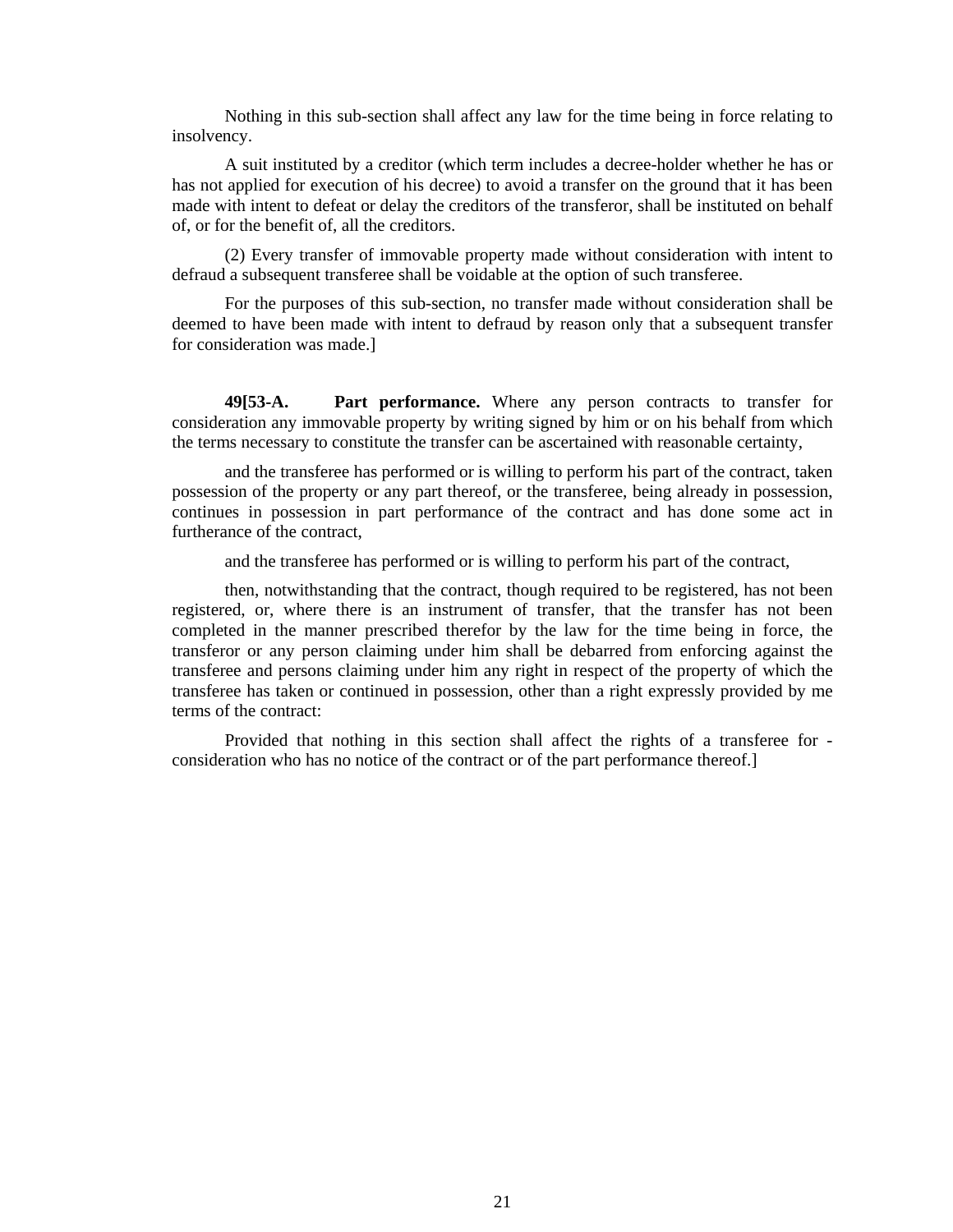### **CHAPTER III**

## **OF SALES OF IMMOVABLE PROPERTY**

**54. "Sale Defined".** "Sale" is a transfer of ownership in exchange for a price paid or promised or part paid and part promised.

**Sale how made.** Such transfer, in the case of tangible immovable property of the value of one hundred rupees and upwards, or in the case of a reversion or other intangible thing, can be made only by a registered instrument.

**50**In the case of tangible immovable property, of a value less than one hundred rupees, such transfer may be made either by a registered instrument or by delivery of the property.

Delivery of tangible immovable property takes place when the seller places the buyer, or such person as he directs in possession of the property.

**Contract for sale**-A contract for the sale of immovable property is a contract that a sale of such property shall take place on terms settled between the parties.

It does not, of itself, create any interest in or charge on such property.

**55. Rights and liabilities of buyer and seller.** In the absence of a contract to the contrary, the buyer and the seller of immovable property respectively are subject to the liabilities, and have the rights, mentioned in the rules next following, or such of them as are applicable to the property sold:-

- (1) The seller is bound:-
- (a) to disclose to buyer any material defect in the property **51**[or in the seller's title thereto] of which the seller is, and the buyer is not, aware, and which the buyer could not with ordinary care discover;
- (b) to produce to the buyer on his request for examination all documents of title relating to the property which are in the seller's possession or power;
- (c) to answer to the best of his information all relevant questions put to him by the buyer in respect to the property or the title thereto;
- (d) on payment or tender of the amount due in respect of the price, to execute a proper conveyance of the property when the buyer tenders it to him for execution at a proper time and place;
- (e) between the date of the contract of sale and the delivery of the property, to take as much care of the property and all documents of title relating thereto which are in his possession as an owner of ordinary prudence would take of such property and documents;
- (f) to give, being so required, the buyer or such person as he directs, such possession of the property as its nature admits;
- (g) to pay all public charges and rent accrued due in respect of the property up to the date of the sale, the interest on all incumbrances on such property due on such date, and except where the property is sold subject to incumbrances, to discharge all incumbrances on the property then existing.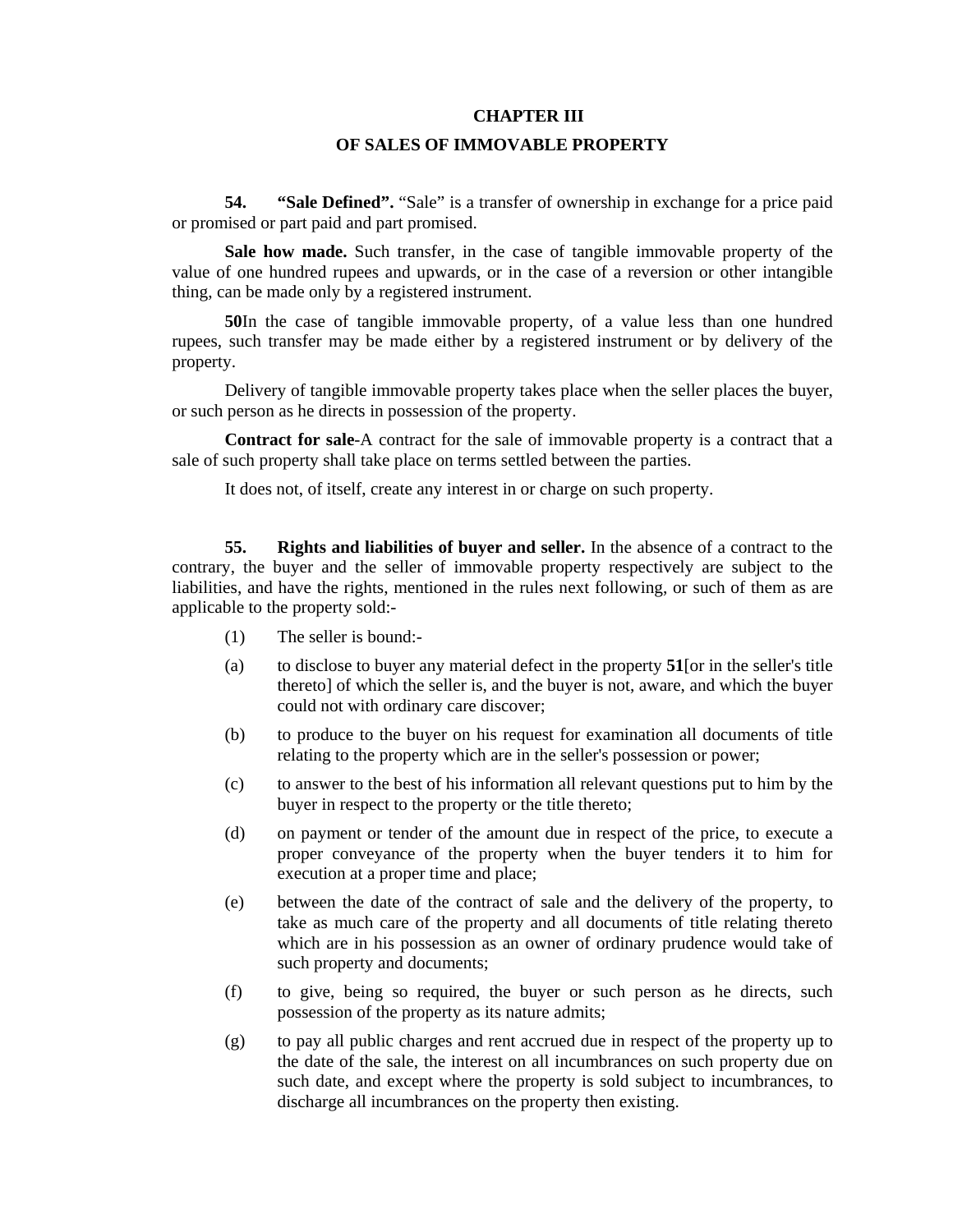(2) The seller shall be deemed to contract with the buyer that the interest which the seller professes to transfer to the buyer, subsists and that he has power to transfer the same:

Provided that, there the sale is made by a person in a fiduciary character, he shall be deemed to contract with the buyer that the seller has done no act whereby the property is incumbered or whereby he is hindered from transferring it.

The benefit of the contract mentioned in this Rule shall be annexed to, and shall go with, the interest of the transferee as such, and may be enforced by every person in whom that interest is for the whole or any part thereof from time to time vested.

Where the whole of purchase-money has been paid to the seller, he is also bound to deliver to the buyer all documents of title relating to the property which are in the seller's possession or power:

Provided that, (a) where the seller retains any part of the property comprised in such documents he is entitled to retain them all, and (b) where the whole of such property is sold to different buyers, the buyer of the lot of greatest value is entitled to such documents. But in case (a) the seller, and in case (b) the buyer, of the lot of greatest value, is bound, upon every reasonable request by the buyer, or by any of the other buyers, as the case may be, and at the cost of the person making the request, to produce the said documents and furnish such true copies thereof or extracts therefrom as he may require; and in the mean time, the seller, or the buyer of the lot of greatest value, as the case may be, shall keep the said documents safe, uncancelled and undefaced, unless prevented from so doing by fire or other inevitable accident.

(4) The seller is entitled:--

- (a) to the rents and profits of the property till the ownership thereof passes to the buyer;
- (b) where the ownership of the property has passed to the buyer before payment of the whole of the purchase-money, to a charge upon the property in the hands of the buyer, **52**[any transferee without consideration or any transferee with notice of the non-payment], for the amount of the purchase-money, or any part thereof remaining unpaid, and for interest on such amount or part [from the date on which possession has been delivered].
- (5) The buyer is bound:-
- (a) to disclose to the seller any fact as to the nature or extent of the seller's interest in the property of which the buyer is aware but of which he has reason to believe that the seller is not aware, and which materially increases the value of such interest;
- (b) to pay or tender, at the time and place of completing the sale, the purchasemoney to the seller or such person as he directs: provided that, where the property is sold free from incumbrances, the buyer may retain, out of the purchase-money, the amount of any incumbrances on the property existing at the date of the sale, and shall pay the amount so retained to the persons entitled thereto;
- (c) where the ownership of the property has 'passed to the buyer, to bear any loss arising from the destruction, injury or decrease in value of the property not caused by the seller;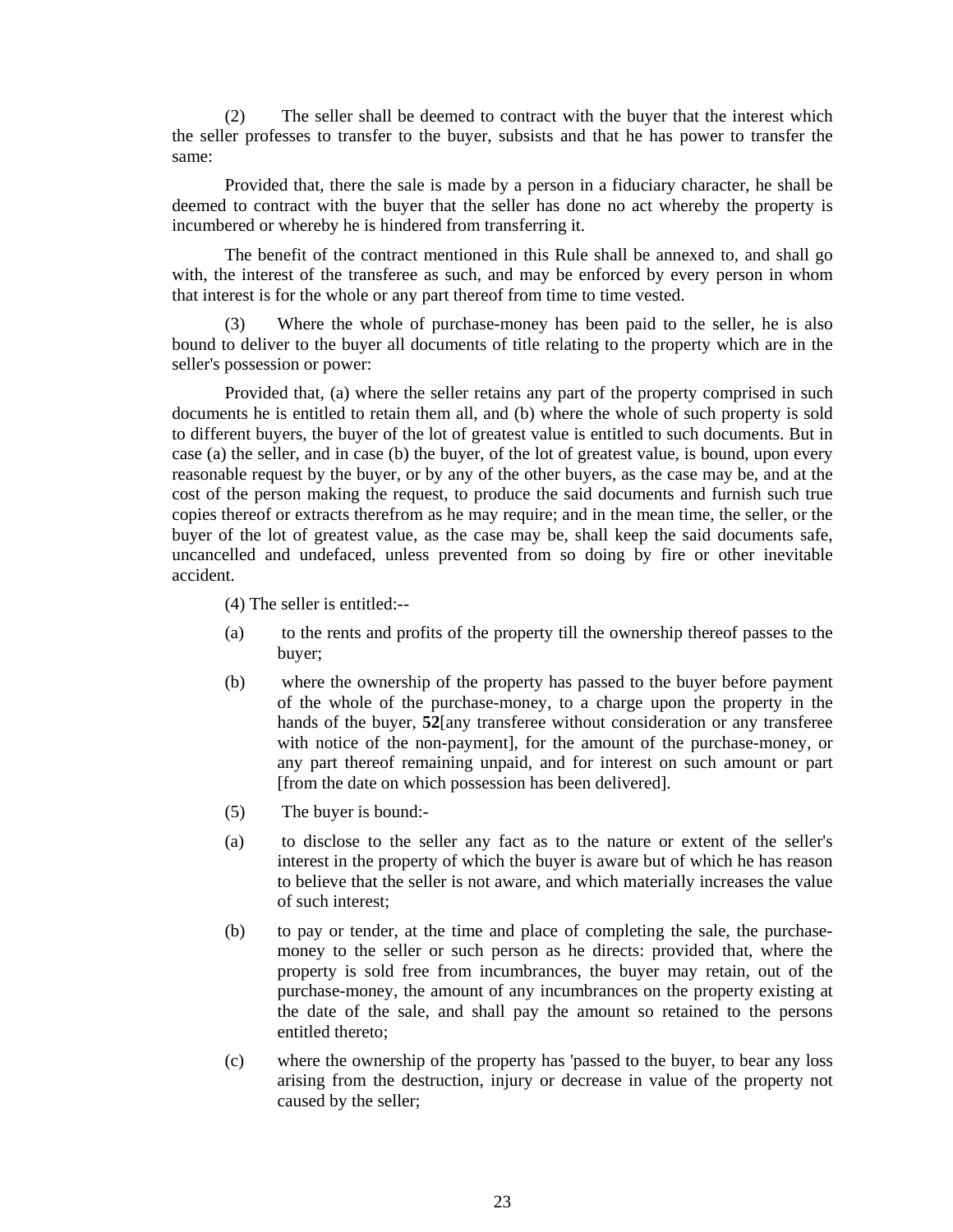- (d) where the ownership of the property has passed to the buyer, as between himself and seller, to pay all public charges and rent which may become payable in respect of the property, the principal moneys due on any incumbrances subject to which the property is sold, and the interest-thereon afterwards accruing due.
- (6) The buyer is entitled:-
- (a) where the ownership of the property has passed to him, to the benefit of any improvement in, or increase in value of, the property, and to the rents and profits thereof;
- (b) unless he has improperly declined to accept delivery of the property, to a charge on the property, as against the seller and all persons claiming under him,  $53^*$  \* \* to the extent of the seller's, interest in the property for the amount of any purchase-money properly paid by the buyer, in anticipation of the delivery and for interest on such amount; and, when he properly declines to accept the delivery, also for the earnest (if any) and for the costs (if any) awarded to him of a suit to compel specific performance of the contract or to obtain a decree for its rescission.

An omission to make such disclosures as are mentioned in this section, paragraph (1), clause (a), and paragraph (5), clause (a), is fraudulent.

**54[56. Marshalling by subsequent purchaser.** If the owner of two or more properties mortgages them to one person and then sells one or more of the properties to another person, the buyer is, in the absence of a contract to the contrary, entitled to have the mortgage-debt satisfied out of the property or properties not sold to him, so far as the same will extend, but not so as to prejudice the rights of the mortgagee or persons claiming under him or of any other person who has for consideration acquired an interest in any of the properties.]

## **Discharge of Incumbrances on Sale**

**57. Provision by Court for incumbrance and sale freed therefrom,** (a) Where immovable property subject to any incumbrance, whether immediately payable or not, is sold by the Court or in execution of a decree, or out of Court, the Court may, if it thinks fit on the application of any party to the sale, direct or allow payment into Court:-

(1) in case of an annual or monthly sum charged on the property, or of a capital sum charged on a determinable interest in the property--of such amount as, when invested in securities of the **55**[Federal Government], the Court considers will be sufficient, by means of the interest thereof, to keep down or otherwise provide for that charge; and

(2) in any other case of a capital sum charged on the property--of the amount sufficient to meet the incumbrance and any interest due thereon.

But in either case there shall also be paid into Court such additional amount as the Court considers will be sufficient to meet the contingency of further costs, expenses and interest and any other contingency, except depreciation of investments, not .exceeding onetenth part of the original amount to be paid in, unless the Court for special reasons (which it shall record) thinks fit to require a larger additional amount.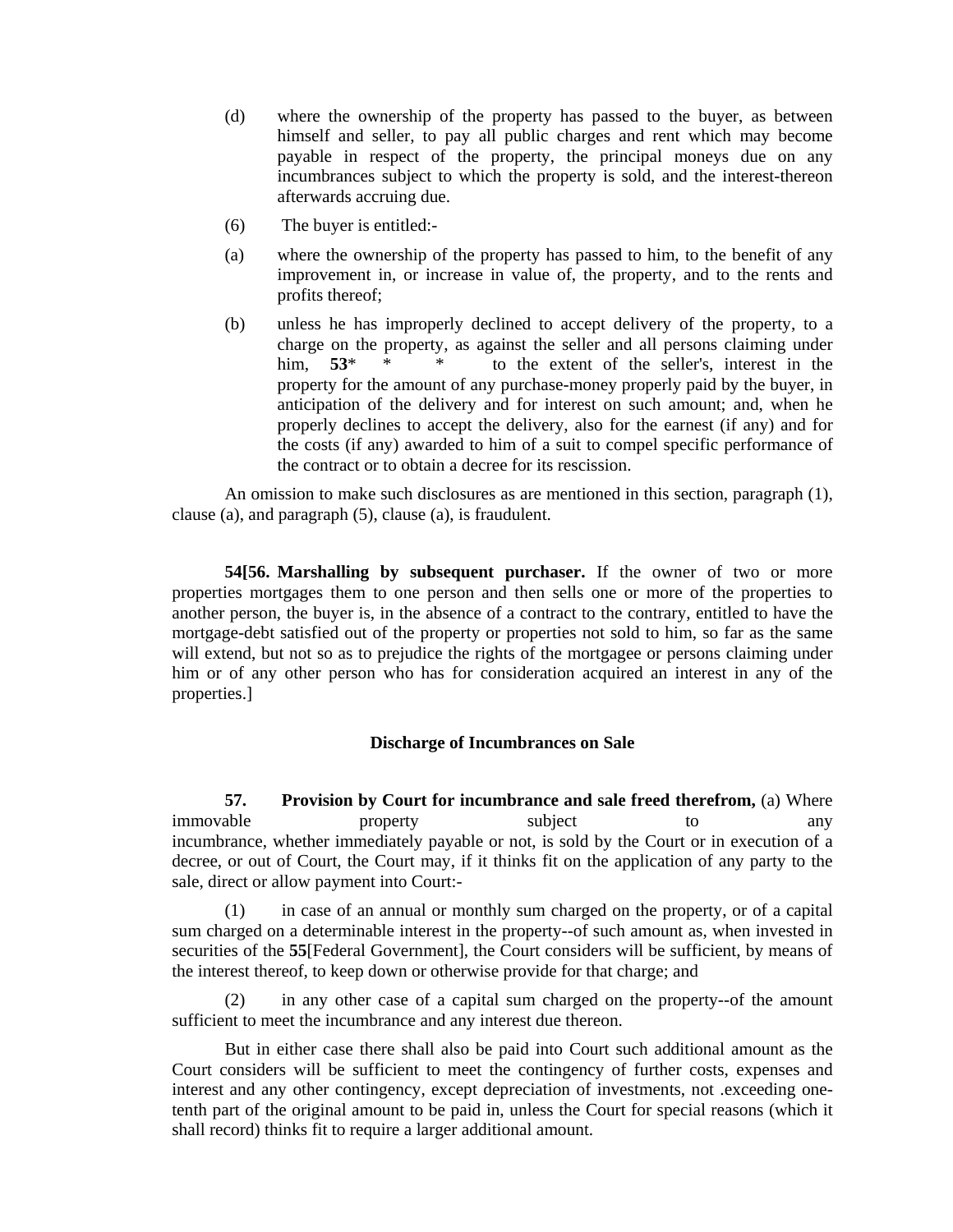(b) Thereupon the Court may, if it thinks fit, and after notice to the incumbrancer, unless the Court, for reasons to be recorded in writing, thinks fit to dispense with such notice, declare the property to be freed from the incumbrance, and make any order for conveyance, or vesting order, proper for giving effect to the sale, and give directions for the retention and investment of the money in Court.

(c) After notice served on the persons interested in or entitled to the money or fund in Court, the Court may direct payment or transfer thereof to the persons entitled to receive or give a discharge for the same, and generally may give directions respecting the application or distribution of the capital or income thereof.

(d) An appeal shall lie from any declaration, order or direction under this section as if the same were a decree.

(e) In this section "Court" means (1) a High Court in the exercise of the ordinary or extraordinary original civil jurisdiction, (2) the Court of a District Judge within the local limits of whose jurisdiction the property or any part thereof is situate, (3) any other Court which the [Provincial Government] may, from time to time, by notification in the official Gazette, declare to be competent to exercise the jurisdiction conferred by this section.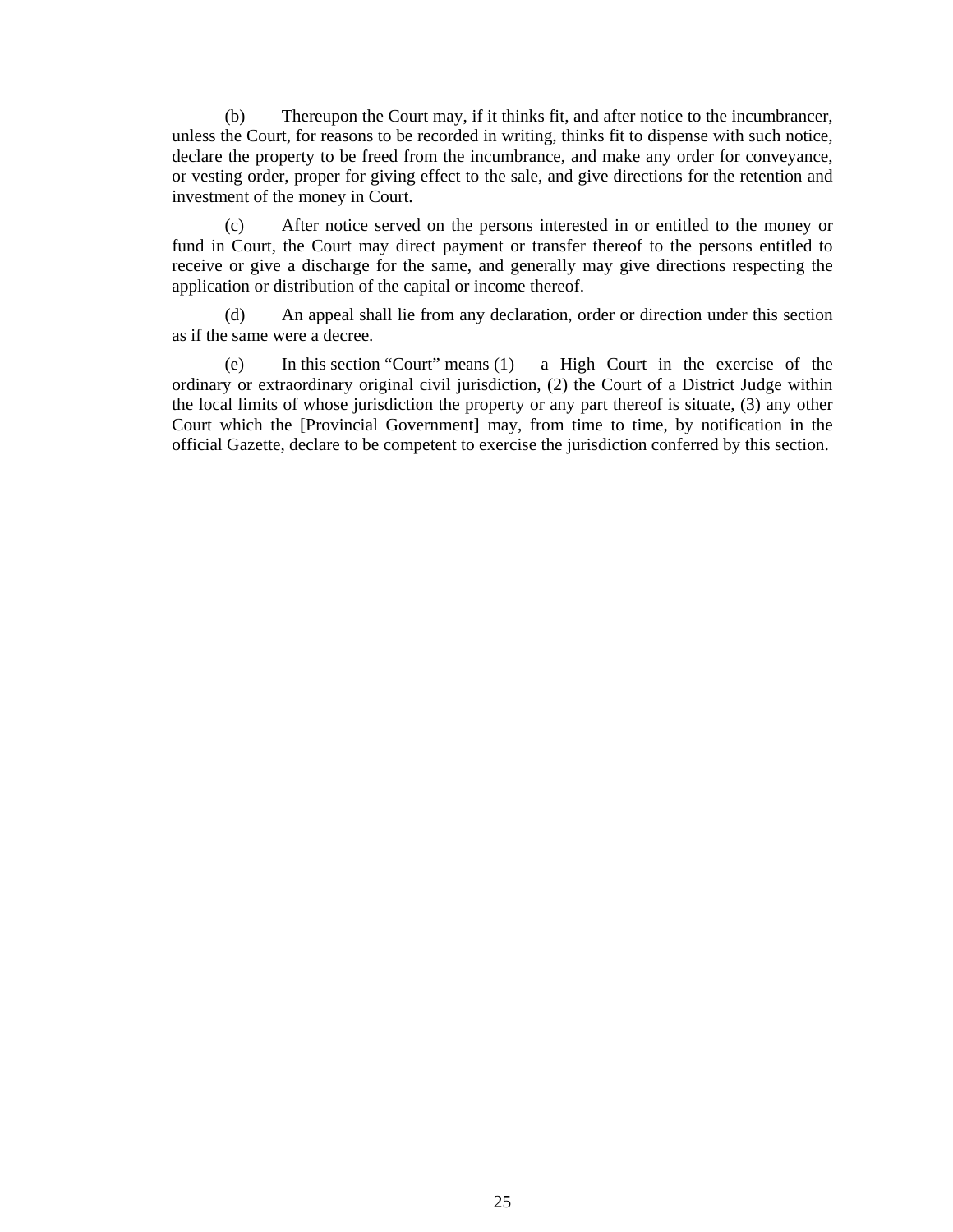#### **CHAPTER IV**

## **OF MORTGAGES OF IMMOVABLE PROPERTY AND CHARGES**

 **5658. 'Mortgage' 'mortgagor' 'mortgagee,' 'mortgage-money' and 'mortgage' defined,** (a) A mortgage is the transfer of an interest in specific immovable property for the purpose of securing the payment of money advanced or to be advanced by way of loan, an existing or future debt or the performance of an engagement which may give rise to a pecuniary liability.

The transferor is called a mortgagor, the transferee a mortgagee; the principal money and interest of which payment is secured for the time being are called the mortgage-money and the instrument (if any) by which the transfer is effected is called a mortgage-deed.

**(b) Simple mortgage.** Where, without delivering possession of the mortgaged property, the mortgagor binds himself personally to pay the mortgage money, and agrees expressly or impliedly, that, in the event of his failing to pay according to his contract, the mortgagee shall have a right to cause the mortgaged property to be sold and the proceeds of sale to be applied, so far as may be necessary, in payment of the mortgage-money, the transaction is called a simple mortgage and the mortgagee a simple mortgagee.

**(c) Mortgage by conditional sale.** Where the mortgagor ostensibly sells the mortgaged property:

on condition that on default of payment of the mortgage money on a certain date the sale shall become absolute; or

on condition not on such payment being made the sale shall become void, or

on condition that on such payment being made the buyer shall transfer the property to the seller,

the transaction is called a mortgage by conditional sale and the mortgagee a mortgagee by conditional sale:

**57**[Provided that no such transaction shall be deemed to be a mortgage, unless the condition is embodied in the document which effects or purports to effect the sale;]

**(d) Usufructurary mortgage.** Where the mortgagor delivers possession **58**[or expressly or by implication binds himself to deliver possession] of the mortgaged property to mortgagee, and authorizes him to retain such possession until payment of the mortgageemoney, and to receive the rents and profits accruing from the property or any part of such rents and profits and to appropriate the same in lieu of interest, or in payment of the mortgage-money, or part in lieu of interest [or] partly in payment of the mortgage-money, the transaction is called a usufructuary mortgage and the mortgagee a usufructuary mortgagee.

**(e) English mortgage.** Where the mortgagor binds himself to repay the mortgagemoney on a certain date, and transfers the mortgaged property absolutely to the mortgagee, but subject to a proviso that he will re-transfer it to the mortgagor upon payment of the mortgage-money as agreed, the transaction is called an English mortgage.

**59[(f) Mortgage by deposit of tine-deeds.** Where a person in **60**[the town of] Karachi, 61<sup>\*</sup> \* \* and in any other town which the 62<sup>[Provincial]</sup> Government concerned] may, by notification in the **63**[official Gazette], specify in this behalf, delivers to a creditor or his agent documents of title to immovable property, with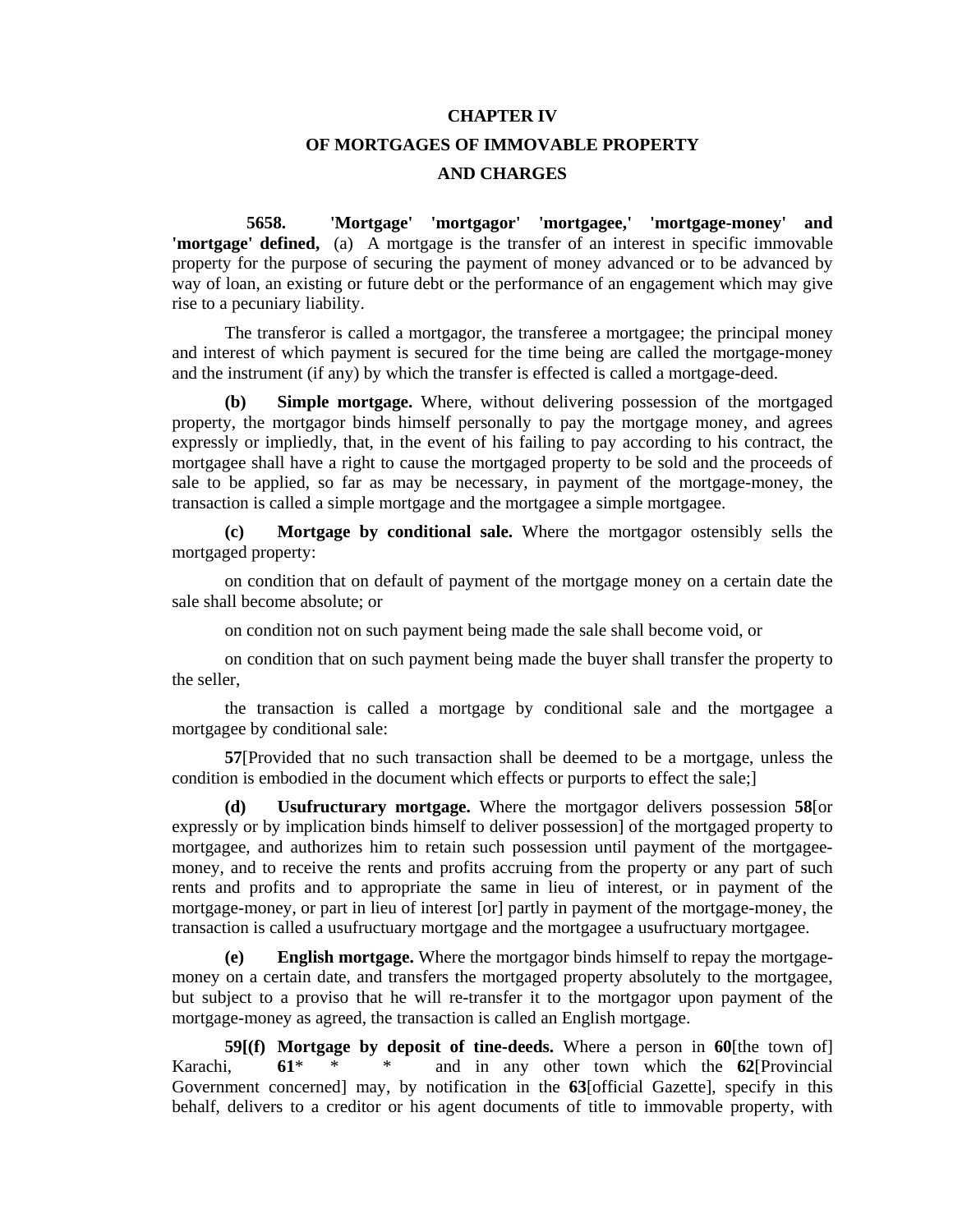intent to create a security thereon, the transaction is called a mortgage by deposit of titledeeds.

**(g) Anomalous mortgage.** A mortgage which is not a simple mortgage, a mortgage by conditional sale, a usufructuary mortgage, an English mortgage or a mortgage by deposit of title-deeds within the meaning of this section is called an anomalous mortgage.]

**6459. Mortgage when to be by assurance.** Where the principal money secured is one hundred rupees or upwards, a mortgage **65**[other than a mortgage by deposit of titledeeds] can be effected only by the registered instrument signed by the mortgagor and attested by at least two witnesses.

Where the principal money secured is less than one hundred rupees, a mortgage may be effected either by **66**[a registered instrument] signed and attested as aforesaid, or (except in the case of a simple mortgage) by delivery of the property.

**67**\* \* \* \* \* \* \* \* \* \* \* \*

**68[59-A. References to mortgagors and mortgagees to include persons deriving title from them.** Unless otherwise expressly provided, references in this Chapter to mortgagors and mortgagees shall be deemed to include references to persons deriving title from them respectively.]

#### **Rights and Liabilities of Mortgagor**

**60. Right of mortgagor to redeem.**-At any time after the principal money has become **69**[due], the mortgagor has a right, on payment or tender, at a proper time and place, of the mortgagee-money, to require the mortgage; (a) to deliver **70**[to the mortgagor the mortgage-deed and all documents relating to the mortgaged property which are in the possession or power of the mortgagee], (b) where the mortgagee is in possession of the mortgaged property, to deliver possession thereof to mortgagor, and (c) at the cost of the mortgagor either to re-transfer the mortgaged property to him or to such third person as he may direct, or to execute and (where the mortgage has been effected by a registered instrument) to have registered an acknowledgment in writing that any right in derogation of his interest transferred to the mortgagee has been extinguished:

Provided that the right conferred by this section has not been extinguished by the act of the parties or by **71**[decree] of a Court.

The right conferred by this section is called a right to redeem and a suit to enforce it is called a suit for redemption.

Nothing in this section shall be deemed to render invalid any provision to the effect that, if the time fixed for payment of the principal money has been allowed to pass or no such time has been fixed, the mortgagee shall be entitled to reasonable notice before payment of tender of such money.

**Redemption of portion of mortgaged property.** Nothing in this section shall entitle a person interested in a share only of the mortgaged property to redeem his own share only, on payment of a proportionate part of the amount remaining due on the mortgage, except **72**[only] where a mortgagee, or, if there are more mortgagees than one, all such mortgagees, has or have acquired, in whole or in part, the share of a mortgagor.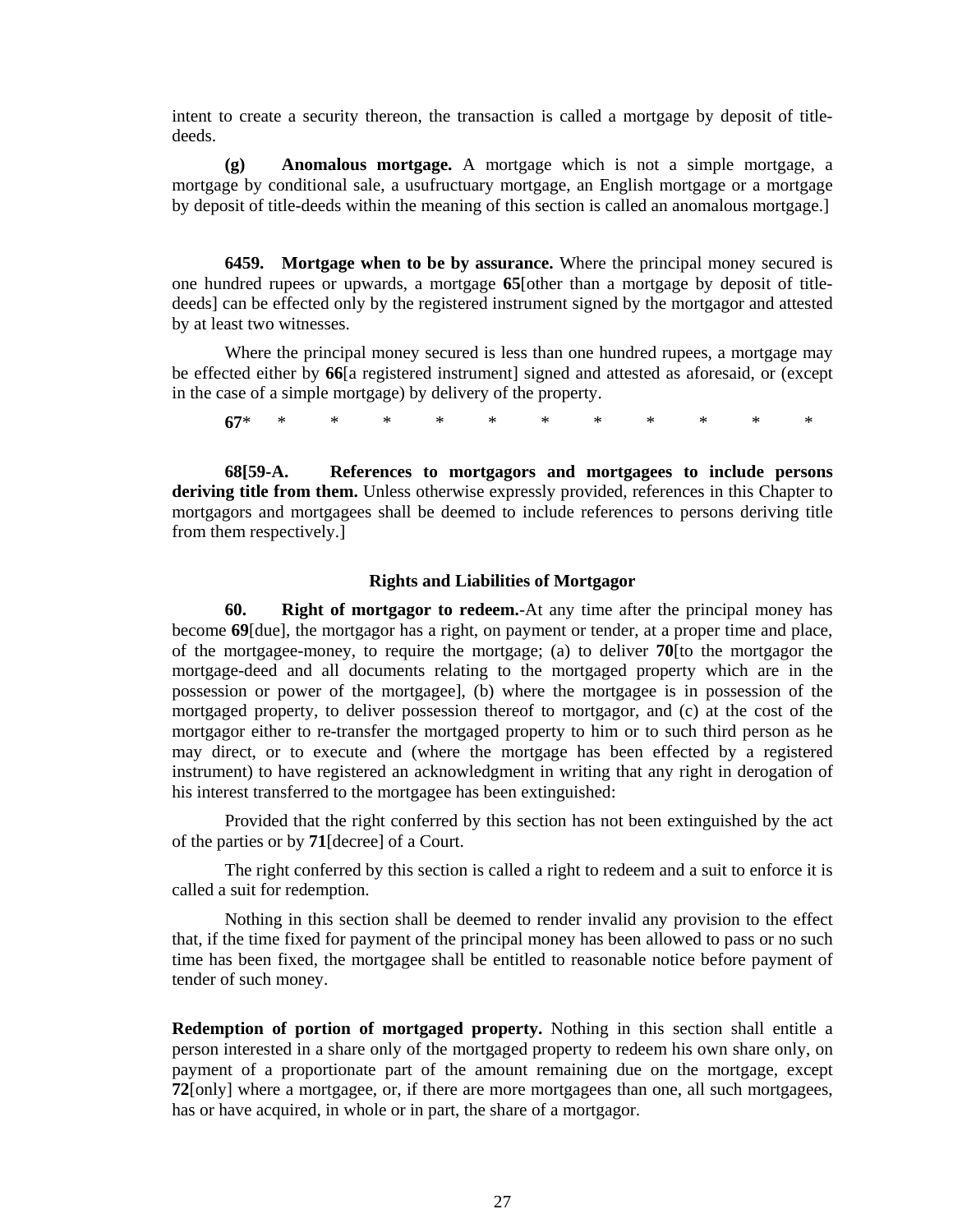**73[60-A Obligation to transfer to third party instead of re-transference to mortgagor.** (1) Where a mortgagor is entitled to redemption, then, on the fulfilment of any conditions on the fulfilment of which he would be entitled to require a re-transfer, he may require the mortgagee, instead of re-transferring the property, to assign the mortgage-debt and transfer the mortgaged property to such third person as the mortgagor may direct; and the mortgagee shall be bound to assign and transfer accordingly.

(2) The rights conferred by this section belong to and may be enforced by the mortgagor or by any encumbrancer notwithstanding an intermediate encumbrance; but the requisition of any encumbrancer shall prevail over a requisition of the mortgagor and, as between

encumbrancers, the requisition of a prior encumbrancer shall prevail over that of a subsequent encumbrancer.

(3) The provisions of this section do not apply in the case of a mortgagee who is or has been in possession.

**60-B Right to inspection and production of documents.** A mortgagor, as long as his right of redemption subsists, shall be entitled at all reasonable times at his request and at his own cost, and on payment of the mortgagee's costs and expenses in this behalf, to inspect and make copies or abstract, of, or extracts from, documents of title relating to the mortgaged property which are in the custody or power of the mortgagee.]

**74[61. Right to redeem separately or simultaneously.** A mortgagor, who has executed two or more mortgages in favour of the same mortgagee shall, in the absence of a contract to the contrary, when the principal money of any two or more of the mortgages has become due, be entitled to redeem any one such mortgage separately, or any two or more of such mortgages together.]

**62. Right of usufructuary mortgagor to recover possession.** In the case of a usufructuary mortgage, the mortgagor has right to recover possession of the property **75**[together with the mortgage-deed and all documents relating to the mortgaged property which are in the possession or power of the mortgagee],-

- (a) where the mortgagee is authorized to pay himself the mortgage-money from the rents and profits of the property. When such money is paid;
- (b) where the mortgagee is authorized to pay himself from such rents and profits **76**[or any part thereof a part only of the mortgage-money]-- when the term, if any, prescribed for the payment of the mortgage-money has expired and the mortgagor pays or tenders to the mortgagee 77<sup>[the mortgage-money or the</sup> balance thereof] or deposits it in Court as hereinafter provided.

**63. Accession to mortgaged property.** Where mortgaged property in possession of the mortgagee has, during the continuance of the mortgage, received any accession, the mortgagor, upon redemption, shall, in the absence of a contract to the contrary, be entitled as against the mortgagee to such accession.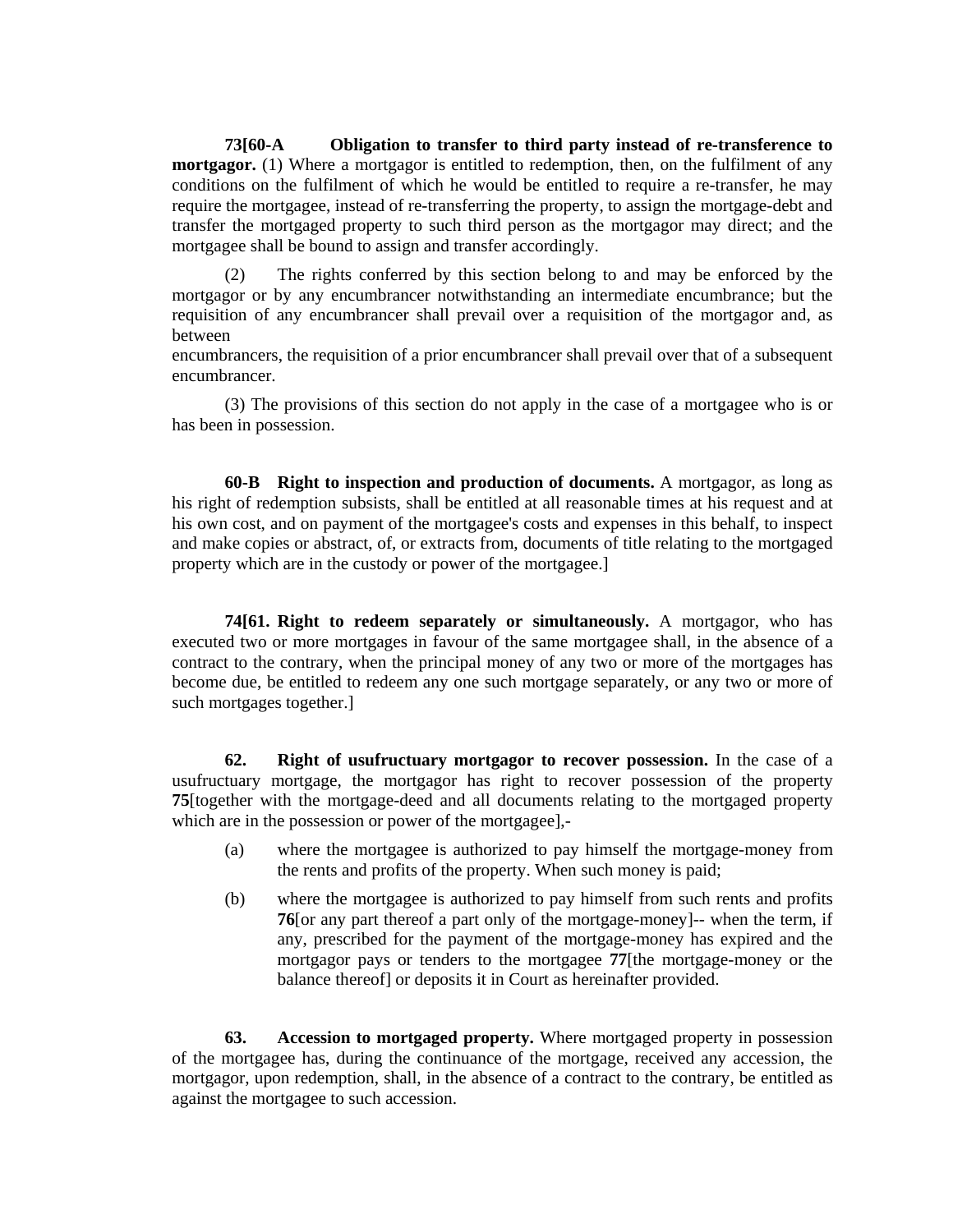**Accession acquired in virtue of transferred ownership.** Where such accession has been acquired at the expense of the mortgagee, and is capable of separate possession or enjoyment without detriment to the principal property, the mortgagor desiring to take the accession must pay to the mortgagee the expense of acquiring it. If such separate possession or enjoyment is not possible, the accession must be delivered with the property; the mortgagor being liable, in the case of an acquisition necessary to preserve the property from destruction, forfeiture or sale; or made with his assent, to pay the proper cost thereof, as an addition to the principal money, **78**[with interest at the same rate as is payable on the principal, where no such rate is fixed, at the rate of nine per cent per annum].

In the case last mentioned the profits, if any, arising from the accession shall be credited to the mortgagor.

Where the mortgage is usufructuary and the accession has been acquired at the expense of the mortgagee, the profits, if any, arising from the accession shall, in the absence of a contract to the contrary, be set off against interest, if any, payable on the money so expended.

**79[63-A. Improvements to mortgaged property.** (1) Where mortgaged property in possession of the mortgagee has during the continuance of the mortgage, been improved, the mortgagor, upon redemption, shall, in the absence of a contract to the contrary, be entitled to the improvement; and the mortgagor shall not, save only in cases provided for in sub-section (2), be liable to pay the cost thereof.

(2) Where any such improvement was effected at the cost of the mortgagee and was necessary to preserve the property from destruction or deterioration or was necessary to prevent the security from becoming insufficient, or was made in compliance with the lawful order of any public servant or public authority, the mortgagor shall, in the absence of a contract to the contrary, be liable to pay the proper cost thereof as an addition to the principal money with interest at the same rate as is payable on the principal, or, where no such rate is fixed, at the rate of nine per cent per annum, and the profits, if any, accruing by reason of the improvement shall be credited to the mortgagor.]

**64. Renewal of mortgaged lease.** Where the mortgaged property is a lease **80**\* and the mortgagee obtains a renewal of the lease, the mortgagor, upon redemption, shall, in the absence of a contract by him to the contrary, have the benefit of the new lease.

**65. Implied contracts by mortgagor.** In the absence of a contract to the contrary, the mortgagee shall be deemed to contract with the mortgagee:-

- (a) that the interest which the mortgagor professes to transfer to the mortgagor subsists, and the mortgagor has power to transfer the same;
- (b) that the mortgagor will defend, or if the mortgagee be in the possession of the mortgaged property, enable him to defend, the mortgagor, title thereto ;
- (c) that the mortgagor will, so long as the mortgagee is not m possession of the mortgaged property, pay all, public charges accruing due in respect of the property ;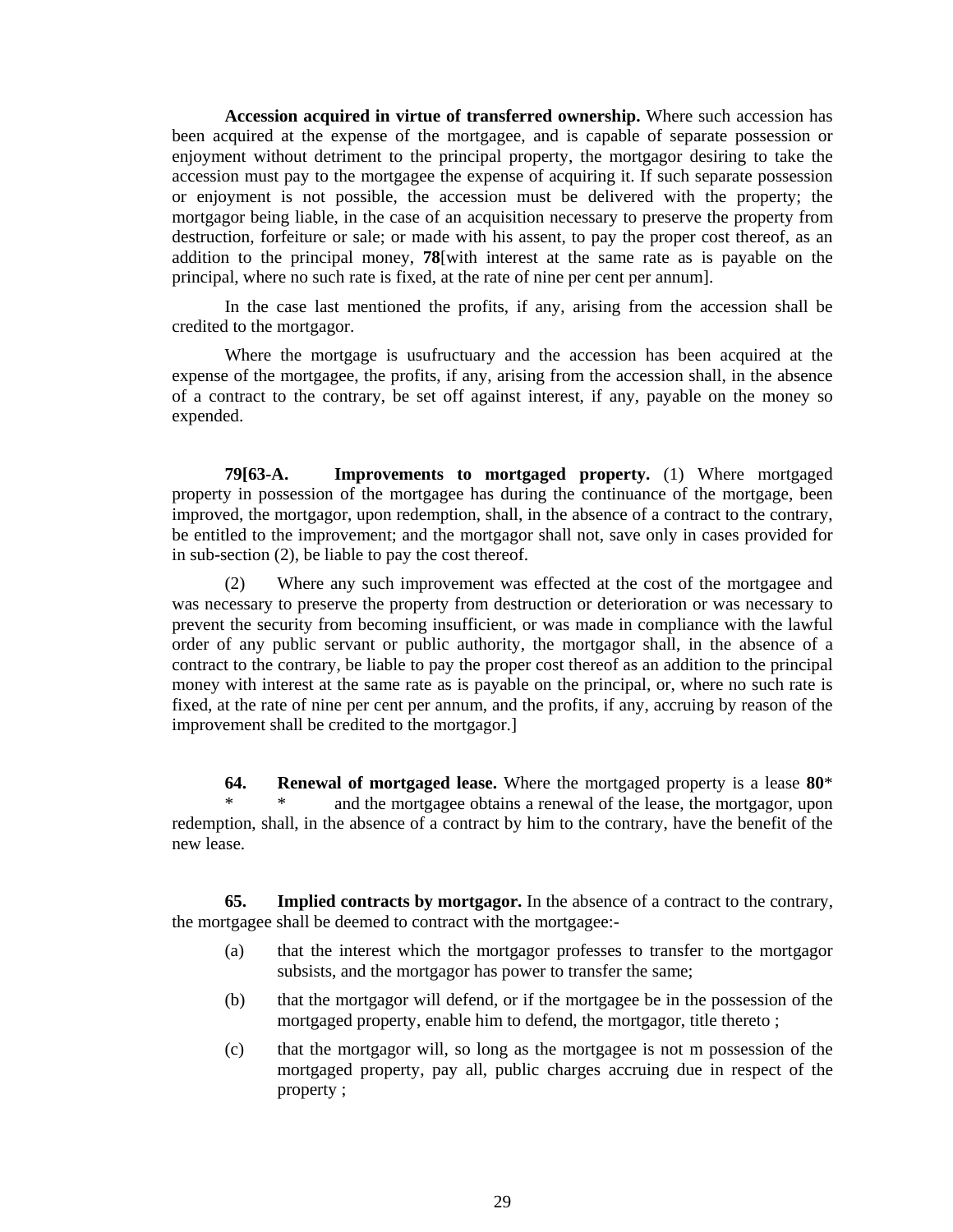- (d) and, where the mortgaged property is a lease **81**\* \* \* that the rent payable under the lease, the conditions contained therein, and the contracts binding on the lessee have been paid, performed and observed down to the commencement of the mortgage: and that the mortgagor will, so long as the security exists and the mortgagee is not in possession of the mortgaged property, pay the rent reserved by the lease, or, if the lease be renewed, the renewed lease, perform the conditions contained therein and observe the contracts binding on lessee, and indemnify the mortgagee against all claims sustained by reason of the non-payment of the said rent or the nonperformance or non-observance of the said conditions and contracts ;
- (e) and, where the mortgage is a second or subsequent incumbrance on the property, that the mortgagor will pay the interest from time to time accruing due on such prior incumbrance as and when it becomes due, and will at the proper time discharge the principal money due on such prior incumbrance.

**82**\* \* \* \* \* \* \* \* \* \* \*

The benefit of the contracts mentioned in this section shall be annexed to and shall go with the interest of the mortgagee as such, and may be enforced by every person in whom that interest is for the whole or any part thereof from time to time vested.

**83**[**65A. Mortgagor's power to lease.** (1) Subject to the provisions of subsection (2) a mortgagor, while lawfully in possession of the mortgaged property, shall have power to make leases thereof which shall be binding on the mortgagee.

- (2) (a) Every such lease shall be such as would be made in the ordinary course of management of the property concerned, and in accordance with any local law, custom or usage.
- (b) Every such lease shall reserve the best rent that can reasonably be obtained, and no premium shall be paid or promised and no rent shall be payable in advance.
- (c) No such lease shall contain a covenant for renewal.
- (d) Every such lease shall take effect from a date not later than six months from the date on which it is made.
- (e) In the case of a lease of buildings, whether leased with or without the land on which they stand, the duration of the lease shall in no case exceed three years, and the lease shall contain a covenant for payment of the rent and a condition of re-entry on the rent not being paid within a time therein specified.

(3) The provisions of sub-section (1) apply only if and as far as a contrary intention is not expressed in the mortgage-deed; and the provisions of sub-section (2) may be varied or extended by the mortgage-deed and, as so varied and extended, shall, as far as may be, operate in like manner and with all like incidents, effects and consequences, as if such variations or extensions were contained in that sub-section.]

**66. Waste by mortgagor in possession.** A mortgagor in possession of the mortgaged property is not liable to the mortgagee for allowing the property to deteriorate; but he must not commit any act which is destructive or permanently injurious thereto, if the security is insufficient or will be rendered insufficient by such act.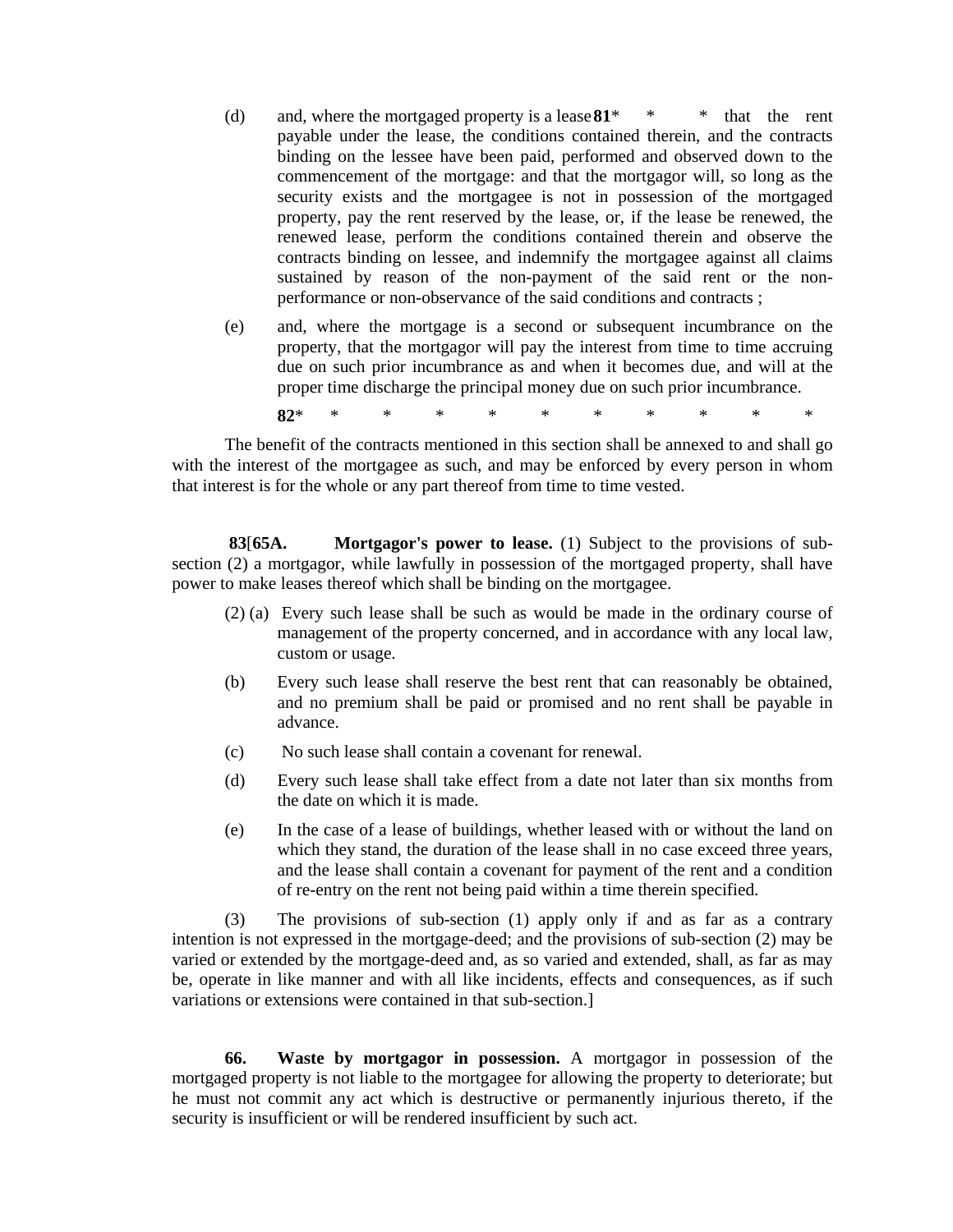Explanation. A security is insufficient within the meaning of this section unless the value of the mortgaged property exceeds by one-third, or, if consisting of buildings, exceeds by one-half, the amount for the time being due on the mortgage.

## **Rights and Liabilities of Mortgagee**

**67. Right to foreclosure or sale.** In me absence of a contract to contrary, the mortgagee has at any time after the mortgage-money has become **84**[due] to him, and before a decree has been made for the redemption of the mortgaged property, or the mortgagemoney has been paid or deposited as hereinafter provided, a right to obtain from the Court a decree that the mortgagor shall be absolutely debarred of his right to redeem the property, or **85**[a decree] that the property be sold.

A suit to obtain **85**[a decree] that a mortgagor shall be absolutely debarred of his right to redeem the mortgaged property is called a suit for foreclosure.

Nothing in this section shall be deemed:

- **86**[(a) to authorize any mortgagee, other than a mortgagee by conditional sale or a mortgagee under an anomalous mortgage by the terms of which he is entitled to foreclose, to institute a suit for foreclosure, or an usufructuary mortgagee as such or mortgagee by conditional sale as such, to institute a suit for sale ; or]
- (b) to authorize a mortgagor who holds the mortgagee's right as his trustee or legal representative, and who may sue for a sale of the property, to institute a suit for foreclosure ; or
- (c) to authorize the mortgagee of a railway, canal or other work in the maintenance of which the public are interested, to institute a suit for foreclosure or sale ; or
- (d) to authorize a person interested in part only of the mortgage-money to institute a suit relating only to a corresponding part of the mortgaged property, unless the mortgagees have, with the consent of the mortgagor, severed their interests under the mortgage.

**87[67-A. Mortgagee when bound to bring one suit on several mortgages.** A mortgagee who holds two or more mortgages executed by the same mortgagor in respect of each of which he had a right to obtain the same kind of decree under section 67, and who sues to obtain such decree on anyone of the mortgages, shall, in the absence of a contract to the contrary, be bound to sue on all the mortgages in respect of which the mortgage-money has become due.]

**88[68. Right to sue for mortgage-money.** (1) The mortgagee has a right to sue for the mortgage-money in the following cases and no others, namely:-

- (a) where the mortgagor binds himself to repay the same;
- (b) where by any cause other than the wrongful act or default of the mortgagor or mortgagee, the mortgaged property is wholly or partially destroyed or the security is rendered insufficient within the meaning of section 66, and the mortgagee has given the mortgagor a reasonable opportunity of providing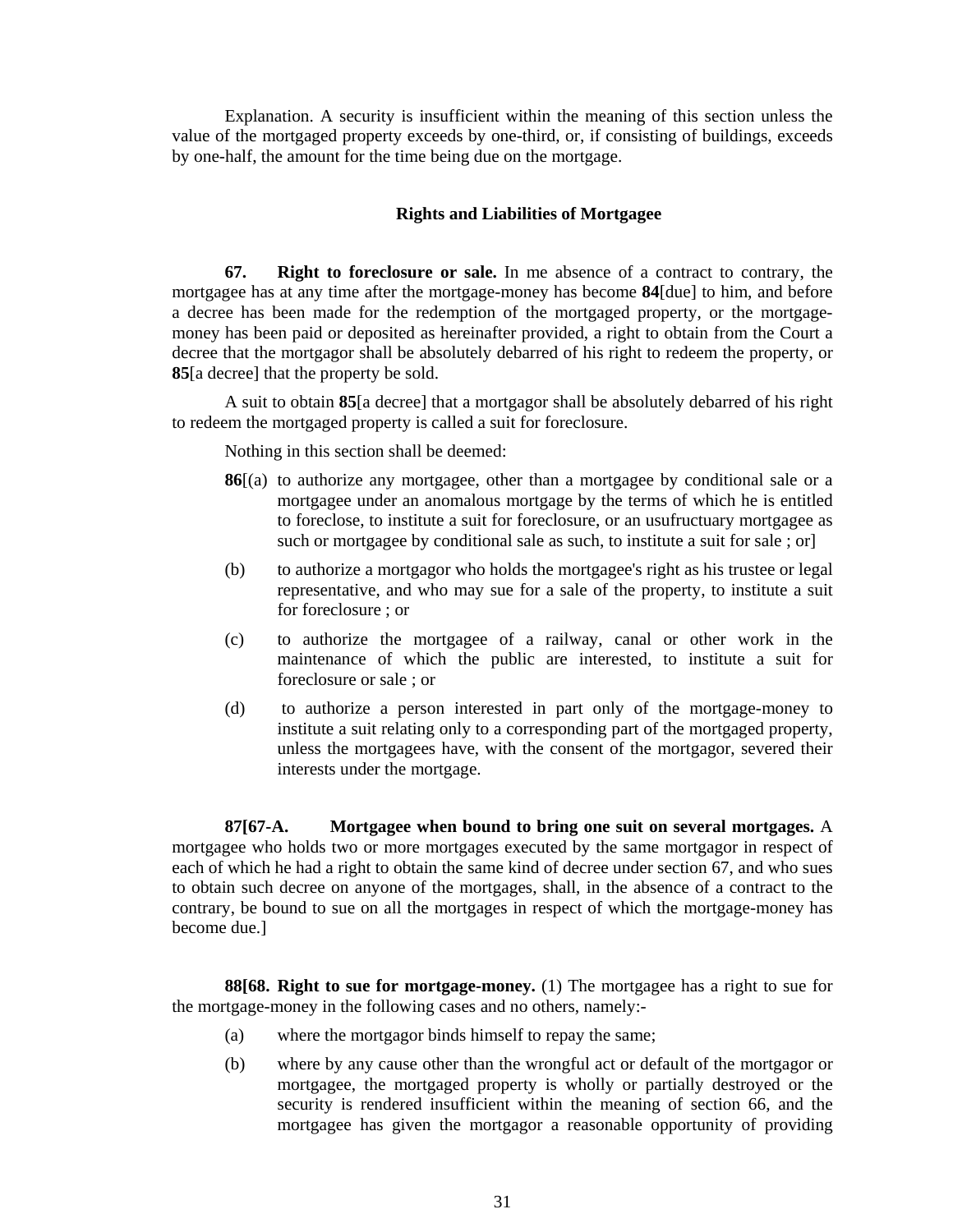further security enough to render the whole security sufficient, and the mortgagor has failed to do so;

- (c) where the mortgagee is deprived of the whole or part of his security by or in consequence of the wrongful act or default of the mortgagor;
- (d) where the mortgagee being entitled to possession of the mortgaged property, the mortgagor fails to deliver the same to him, or to secure the possession thereof to him without disturbance by the mortgagor or any person claiming under a title superior to that of the mortgagor:

Provided that, in the case referred to in the clause (a), transferee from the mortgagor or from his legal representative shall not be liable to be sued for the mortgage-money.

Where a suit is brought under clause (a) or clause (b) of sub-section  $(1)$ , the Court may, at its discretion, stay the suit and all proceedings therein, notwithstanding any contract to the contrary, until the mortgagee has exhausted all his available remedies against the mortgaged property or what remains of it, unless the mortgagee abandons his security and, if necessary, re-transfers the mortgaged property.]

**69. Power of sale when valid. 89**[(1)]**90**[ **91**\* \* \* [A] mortgagee, or any person acting on his behalf, shall, subject to the provisions of this section, have power to sell or concur in selling the mortgaged property, or any part thereof, in default of payment of the mortgage-money, without the intervention of the Court, in the following cases and in no others, namely:-]

- (a) where the mortgage is an English mortgage, and neither the mortgagor nor the mortgagee is a Hindu, **92**[Muslim] or Buddhist **93**[or a member of any other race, sect, tribe or class from time to time specified in this behalf by **94**[the Provincial Government in the **95**[official Gazette]];
- (b) where **96**[a power of sale without the intervention of the Court is expressly conferred on the mortgagee by the mortgage deed] and the mortgagee is **97**[the Government] **98**[or a Scheduled Bank as defined in section 2 of the State Bank of Pakistan Act, 1956] ;
- (c) where **99**[a power of sale without the intervention of the Court is expressly conferred on the mortgagee by the mortgage-deed and] the mortgaged property or any part thereof **100**[was, on the date of the execution of the mortgage-deed], situate within the **101**[town of] Karachi, **102**\* \* \* or in any other town **103**[or area] which the **104**[Provincial Government] may, by notification in the **105**[official Gazette], specify in this behalf.

**106**[(2)] **107**[A power under sub-section (1) shall not] be exerciser unless and until:.

**108**[(a)] notice in writing requiring payment of the principal money has been served on the mortgagor, or on one of several mortgagors, and default has been made in payment of the principal money, or of part thereof, for three months after such service ; or

**109**[(b)] some interest under the mortgage amounting at least to five hundred rupees is in arrear and unpaid for three months after becoming due: **110**[ \* \* \*]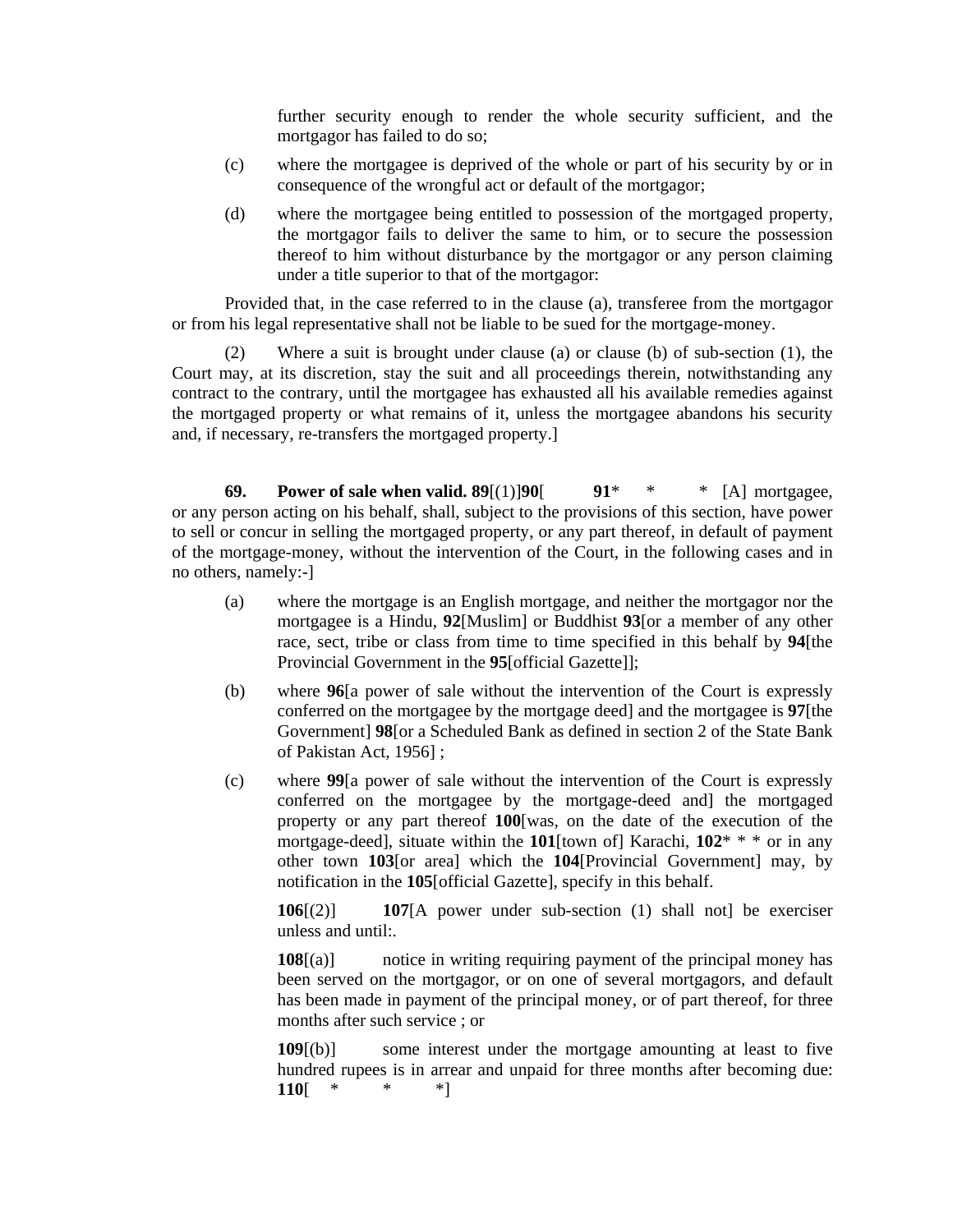**111**[Provided that the power of a Scheduled Bank under clause (b) of sub-section (1) shall further be subject to such conditions as may be prescribed in this behalf by notification in the official Gazette by the **112**[Federal Government] in consultation with the State Bank of Pakistan]

**113**[(3)] When a sale has been made in professed exercise of such a power, the title of the purchaser shall not be impeachable on the ground that no case had arisen to authorise the sale, or that due notice was not given or that the power was otherwise improperly or irregularly exercised; but any person damnified by an unauthorised or improper or irregular exercise of the power shall have his remedy in damages against the person exercising the power.

**114**[(4)] The money which is received by the mortgagee, arising from the sale, after discharge of prior incumbrances, if any, to which the sale is not made subject, or after payment into Court under section 57 of a sum to meet any prior incumbrance, shall, in the absence of a contract to the contrary, be held by him, in trust to be applied by him first, in payment of all costs, charges and expenses properly incurred by him as incident to the sale or any attempted sale; and, secondly, in discharge of the mortgage-money and costs and other money, if any, due under the mortgage ; and the residue of the money so received shall be paid to the person entitled to the mortgaged property, or authorized to give receipts for the proceeds of the sale thereof.

|  | 115* * * * * * * * * * * * |  |  |  |  |  |
|--|----------------------------|--|--|--|--|--|
|  |                            |  |  |  |  |  |

**116[69-A. Appointment of receiver.** (1) A mortgagee having the right to exercise a power of sale under section 69 shall, subject, to the provisions of sub-section (2), be entitled to appoint, by writing signed by him or on his behalf, a receiver of the income of the mortgaged property or any part thereof.

(2) Any person who has been named in the mortgage-deed and is willing and able to act as receiver may be appointed by the mortgagee.

If no person has been so named, or if all persons named are unable or unwilling to act, or are dead, the mortgagee may appoint any person to whose appointment the mortgagor agrees; failing such agreement, the mortgagee shall be entitled to apply to the Court for the appointment of a receiver, and any person appointed by the Court shall be deemed to have been duly appointed by the mortgagee.

A receiver may at any time be removed by writing signed by or on behalf of the mortgagee and the mortgagor, or by the Court on application made by either party and on due cause shown.

A vacancy In the office of receiver may be filled .in accordance with the provisions of this sub-section.

(3) A receiver appointed under the powers conferred by this section shall be deemed to be the agent of the mortgagor; and the mortgagor shall be solely responsible for the receiver's acts or defaults, unless the mortgage-deed otherwise provides or unless such acts or defaults are due to the improper intervention of the mortgagee.

(4) The receiver shall-have power to demand and recover all the income of which he is appointed receiver, by suit, execution or otherwise, in the name either of the mortgagor or of the mortgagee to the full extent of the interest which the mortgagor could dispose of,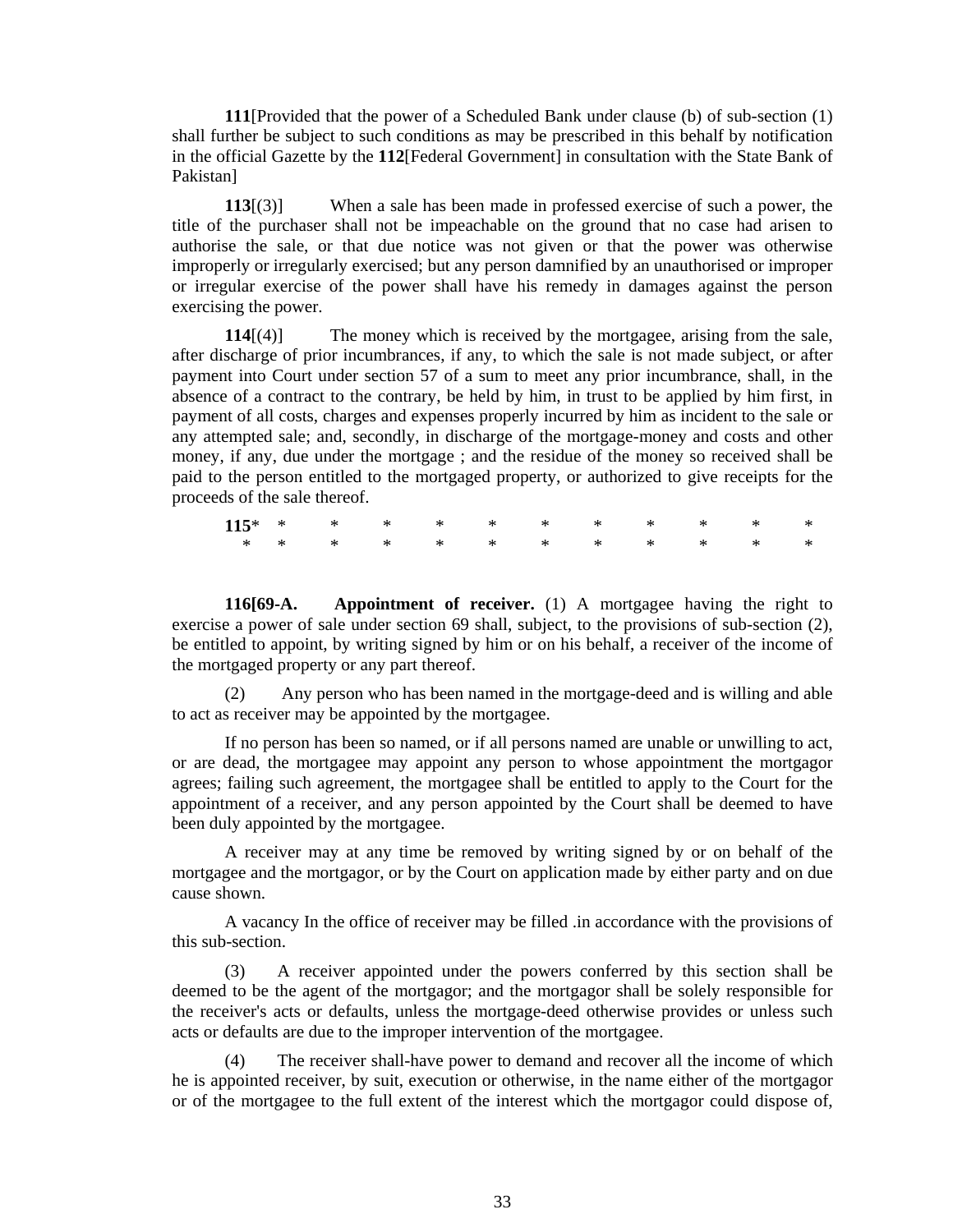and give valid receipts accordingly for the same, and to exercise any powers which may have been delegated to him by the mortgagee in accordance with the provisions of this section.

(5) A person paying money to the receiver shall not be concerned to inquire if the appointment of the receiver was valid or not.

(6) The receiver shall be entitled to retain out of any money received by him for his remuneration, and in satisfaction of all costs, charges, and expenses incurred by him as receiver, a commission at such rate not exceeding five per cent on the gross amount of all money received as is specified in his appointment, and, if no rate is so specified then at the rate of five per cent on that gross amount, or at such other rate as the Court thinks fit to allow, on application made by him for the purpose.

(7) The receiver shall, if so directed in writing by the mortgagee, insure to the extent, if any, to which the mortgagee might have insured, and keep insured against loss or damage by fire, out of the money received by him, the mortgaged property or any part thereof being of an insurable nature.

(8) Subject to the provisions of this Act as to the application of insurance money, the receiver shall apply all money received by him as follows, namely:-

- (i) in discharge of all rents, taxes, land revenue, rates and outgoings whatever affecting the mortgaged property;
- (ii) in keeping down all annual sums or other payments, and the interest on all principal sums, having priority to the mortgage in right whereof he is receiver ;
- (iii) in payment of his commission, and of the premiums on fire, life or other insurances, if any, properly payable under the mortgage-deed or under this Act, and the cost of executing necessary or proper repairs directed in writing by the mortgagee ;
- (iv) in payment of the interest falling due under the mortgage;
- (v) in or towards discharge of the principal money, if so directed in writing by the mortgagee ;

and shall pay the residue, if any, of the money received by him to the person who, but for the possession of the receiver, would have been entitled to receive the income of which he is appointed receiver, or who is otherwise entitled to mortgaged property.

(9) The provisions of sub-section (1) apply only if and as far as contrary intention is not expressed in the mortgage-deed; and the provisions of sub-sections (3) to (8) inclusive may be varied or extended by the mortgage-deed, and, as so varied or extended, shall, as far as may be, operate in like manner and with all the like incidents, effects and consequences, as if such variations or extensions were contained in the said sub-sections.

(10) Application may be made, without the institution of a suit, to the Court for its opinion, advice or direction on any present question respecting the management or administration of the mortgaged property, other than questions of difficulty or importance not proper in the opinion of the Court for summary disposal. A copy of such application shall be served upon, and the hearing thereof may be attended by, such of the persons interested in the application as the Court may think fit.

The costs of every application under this sub-section shall be in the discretion of the Court.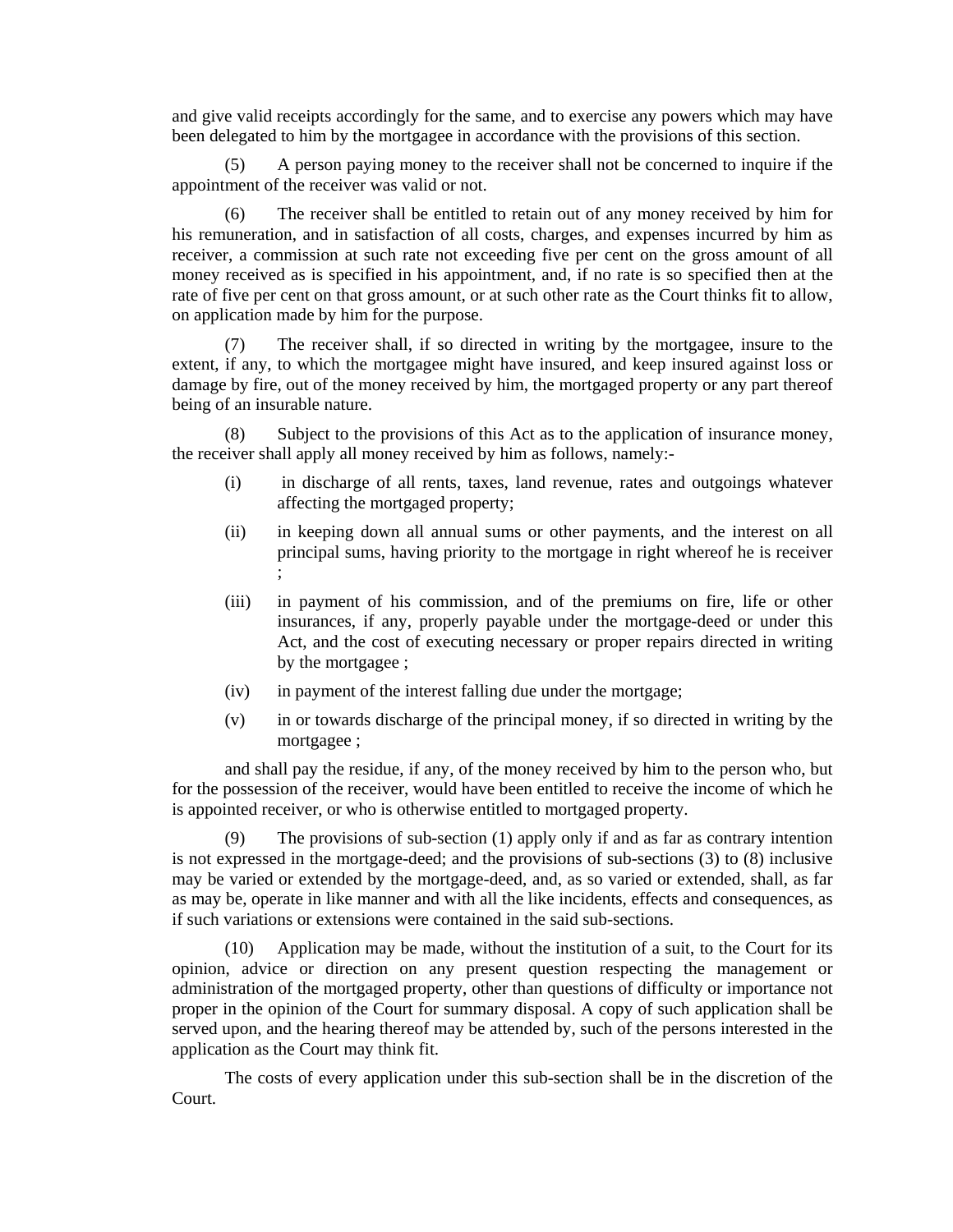(11) In this section, "the Court" means the Court which would have jurisdiction in a suit to enforce the mortgage.]

**70. Accession to mortgaged property.** If after the date of a mortgage, any accession is made to the mortgaged property, the mortgagee, in the absence of a contract to the contrary, shall, for the purposes of the security, be entitled to such accession.

#### **Illustrations**

- (a) A mortgages to B a certain field bordering on a river. The field is increased by alluvion. For the purposes of his security, B is entitled to the increase.
- (b) A mortgages a certain plot of building land to B and afterwards erects a house on the plot. For the purposes of this security B is entitled to the house as well as the plot.

**71. Renewal of mortgaged lease.** When the mortgaged property is a lease, **117**\* \* \*, and the mortgagor obtains a renewal of the lease, the mortgagee in the absence of a contract to the contrary, shall, for the purposes of the security, be entitled to the new lease.

**72. Rights of mortgagee in possession. 118**[A mortgagee may spend such money as is necessary :--

- **119**(a) \* \* \* \* \* \* \* \* \* \* \*
- (b) for **120**[the preservation of the mortgaged property] from destruction, forfeiture or sale ;
- (c) for supporting the mortgagor's title to property;
- (d) for making his own title thereto good against the mortgagor; and
- (e) when the mortgaged property is a renewable lease-hold, for the renewal of the lease ;

and may, in the absence of a contract to the contrary, add such money to the principal money, at the rate of interest payable on principal, and where no such rate is fixed, at the rate of nine per cent per annum: **121**[Provided that the expenditure of money by the mortgagee under clause (b) or clause (c) shall not be deemed to be necessary unless the mortgagor has been called upon and has failed to take proper and timely steps to preserve the property or to support the title.]

When the property is by its nature insurable, the mortgagee may also, in the absence of a contract to the contrary, insure and keep insured against loss or damage by fire the whole or any part of such property; and the premiums paid for any such insurance shall be **122**[added to the principal money] with interest at the same rate as is payable on the principal money or, where no such rate is fixed, at the rate of nine per cent per annum]. But the amount of such insurance shall not exceed the amount specified in this behalf in the mortgage-deed or (if no such amount is therein specified) two-thirds of the amount that would be required in case of total destruction, to reinstate the property insured.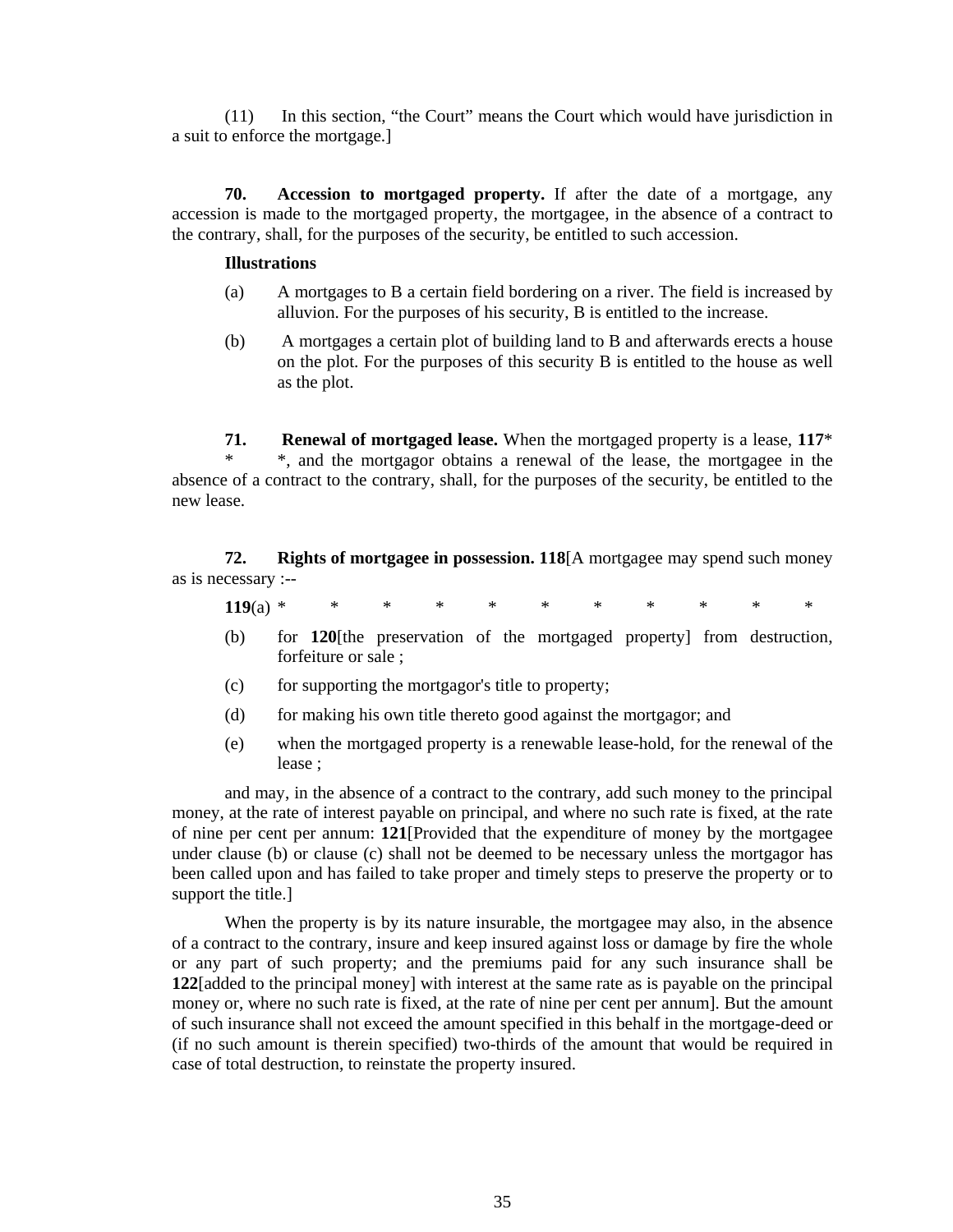Nothing in this section shall be deemed to authorize the mortgagee to insure when an insurance of the property is kept up by or on behalf of the mortgagor to the amount in which the mortgagee is hereby authorized to insure.

**123[73. Right to proceeds of revenue sale or compensation on acquisition.** (1) Where the mortgaged property or any part thereof or any interest therein is sold owing to failure to pay arrears of revenue or other charges of a public nature or rent due in respect of such property, and such failure did not arise from any default of the mortgagee, the mortgagee shall be entitled to claim payment of the mortgage-money in whole or in part, out of any surplus of the sale-proceeds remaining after payment of the arrears and of all charges and deductions directed by law.

(2) Where the mortgaged property or any part thereof or any interest therein is acquired under the Land Acquisition Act, 1894, or any other enactment for the time being in force providing for the compulsory acquisition of immovable property, the mortgagee shall be entitled to claim payment of the mortgage-money, in whole or in part, out of the amount due to the mortgagor as compensation.

(3) Such claims shall prevail against all other claims except those of prior encumbrances, and may be enforced notwithstanding that the principal money on the mortgage has not become due.]

**74. [Rights of subsequent mortgagee to pay off prior mortgagees.]** [Repealed by the Transfer of Property Amendment Act, 1929 (XX of 1929), S. 39].

**75. 124[Rights of mesne mortgagee against prior and subsequent mortgagees.]** Repealed by the Transfer of Property {Amendment) Act, 1929 (XX of 1929), S. 39.

**76. Liabilities of mortgagee in possession.** When, during the continuance of the mortgage, the mortgagee takes possession of the mortgaged property :-

- (a) he must manage the property as a person of ordinary prudence would manage it if it were his own ;
- (b) he must use his best endeavours to collect the rents and profits thereof ;
- (c) he must, in the absence of a contract to the contrary out of the income of the property, pay the Government revenue, all other charges of a public nature and all rent accruing due in respect thereof during such possession, and any arrears of rent in default of payment of which the property may be summarily sold ;
- (d) he must, in the absence of a contract to the contrary, make such necessary repairs of the property as he can pay for out of the rents and profits thereof after deducting from such rents and profits the payments mentioned in clause (c) and the interest on the principal money ;
- (e) he must not commit any act which is destructive or permanently injurious to the property ;
- (f) where he has insured the whole or any part of the property against loss or damage by fire, he must, in case of such loss or damage, apply any money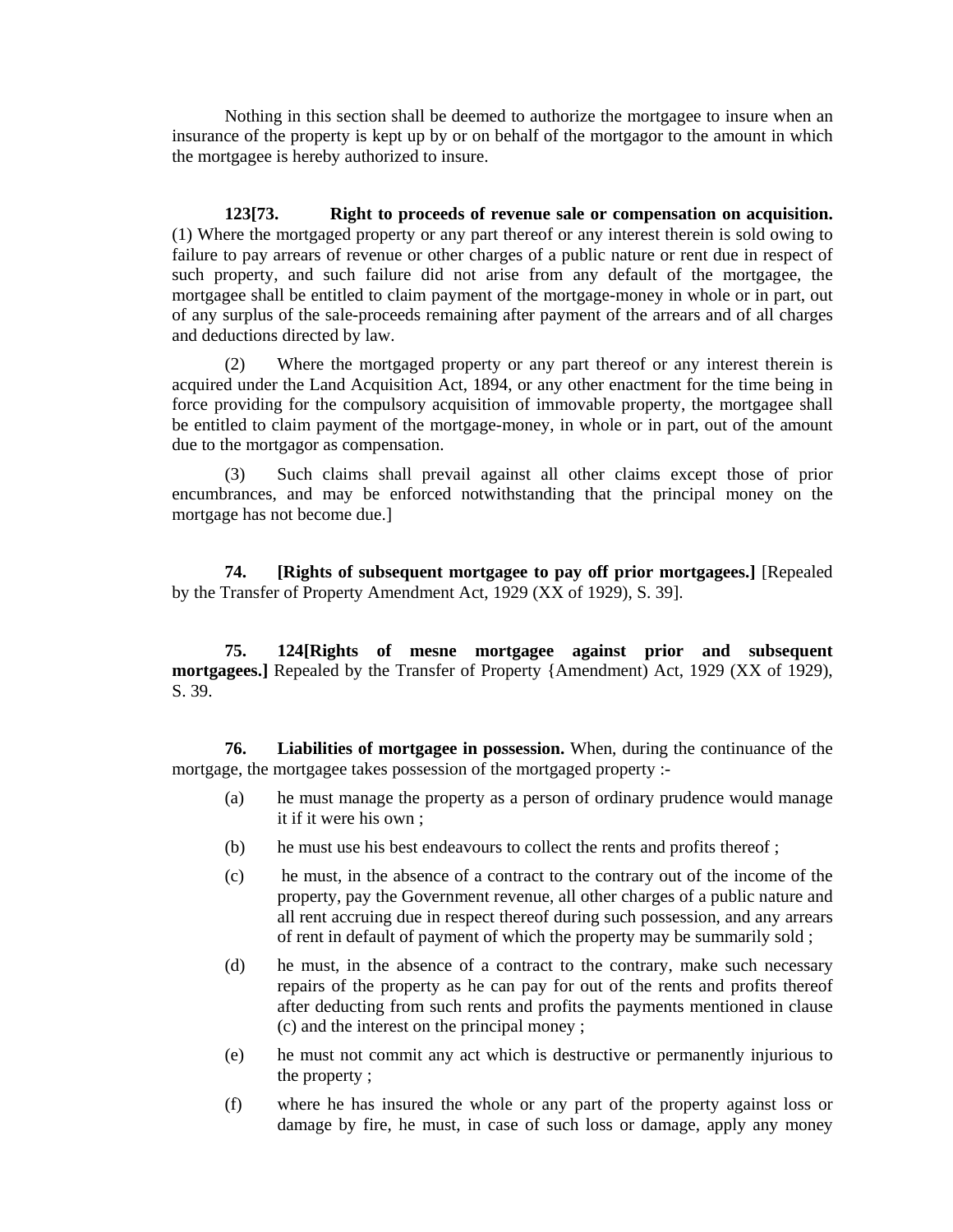which he actually receives under the policy or so much thereof as may be necessary, in reinstating the property, or, if the mortgagor so directs in reduction or discharge of the mortgage-money ;

- (g) he must keep clear, full and accurate accounts of all sums received and spent by him as mortgagee, and, at any time during the continuance of the mortgage, give the mortgagor, at his request and cost, true copies of such accounts and of the vouchers by which they are supported;
- (h) his receipts from the mortgaged property, or, where such property is personally occupied by him, a fair occupation-rent in respect thereof, shall, after deducting the expenses **125**[properly incurred for the management of the property and the collection of rents and profits and the other expenses] mentioned in clauses (c) and (d); and interest thereon be debited against him in reduction of the amount (if any) from time to time due to him on account of interest  $126^*$  \* \* and, so far as such receipts exceed any interest due, in reduction or discharge of the mortgage-money; the surplus, if any, shall be paid to the mortgagor ;
- (i) when the mortgagor tenders, or deposits in manner hereinafter provided, the amount for the time being due on the mortgage, the mortgagee must, notwithstanding the provisions in the other clauses of this section, account for his **127**\* receipts from the mortgaged property from the date of the tender or from the earliest time when he could take such amount out of Court, as the case may be **128**[and shall not be entitled to deduct any amount therefrom on account of any expenses incurred after such date or time in connection with the mortgaged property].

Loss occasioned by his default. If the mortgagee fail to perform any of the duties imposed upon him by this section, he may, when accounts are taken in pursuance of a decree made under this Chapter, be debited with the loss, if any, occasioned by such failure.

**77. Receipts in lieu of interest.** Nothing in section 76, clauses (b), (d), (g) and (h), applies to cases where there is a contract between the mortgagor that the receipts from the mortgaged property shall, so long as the mortgagee is in possession of the property, be taken in lieu of interest on the principal money, or in lieu of such interest and defined portions of the principal.

## **Priority**

**78. Postponement of prior mortgagee.** Where, through the fraud, misrepresentation or gross neglect of a prior mortgagee, another person has been induced to advance money on the security of the mortgaged property, the prior mortgagee shall be postponed to the subsequent mortgagee.

**79. Mortgage to secure uncertain amount when maximum is expressed.** If a mortgage made to secure future advances, the performance of an engagement or the balance of a running account, expresses the maximum to be secured thereby, a subsequent mortgage of the property shall, if made with notice of the prior mortgage, be postponed to the prior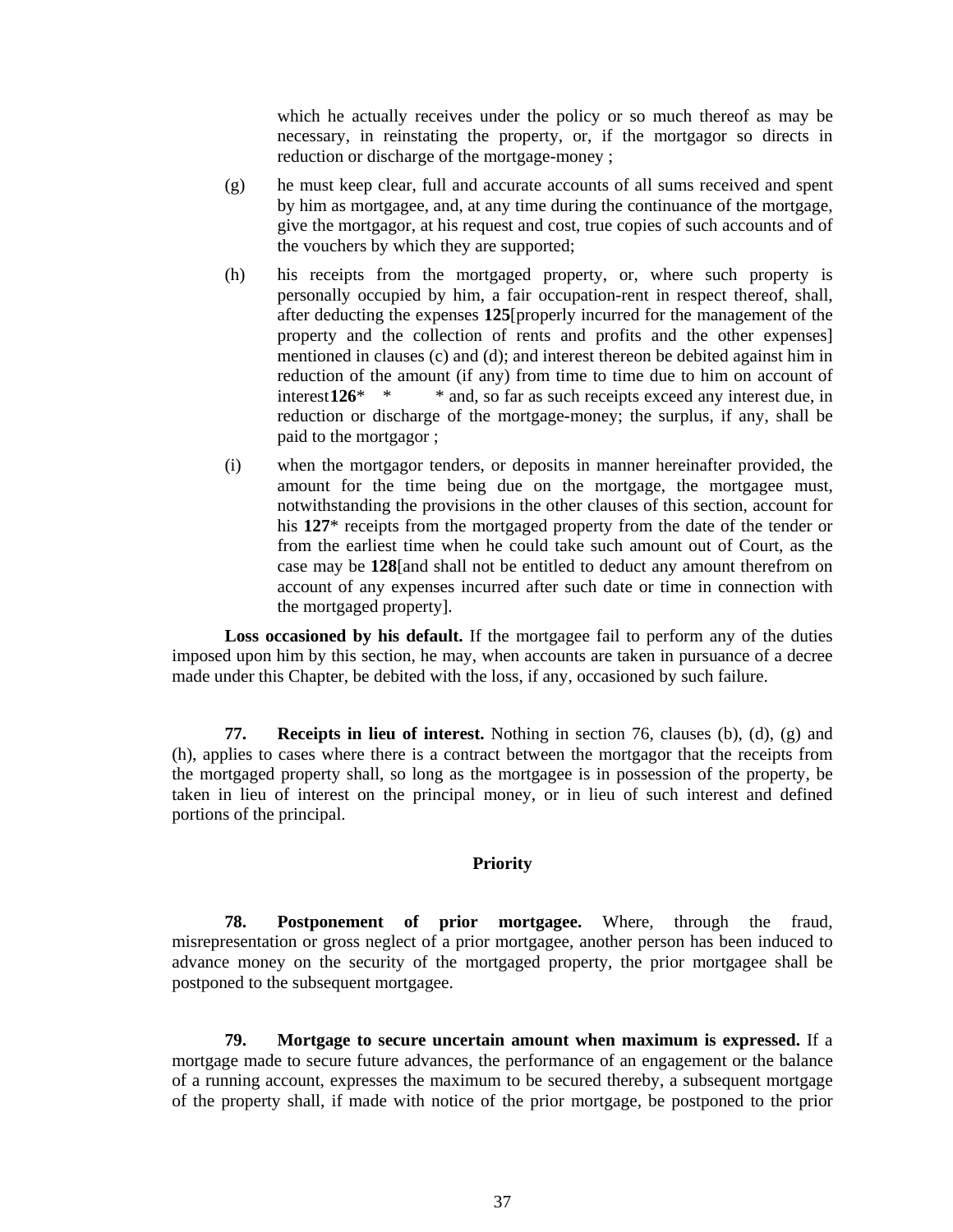mortgage in respect of all advances or debts not exceeding the maximum, though made or allowed with notice of the subsequent mortgage.

#### **Illustration**

A mortgages Sultanpur to his bankers,  $B \& Co.,$  to secure the balance of his amount with them to the extent of Rs. 10,000. A then mortgages Sultanpur to C, to secure Rs. 10,000, C having notice of the mortgage to B  $&$  Co., give notice to B  $&$  Co., of the second mortgage. At the date of the second mortgage, the balance due to B & Co. does not exceed Rs. 5,000. B & Co., subsequently advanced to A sums making the balance of the account against him exceed the sum of Rs. 10,000. B & Co. are entitled, to the extent of Rs. 10,000, to priority over C.

**80. [Tacking abolished.]** [Repealed by section 41 of the Transfer of Property (Amendment Act, 1929 (XX of 1929)].

#### **Marshalling and Contribution**

**129[81. Marshalling securities.** If the owner of two or more properties mortgages them to one person and then mortgages one or more of the properties to another person, the subsequent mortgagee is, in the absence of a contract to the contrary, entitled to have the prior mortgage-debt satisfied out of the property or properties not mortgaged to him, so far as the same will extend, but not so as to prejudice the rights of the prior mortgagee or of any other person who has for consideration acquired an interest in any of the properties.]

**82. Contribution to mortgage-debt. 130**[Where property subject to a mortgage belongs to two or more persons having distinct and separate rights of ownership therein, the different shares in or parts of such property owned by such persons are, in the absence of a contract to the contrary, liable to contribute rateably to the debt secured by the mortgage, and for the purpose of determining the rate at which each such share or part shall contribute, the value thereof shall be deemed to be its value at the date of the mortgage after deduction of the amount of any other mortgage or charge to which it may have been subject on that date.]

Where, of two properties belonging to the same owner, one is mortgaged to secure one debt and then both are mortgaged to secure another debt, and the former debt is paid out of the former property, each property is, in the absence of a contract to the contrary, liable to contribute rateably to the latter debt after deducting the amount of the former debt from the value of the property out of which it has been paid.

Nothing in this section applies to a property liable under section 81 to the claim of the **131**[subsequent] mortgagee.

### **Deposit in Court**

**83. Power to deposit in Court money due on mortgage.** At any time after the principal money **132**[payable in respect of any mortgage has become due] and before a suit for redemption of the mortgaged property is barred, the mortgagor, or any other person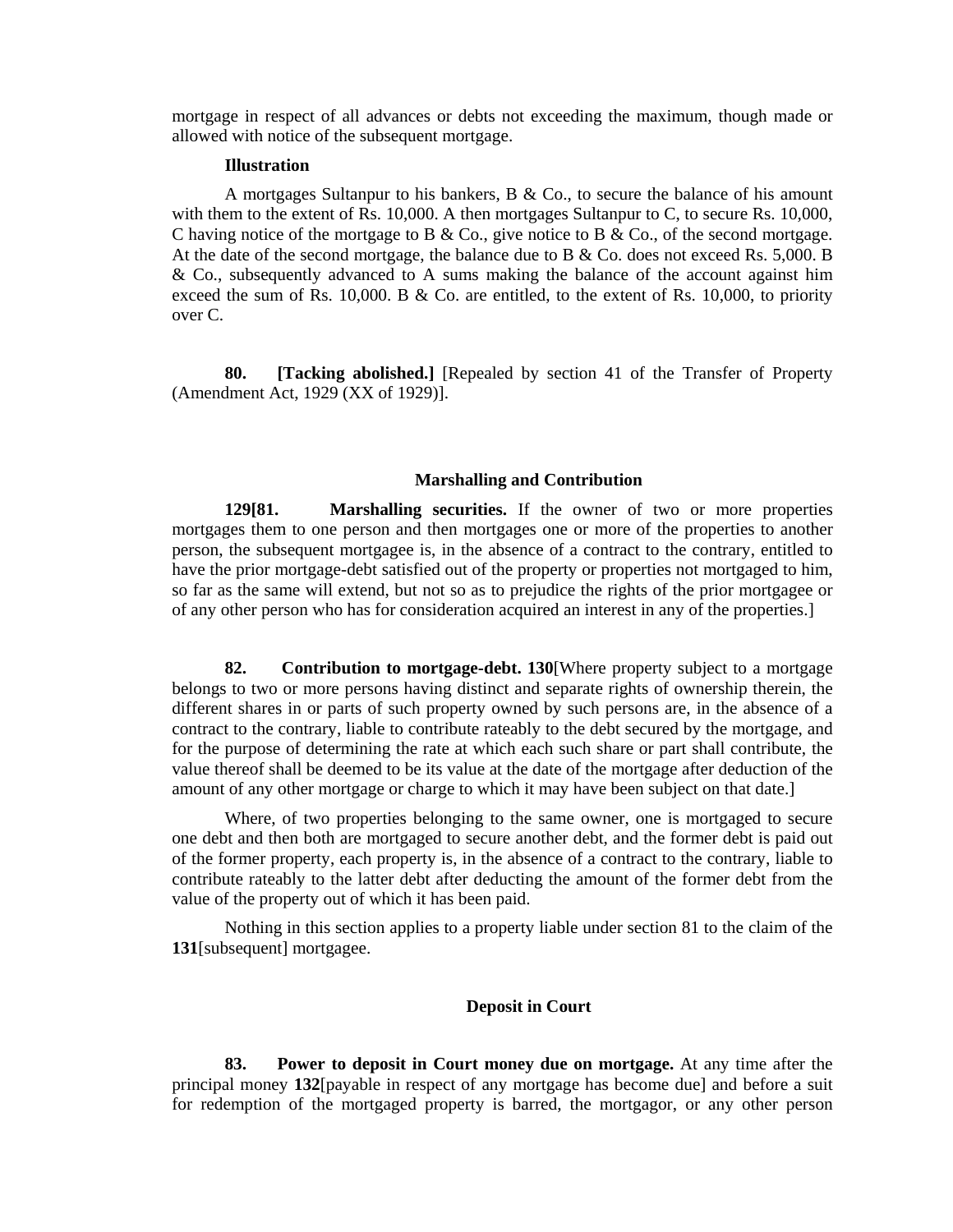entitled to institute such suit, may deposit, in any Court in which he might have instituted such suit, to the account of the mortgagee, the amount remaining due on the mortgage.

**Right to money deposited by mortgagor**. The Court shall thereupon cause written notice of the deposit to be served on the mortgagee, and the mortgagee may on presenting a petition (verified in manner prescribed by law **133**for the verification of plaints) stating the amount then due on the mortgage, and his willingness to accept the money so deposited in full discharge of such amount, and on depositing in the same Court the mortgaged-deed **134**[and all documents in his possession or power relating to the mortgaged property], apply for and receive the money, and the mortgage deed **135**[and all such other documents] so deposited shall be delivered to the mortgagor or such other person as aforesaid.

**136**[Where the mortgagee is in possession of the mortgaged property, the Court shall, before paying to him the amounts so deposited, direct him to deliver possession thereof to the mortgagor and at the cost of the mortgagor either to re-transfer the mortgaged property to the mortgagor or to such third person as the mortgagor may direct or to execute and (where the mortgage has been effected by a registered instrument) have registered and acknowledgment in writing that any right in derogation of the mortgagor's interest transferred to the mortgage has been extinguished.]

**84. Cessation of interest.** When the mortgagor or such other person as aforesaid has tendered or deposited in Court under section 83 the amount remaining due on the mortgage, interest on the principal money shall cease from the date of the tender or **137**[in the case of a deposit, where no previous tender of such amount has been made] as soon as the mortgagor or such other person as aforesaid has done all that has to be done by him to enable the mortgagee to take such amount out of Court, **138**[and the notice required by section 83 has been served on the mortgagee:

Provided that, where the mortgagor has deposited such amount without having made a previous tender thereof and has subsequently withdrawn the same or any part thereof, interest on the principal money shall be payable from the date of such withdrawal.]

 Nothing in this section or in section 83 shall be deemed to deprive the mortgagee of his right to interest when there exists a contract that he shall be entitled to a reasonable notice before payment or tender of the mortgage-money **139**[and such notice has been given before the making of the tender or deposit, as the case may be.]

#### **140Suit for Foreclosure, Sale or Redemption**

**85. [Parties to suits for Foreclosure, sale and redemption.]** [Repealed by the Code of Civil Procedure. 1908 (Act of 1908), section 156 and Schedule V.]

### **Foreclosure and Sale**

 [**86 to 90.]** [Repealed by the -Code of Civil Procedure, 1908 (Act V of 1908), section 156 and Schedule V.]

### **Redemption**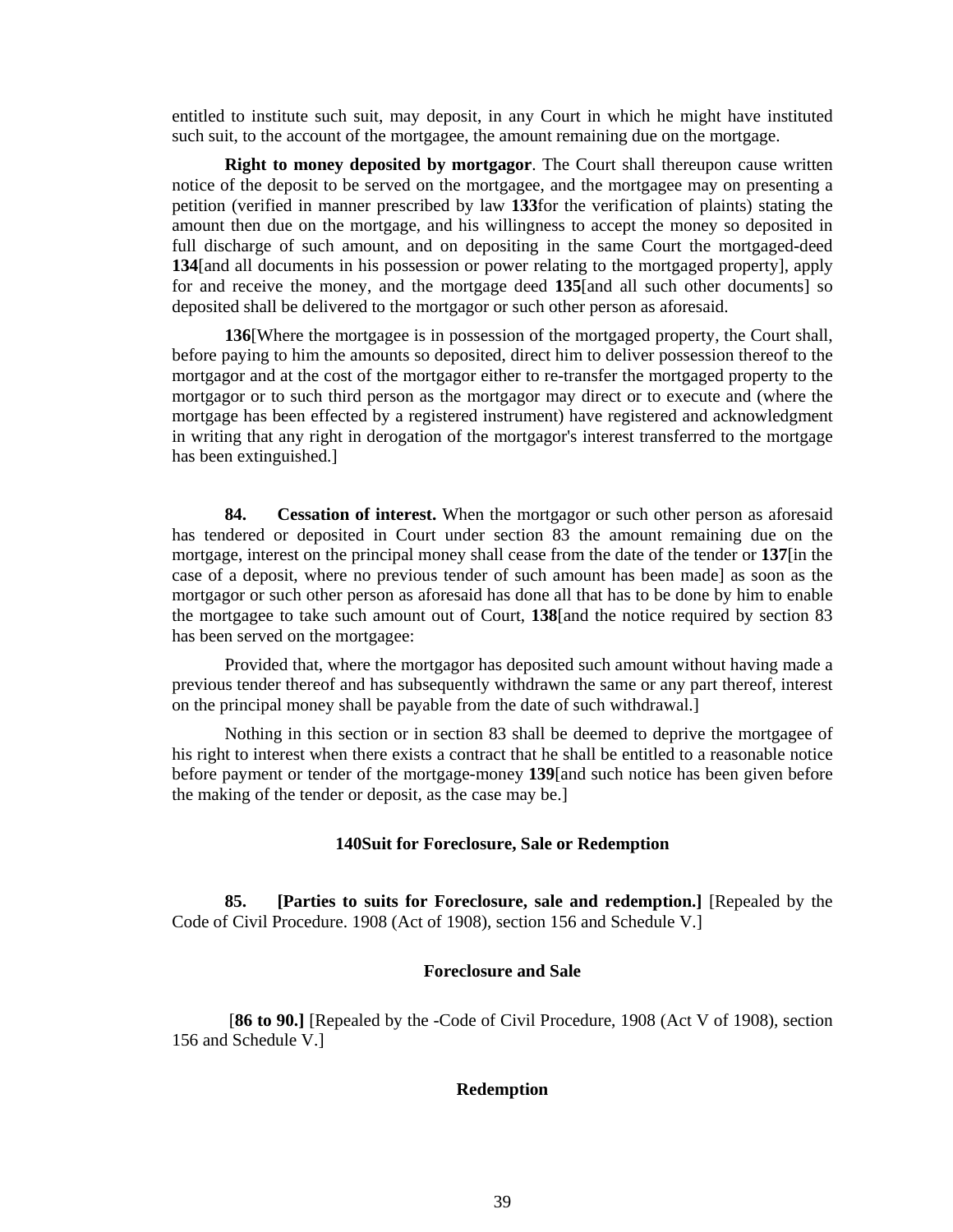**141[91. Persons who may sue for redemption.** Besides the mortgagor, any of the following persons may redeem, or institute a suit for redemption of, the mortgaged property, namely: -

- (a) any person (other than the mortgagee of the interest sought to be redeemed) who has any interest in, or charge upon, the property mortgaged or in or upon the right to redeem the same;
- (b) any surety for the payment of the mortgage-debt or any part thereof; or
- (c) any creditor of the mortgagor who has in a suit for the administration of his estate obtained a decree for sale of the mortgaged property.]

**142[92. Subrogation.** Any of the persons referred to in section 91 (other than the mortgagor) and any co-mortgagor shall, on redeeming property subject to the mortgage, have, so far as regards redemption, foreclosure or sale of such property, the same rights as the mortgagee whose mortgage he redeems may have against the mortgagor or any other mortgagee.

The right conferred by this section is called the right of subrogation, and a person acquiring the same is said to be subrogated to the rights of the mortgagee whose mortgage he redeems.

A person who has advanced to a mortgagor money with which the mortgage has been redeemed shall be subrogated to the rights of the mortgagee whose mortgage has been redeemed, if the mortgagor has by a registered instrument agreed that such persons shall be so subrogated.

Nothing in this section shall be deemed to confer a right of subrogation on any person unless the mortgagor in respect of which the right is claimed has been redeemed in full.

**93. Prohibition of tacking.** No mortgagee paying off a prior mortgage, whether with or without notice of an intermediate mortgage, shall thereby acquire any priority in respect of his original security; and, except, in the case provided for by section 79 no mortgagee making a subsequent advance to the mortgagor whether with or without notice of an intermediate mortgage, shall thereby acquire any priority in respect of his security for such subsequent advance.

**94. Rights of mesne mortgagee.** Where a property is mortgaged for successive debts to successive mortgagees, a mesne mortgagee has the same rights against mortgagees posterior to himself as he has against the mortgagor. ]

**143[95. Right of redeeming co-mortgagor to expenses.** Where one of several mortgagors redeems the mortgaged property, he shall, in enforcing his right of subrogation under section 92 against his co-mortgagors, be entitled to add to the mortgagemoney recoverable from them such proportion of the expenses properly incurred in such redemption as is attributable to their share in the property.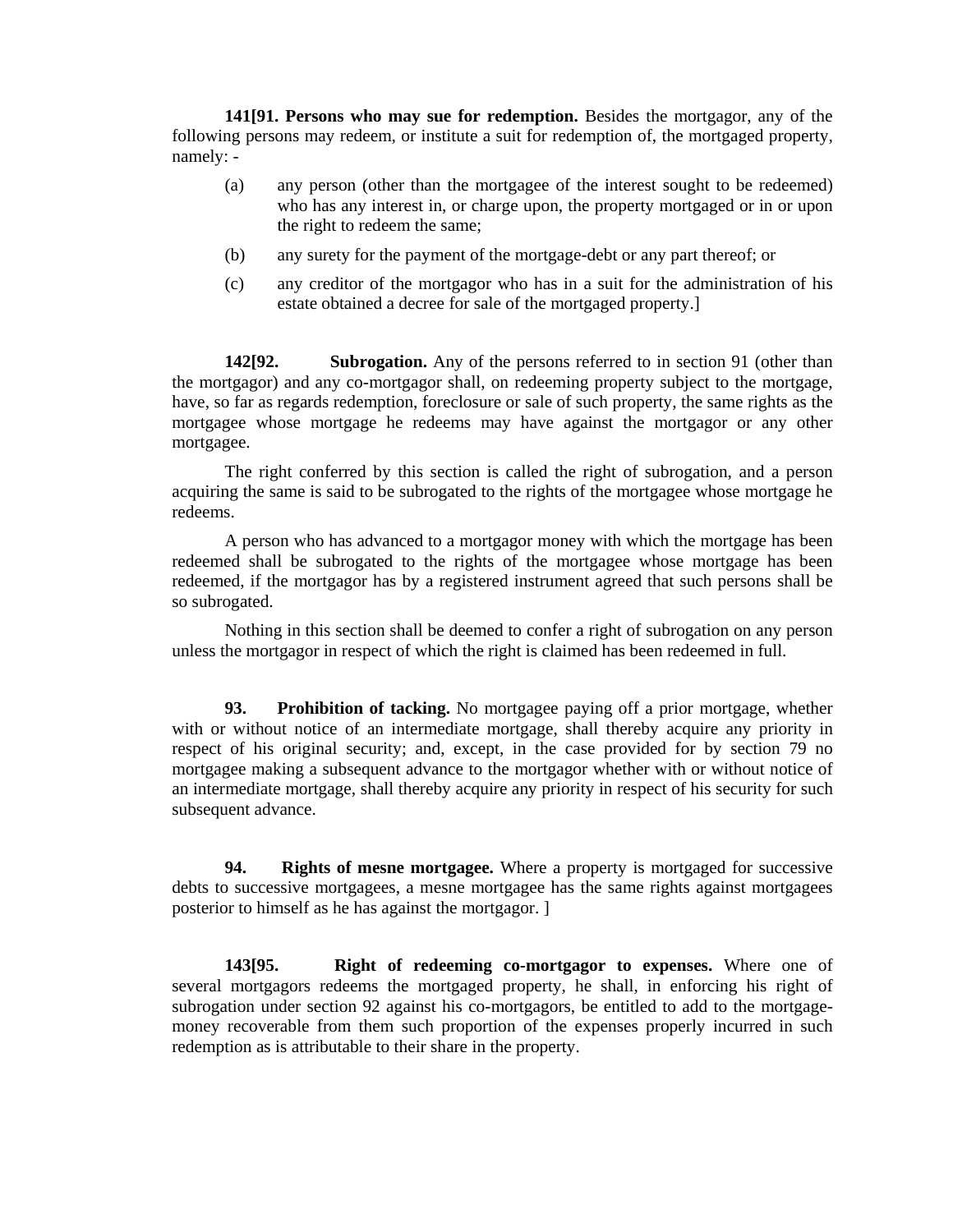**96. Mortgage by deposit of title-deeds.** The provisions hereinbefore contained which apply to a simple mortgage shall, so far as may be, apply to a mortgage by deposit of title-deeds.]

**97. [Application of proceeds.]** [Repealed by the Code of Civil Procedure, 1908 (Act V of 1908), S. 156 and Sch V].

#### **Anomalous Mortgages**

 **98. Rights and liabilities of parties to anomalous mortgages.** In the case of **144**[an anomalous mortgage], the rights and liabilities of the parties shall be determined by their contract as evidenced in the mortgage-deed, and so far as such contract does not extend, by local usage.

**145 99. [Attachment of mortgaged property.]** [Rep. by the Code of Civil Procedure 1908 (Act V of 1908), S. 156 and Sch. V].

#### **Charges**

**100. Charges.** Where immovable property of one person by act of parties or operation of law made security for the payment of money to another, and the transaction does not amount to a mortgage, the latter person is said to have a charge on the property; and all the provisions hereinbefore contained **146**[which apply to a simple mortgage shall, so far as may be, apply to such charge.]

Nothing in this section applies to the charge of a trustee on the trust-property for expenses properly incurred in the execution of his trust **147**[and, save as otherwise expressly provided by any law for the time being in force, no charge shall be enforced against any property in the hands of a person to whom such property has been transferred for consideration and without notice of the charge.]

**148 [101. No merger in case of subsequent encumbrance.** Any mortgagee of, or person having a charge upon, immovable property, or any transferee from such mortgagee or charge-holder, may purchase or otherwise acquire the rights in the property of the mortgagor or owner, as the case may be, without thereby causing the mortgage or charge to be merged as between himself and any subsequent mortgagee of, or person having charge upon, the same property; and no such subsequent mortgagee or charge-holder shall be entitled to foreclose or sell such property without redeeming the prior mortgage or charge, or otherwise than subject thereto.]

## **Notice and Tender**

**102. Service or tender on or to agent.** Where the person on or to whom any notice or tender is to be served or made under this Chapter does not reside in the district in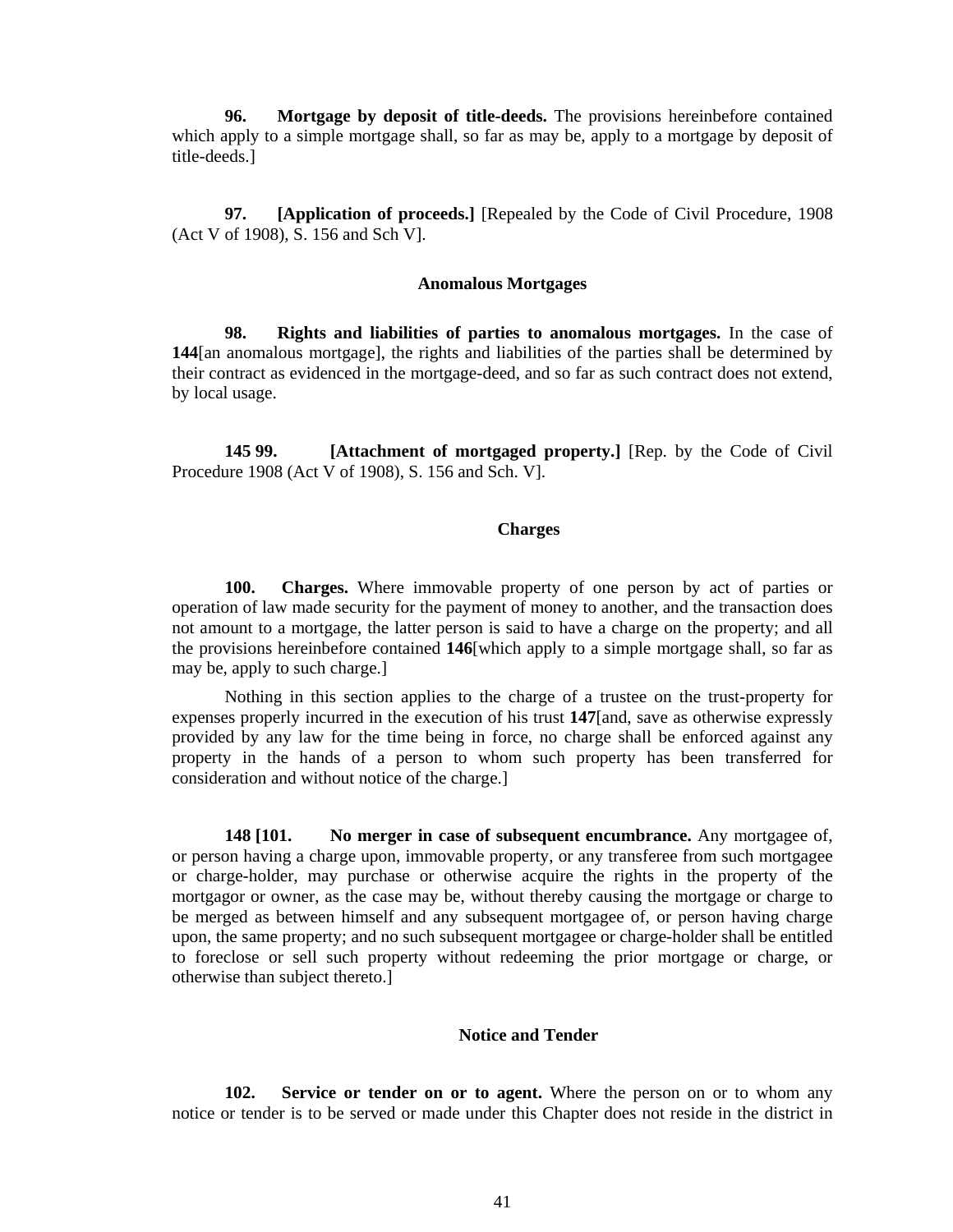which the mortgaged property of some part thereof is situate, service or tender on or to an agent holding a general power-of-attorney from such person or otherwise duly authorised to accept such service or tender shall be deemed sufficient.

**149** [Where no person or agent on whom such notice should be served can be found or is known] to the person required to serve the notice, the later person may apply to any Court in which a suit might be brought for redemption of the mortgaged property, and such Court shall direct in what manner such notice shall be served, and any notice served in compliance with such direction shall be deemed sufficient:

**150** [Provided that, in the case of a notice required by Section 83, in the case of a deposit, the application shall be made to the Court in which the deposit has been made.]

**151** [Where no person or agent to whom such tender should be made can be found or is known] to the person desiring to make the tender, the later person may deposit **152** [in any Court in which a suit might be brought for redemption of the mortgaged property] the amount sought to be tendered, and such deposit shall have the effect of a tender of such amount.

**103. Notice, etc., to or by person incompetent to contract.** Where, under the provisions of this Chapter, a notice is to be served on or by, or a tender or deposit made or accepted or taken out of Court by, any person incompetent to contract, such notice may be served **153** [on or by], or tender or deposit made, accepted, or taken by the legal curator of the property of such person; but where there is no such curator, and it is requisite or desirable in the interests of such person that a notice should be served or a tender or deposit made under the provisions of this Chapter, application may be made to any Court in which a suit might be brought for the redemption of the mortgage to appoint a guardian ad litem for the purpose of serving or receiving service of such notice, or making or accepting such tender, or making or taking out of Court such deposit, and for the performance of all consequential acts which could or ought to be done by such person if he were competent to contract; **154**and the provisions of **155** [Order XXXII in the First Schedule to the Code of Civil Procedure, 1908 (V of 1908)] shall, so far as may be, apply to such application and to the parties thereto and to the guardian appointed thereunder.

**156 104.** Power to make rules. The High Court may, from time to time, make rules consistent with this Act for carrying out, in itself and in the Courts of Civil Judicature subject to its superintendence, the provisions contained in this Chapter.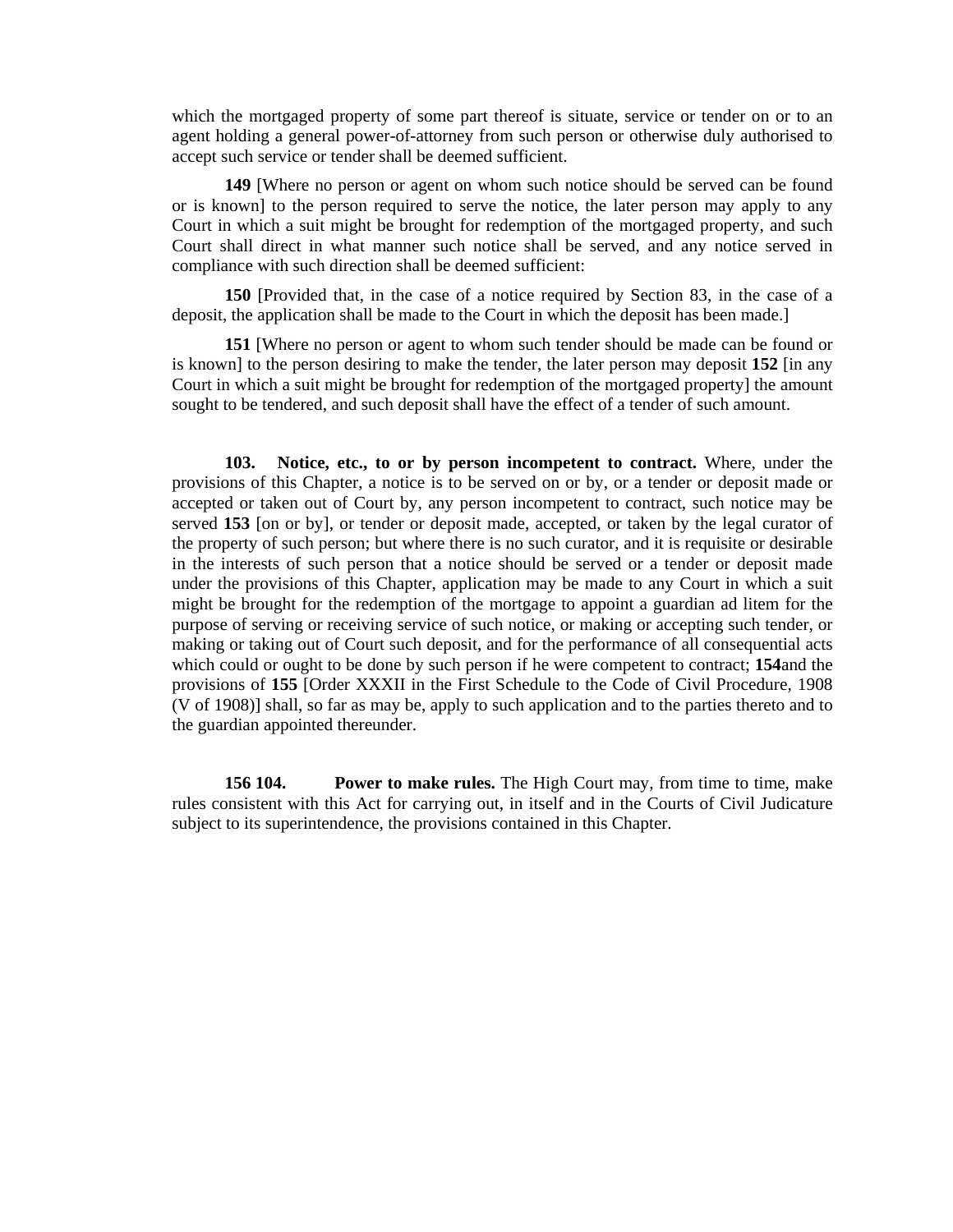#### **CHAPTER V**

## **OF LEASES OF IMMOVABLE PROPERTY**

**105. Lease defined.** A lease of immovable property is a transfer of a right to enjoy such property, made for a certain time, express or implied, or in perpetuity, in consideration of a price paid or promised, or of money, a share of crops, service or any other thing of value, to be rendered, periodically or on specified occasions to the transferor by the transferee, who accepts the transfer on such terms.

**Lessor, lessee, premium and rent defined**. The transferor is called the lessor, the transferee is called the lessee, the price is called the premium, and the money, service or other thing to be so rendered is called the rent.

**106. Duration of certain leases in absence of written contract or local usage.** In the absence of a contract or local law or usage to the contrary, a lease of immovable property for agricultural or manufacturing purposes shall be deemed to be a lease from year to year, terminable, on the part of either lessor or lessee, by six months' notice expiring with the end of a year of the tenancy; and a lease of immovable property for any other purpose shall be deemed to be a lease from month to month, terminable, on the part of either lessor or lessee, by fifteen days' notice expiring with the end of a month of tenancy.

Every notice under this section must be in writing signed by or on behalf of the person giving it, and **157** [either be sent by post to the party who is intended to be bound by it or be tendered or delivered personally to such party], or to one of his family or servants at his residence, or (if such tender or delivery is not practicable) affixed to a conspicuous part of the property.

**158 107.** Leases how made. A lease of immovable property from year to year, or for any term exceeding one year, or reserving a yearly rent, can be made only by a registered instrument.

**159** [All other leases of immovable property may be made either by a registered instrument or by oral agreement accompanied by delivery of possession.]

**160** [Where a lease of immovable property is made by a registered instrument, such instrument or, where there are more instruments than one, each such instrument shall be executed by both the lessor and the lessee:]

**161** [Provided that the **162** [Provincial Government] may, **163**\* \* \* from time to time, by notification in the **164**[official Gazette], direct that leases of immovable property, other than leases from year to year, or for any term exceeding one year, or reserving a yearly rent, or any class of such leases, may be made by unregistered instrument or by oral agreement without delivery of possession.]

**108. Rights and liabilities of lessor and lessee.** In the absence of a contract or local usage to the contrary, the lessor and the lessee of immovable property, as against one another, respectively, possess the rights and are subject to the liabilities mentioned in the rules next following, or such of them as are applicable to the property leased:-

#### **(A) Rights and Liabilities of the Lessor**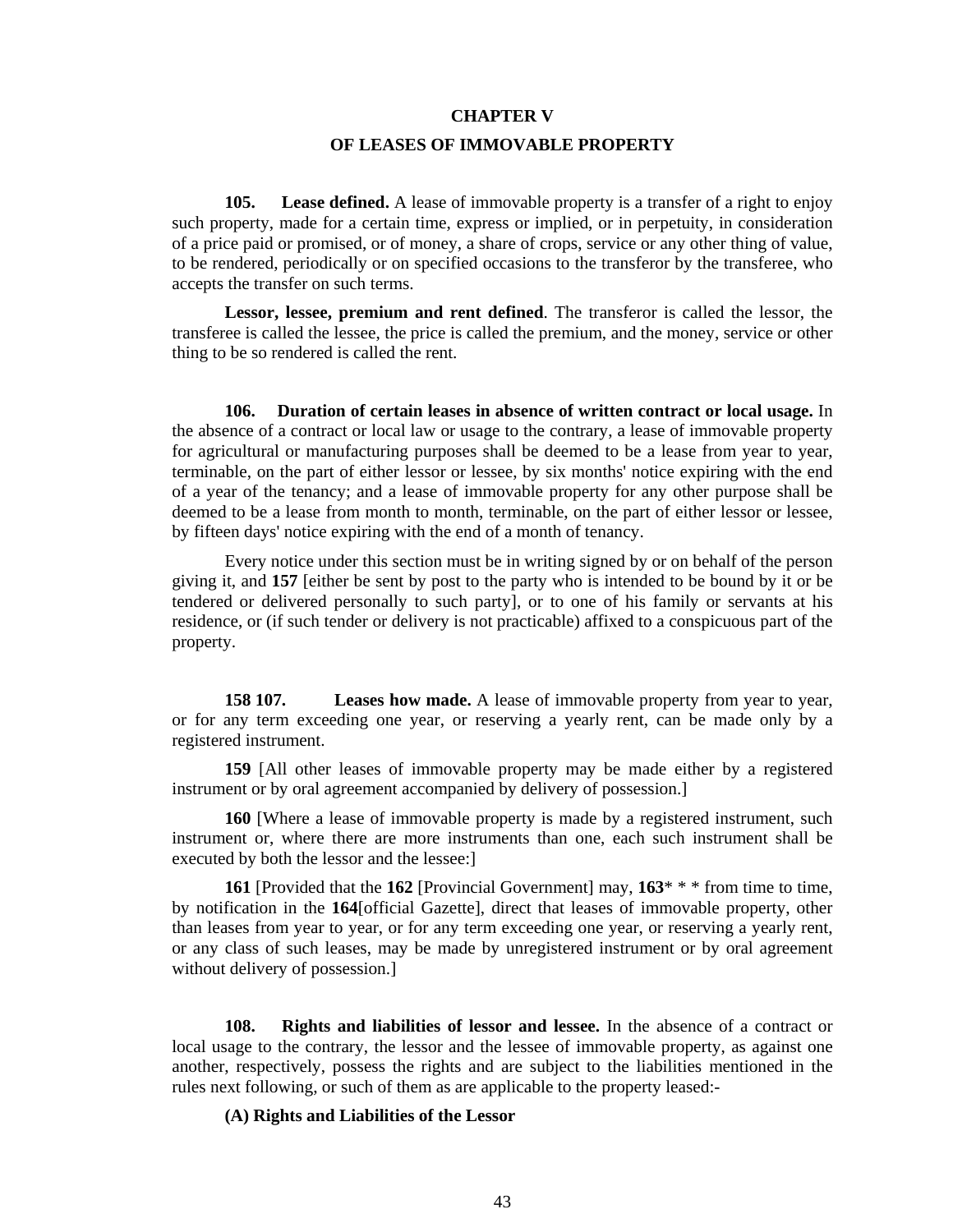- (a) the lessor is bound to disclose to the lessee any material defect in the property, with reference to its intended, use of which the former is and the later is not aware, and which the later could not with ordinary care discover;
- (b) the lessor is bound, on the lessee's request, to put him in possession of the property;
- (c) the lessor shall be deemed to contract with the lessee that, if the later pays the rent reserved by the lease and performs the contracts binding on the lessee, he may hold the property during the time limited by the lease without interruption.

The benefit of such contract shall be annexed to and go with the lessee's interest as such and may be enforced by every person in whom that interest is for the whole or any part thereof from time to time vested.

### **(B) Rights and Liabilities of the Lessee**

- (d) if during the continuance of the lease any accession is made to the property such accession (subject to the law relating to alluvion for the time being in force) shall be deemed to be comprised in the lease ;
- (e) if by fire, tempest or flood, or violence of an army or of a mob or other irresistible force, any material part of the property be wholly destroyed or rendered substantially and permanently unfit for the purposes for which it was let, the lease shall, at the option of the lessee, be void:

Provided that, if the injury be occasioned by the wrongful act or default of the lessee, he shall not be entitled to avail himself of the benefit of this provision:

- (f) if the lessor neglects to make, within a reasonable time after notice, any repairs which he is bound to make to the property, the lessee may make the same himself, and deduct the expense of such repairs with interest from the rent or otherwise recover it from the lessor ;
- (g) if the lessor neglects to make any payment which he is bound to make, and which, if not made by him, is recoverable from the lessee or against the property, the lessee may make such payment himself, and deduct it with interest from the rent, or otherwise recover it from the lessor ;
- (h) the lessee may **165**[even after the determination of the lease] remove, at any time **166**[whilst he is in possession of the property leased but not afterwards] all things which he has attached to the earth: provided he leaves the property in the state in which he received it;
- (i) when a lease of uncertain duration determines by any means except the fault of the lessee, he or his legal representative is entitled to all the crops planted or sown by the lessee and growing upon the property when the lease determines, and to free ingress and egress to gather and carry them ;
- (j) the lessee may transfer absolutely or by way of mortgage or sub-lease the whole or any part of his interest in the property, and any transferee of such interest or part may again transfer it. The lessee shall not, by reason only of such transfer, cease to be subject to any of the liabilities attaching to the lease;

Noting in this clause shall be deemed to authorize a tenant having an untransferable right of occupancy, the farmer of an estate in respect of which default has been made in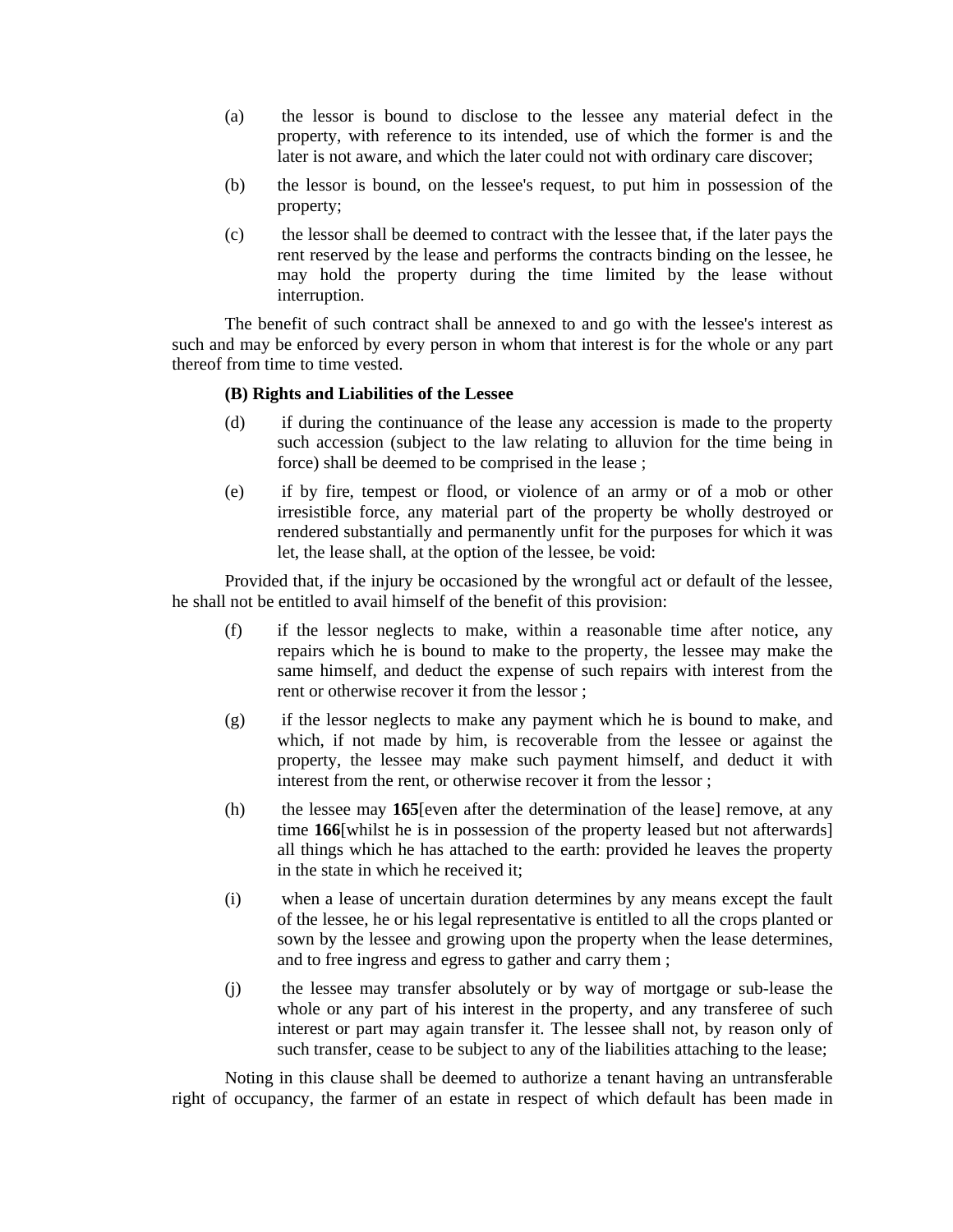paying revenue, or the lessee of an estate under the management of a Court of Wards, to assign his interest as such tenant, farmer or lessee: '

- (k) the lessee is bound to disclose to the lessor any fact as to the nature or extent of the interest which the lessee is about to take of which the lessee is, and the lessor is not aware, and which materially increases the value of such interest;
- (l) the lessee is bound to pay or tender, at the proper time and place, the premium or rent to the lessor or his agent in this behalf;
- (m) the lessee is bound to keep, and on the termination of the lease to restore, the property in as good condition as it was in at the time when he was put in possession subject only to the changes caused by reasonable wear and tear or irresistible force, and to allow the lessor and his agents, at all reasonable times during the term, to enter upon the property and inspect the condition thereof and give or leave notice of any defect, in such condition, and when such defect has been caused by any act or default on the part of the lessee, his servants or agents, he is bound, to make it good within three months after such notice has been given or left;
- (n) if the lessee becomes aware of any proceeding to recover the property or any part thereof, or of any encroachment made upon, or any interference with, the lessor's rights concerning such property, he is bound to give, with reasonable diligence, notice thereof to the lessor;
- (o) the lessee may use the property and its products (if any) as a person of ordinary prudence would use them if they were his own; but he-must not use, or permit another to use, the property for a purpose other than that for which it was leased, or fell or sell timber, pull down or damage buildings **167**[belonging to the lessor, or] work mines or quarries not open when the lease was granted, or commit any other act which is destructive or permanently injurious thereto;
- (p) he must not, without the lessor's consent, erect on the property any permanent structure, except for agricultural purposes;
- (q) on the determination of the lease, the lessee is bound to put the lessor into possession of the property.

**109. Rights of lessor's transferee.** If the lessor transfers the property leased, or any part thereof, or any part of his interest therein, the transferee, in the absence of a contract to the contrary, shall possess all the rights, and, if the lessee so elects be subject to all the liabilities of the lessor as to the property or part transferred so long as he is the owner of it;

but the lessor shall not, by reason only of such transfer, cease to be subject to any of the liabilities imposed upon him by the lease, unless the lessee elects to treat the transferee as the person liable to him:

Provided that the transferee is not entitled to arrears or rent due before the transfer, and that, if the lessee, not having reason to believe that such transfer has been made, pays rent to the lessor, the lessee shall not be liable to pay such rent over again to the transferee.

The lessor, the transferee and the lessee may determine what proportion of the premium or rent reserved by the lease is payable in respect of the part so transferred, and, in case they disagree, such determination may be made by any Court having jurisdiction to entertain a suit for the possession of the property leased.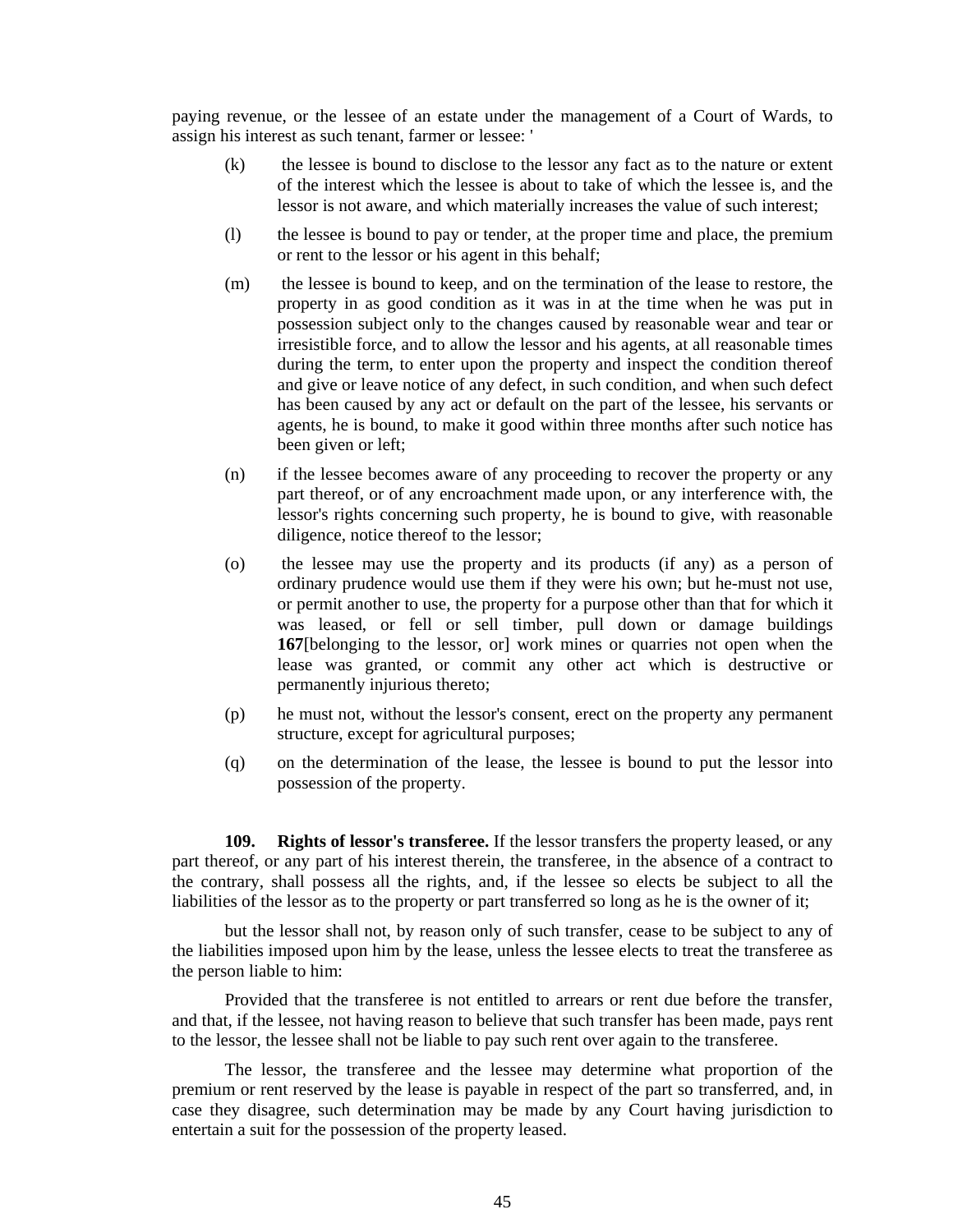**110. Exclusion of day on which term commences.** Where the time limited by a lease of immovable property is expressed commencing from a particular day in computing that time such day shall be excluded. Where no day of commencement is named, the time so limited begins from the making of the lease.

**Duration of lease for year**. Where the time so limited is a year or a number of years, in the absence of an express agreement to the contrary, the lease shall last during the whole anniversary of the day from which such time commences.

**Option to determine lease**. Where the time so limited is expressed to be terminable before its expiration, and the lease omits to mention at whose option it is so terminable, the lessee, and not the lessor, shall have such option.

- **111. Determination of lease.** A lease of immovable property determines:-
- (a) by efflux of the time limited thereby;
- (b) where such time is limited conditionally on the happening of some event-by the happening of such event;
- (c) where the interest of the lessor in the property terminates on, or his power to dispose of the same extends only to, the happening of any event-by the happening of such event;
- (d) in case the interests of the lessee and the lessor in the whole of the property become vested at the same time in one person in the same right;
- (e) by express surrender; that is to say, in case the lessee yields up his interest under the lease, to the lessor by mutual agreement between them;
- (f) by implied surrender;
- $(g)$  by forfeiture; that is to say, (1) in case the lessee breaks an express condition which provides that on breach thereof the lessor may re-enter;  $168$  \* \* \* or (2) in case the lessee renounces his character as such by setting up a title in a third person or by claiming title in himself; **169**[or (3) the lessee is adjudicated an insolvent and the lease provides that the lessor may re-enter on the happening of such event;] and in **170**[any of these cases] the lessor or his transferee **171**[gives notice in writing to the lessee of] his intention to determine the lease; and
- (h) on the expiration of a notice to determine the. lease, or to quit, or of intention to quit, the property leased, duly given by one party to the other.

#### **Illustration to Clause (f)**

A lessee accepts from his lessor a new lease of the property leased, to take effect during the continuance of the existing lease. This is an implied surrender of the former lease, and such lease determines thereupon.

**112. Waiver of forfeiture.** A forfeiture under section 111, clause (g), is waived by acceptance of rent which has become due since the forfeiture, or by distress for such rent, or by any other act on -the part of the lessor showing an intention to treat the lease as subsisting:

Provided that the lessor is aware that the forfeiture has been incurred: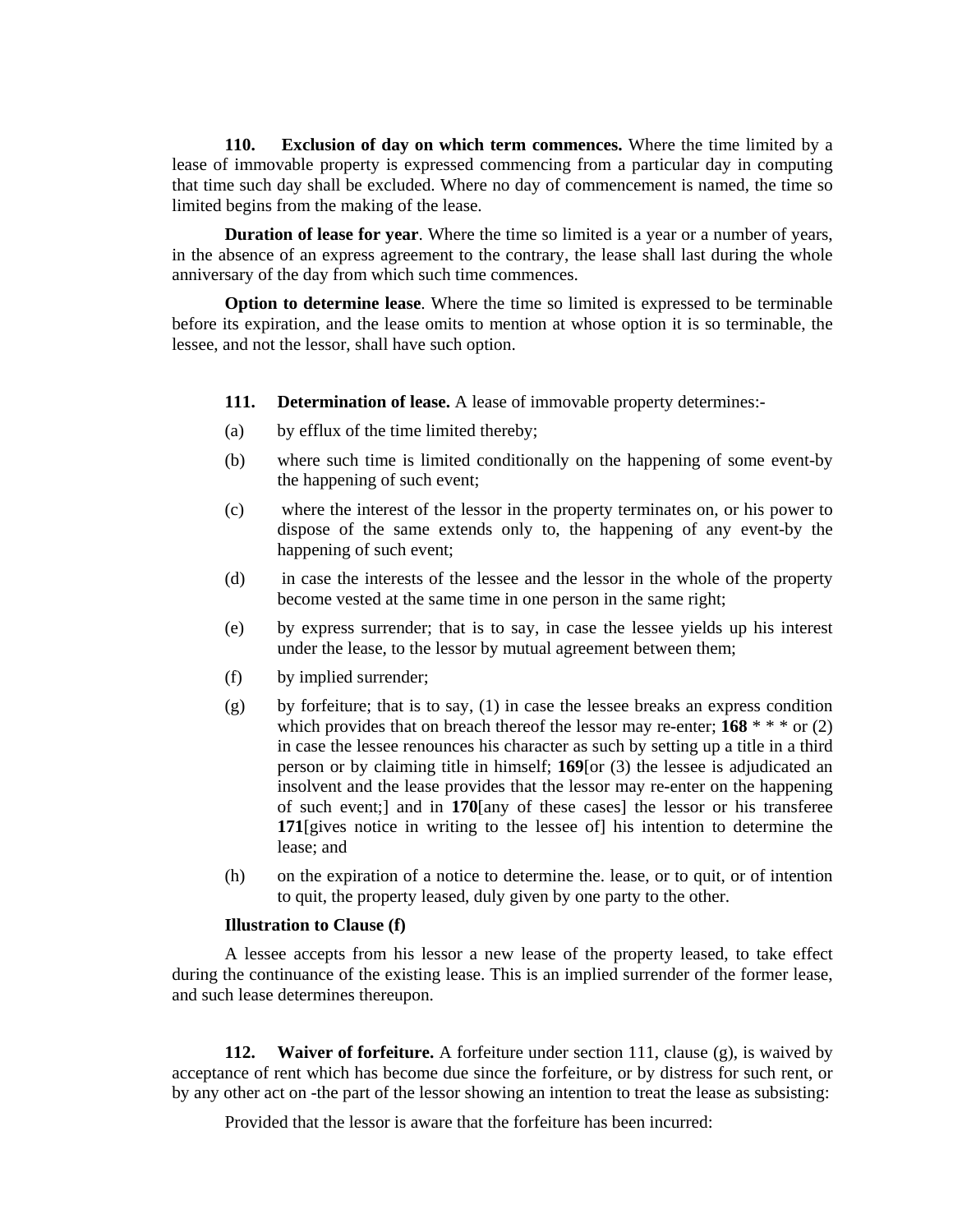Provided also that, where rent is accepted after the institution of a suit to eject the lessee on the ground of forfeiture, such acceptance is not a waiver.

**113.** Waiver of notice to quit. A notice given under section 111, clause (h), is waived, with the express or implied consent of the person to whom it is given, by any act on the part of the person giving it showing an intention to treat the lease as subsisting.

#### **Illustrations**

- (a) A, the lessor, gives B, the lessee, notice to quit the property leased. The notice expires. B tenders, and A accepts, rent which has become due in respect of the property since the expiration of the notice. The notice is waived.
- (b) A, the lessor, gives B, the lessee, notice to quit the property leased. The notice expires and B remains in possession. A gives to B as lessee a second notice to quit. The first notice is waived.

**172 [114. Relief against forfeiture for non-payment of rent.** Where a lease of immovable property has determined by forfeiture for non-payment of rent, and the lessor sues to eject the lessee, if, at the hearing of the suit, the lessee pays or tenders the lessor the rent in arrear, together with interest thereon his full costs of the suit, or gives such security as the Court thinks sufficient for making such payment within fifteen days, the Court may, in lieu of making a decree for ejectment pass an order relieving the lessee against the forfeiture; and thereupon the lessee shall hold the property leased as if the forfeiture had not occurred.

**173 114-A. Relief against forfeiture in certain other cases.** Where a lease of immovable property has determined by forfeiture for a breach of an express condition which provides that on breach thereof the lessor may re-enter, no suit for ejectment shall lie unless and until the lessor has served on the lessee a notice in writing:-

- (a) specifying the particular breach complained of; and
- (b) if the breach is capable of remedy, requiring the lessee to remedy the breach;

and the lessee fails, within a reasonable time from the date of the service of the notice, to remedy the breach, if it is capable of remedy.

Nothing in this section shall apply to an express condition against the assigning, underletting, parting with the possession, or disposing, of the property leased, or to an express condition relating to forfeiture in case of non-payment of rent.]

**115. Effect of surrender and forfeiture on under-leases.** The surrender, express or implied, of a lease of immovable property does not prejudice an under lease of the property or any part thereof previously granted by the lessee, on terms and conditions substantially the same (except as regards the amount of rent) as those of the original lease; but unless the surrender is made for the purpose of obtaining a new lease, the rent payable by, and the contracts binding on, the under-lessee shall be respectively payable to and enforceable by the lessor.

The forfeiture of such a lease annuls all such under-leases except where such forfeiture has been procured by the lessor in fraud of the under-lessees, or relief against the forfeiture is granted under section 114.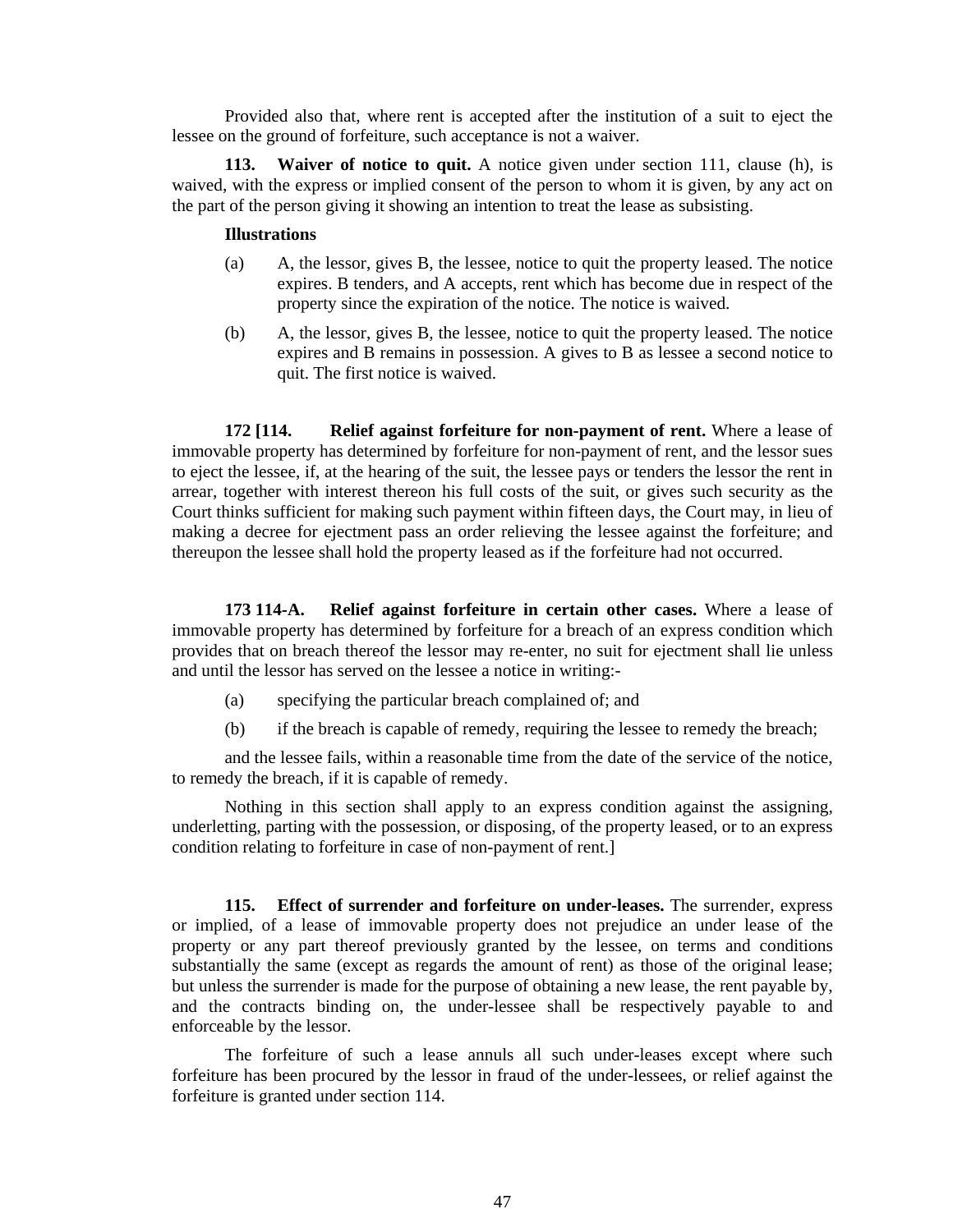**116 Effect of holding over.** If a lessee or under-lessee of property remains in possession thereof after the determination of the lease granted to the lessee, and the lessor or his legal representative accepts rent from the lessee or under-lessee, or otherwise assents to his continuing in possession, the lease is, in the absence of an agreement to the contrary, renewed from year to year, or from month to month, according to the purpose for which the property is leased, as specified in section 106.

#### **Illustrations**

(a) A lets a house to B for five years. B underlets the house to C at a monthly rent of Rs. 100. The five years expire, but C continues in possession of the house and pays the rent to A. Cs lease is renewed from month to month.

(b) A lets a farm to B for the life of C. C dies, but B continue in possession with A's assent. B's lease is renewed from year to year.

**117. Exemption of leases for agricultural purposes.** None of the provisions of this Chapter apply to leases for agricultural purposes, except in so far as the **174**[Provincial Government] **175**\* \* \* may, by **176**[Notification] published in the **177**[official Gazette], declare all or any of such provisions to be so applicable **178**[in the case of all or any of such leases], together with or subject to, those of the local law, if any, for the time being in force;

Such notification shall not take effect until the expiry of six months from the date of its publication. .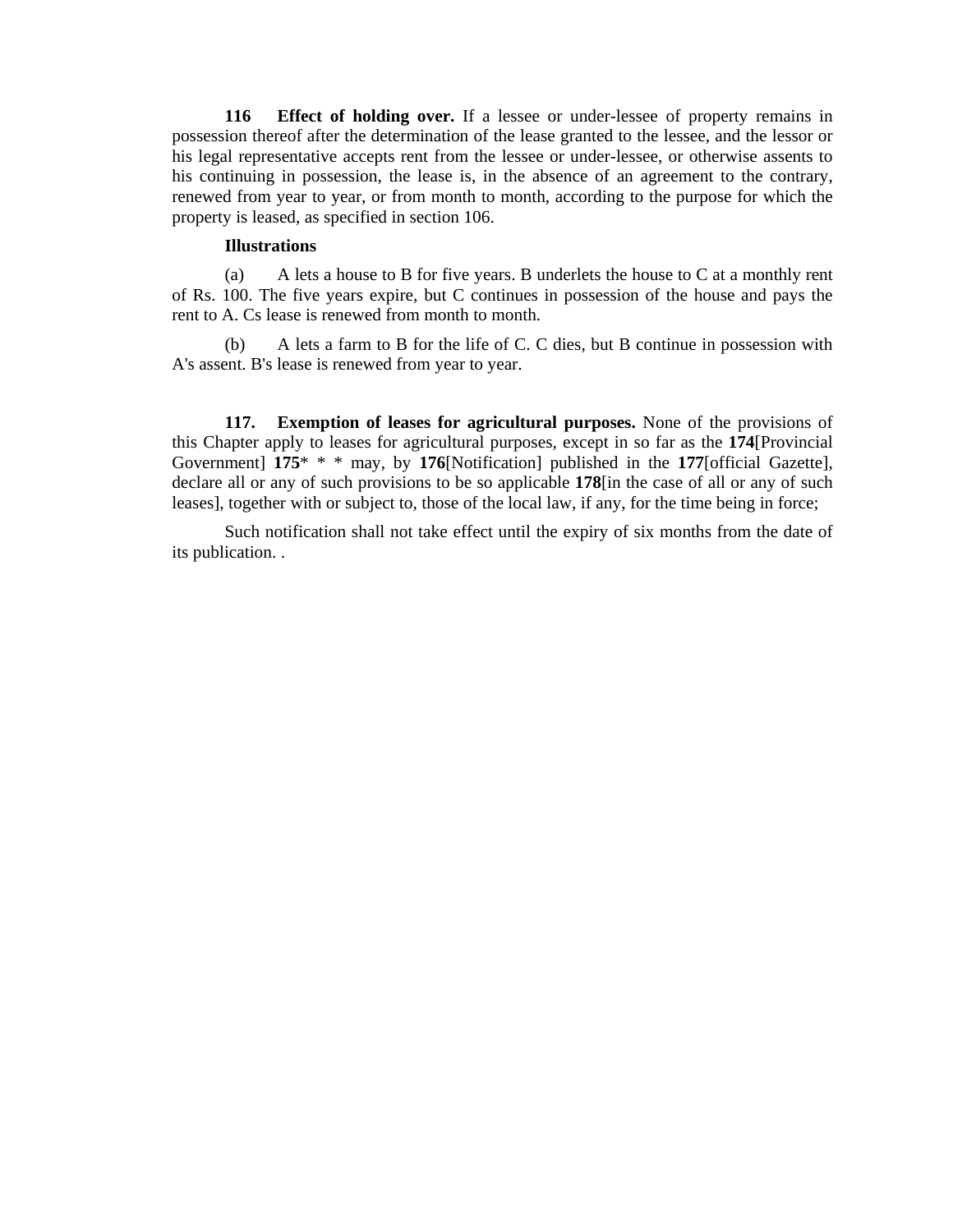#### **CHAPTER VI**

### **OF EXCHANGES**

**118. Exchange defined.** When two persons mutually transfer the ownership of one thing for the ownership of another, neither thing or both things being money only, the transaction is called an "exchange".

A transfer of property in completion of an exchange can be made only in manner provided for the transfer of such property by sale.

**179 [119. Right of party deprived of thing received in exchange.** If any party to an exchange or any person claiming through or under such party is by reason of any defect in the title of the other party deprived of the thing or any part of the thing received by him in exchange, them, unless a contrary intention appears from the terms of the exchange, such other party is liable to him or any person claiming through or under him for loss caused thereby, or at the option of the person so deprived, for the return of the thing transferred, if still in the possession of such other party or his legal representative or a transferee from him without consideration.]

**120. Rights and liabilities of parties.** Save as otherwise provided in this Chapter, each party has the rights and is subject to the liabilities of a seller as to that which he gives, and has the rights and is subject to the liabilities of a buyer as to that which he takes.

**121. Exchange of money.** On an exchange of money, each party thereby warrants the genuineness of the money given by, him.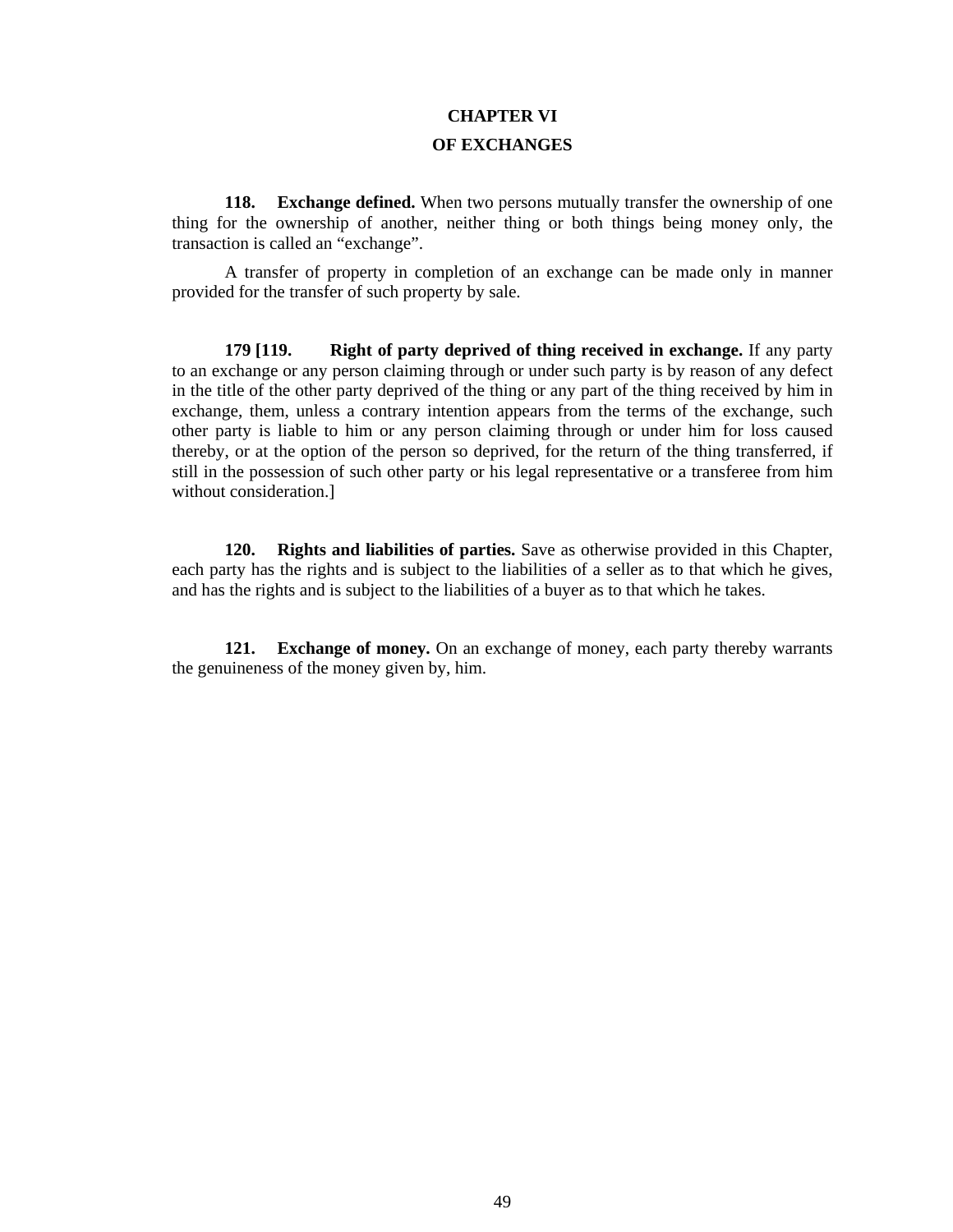# **CHAPTER VII OF GIFTS**

**180 122. "Gift" defined.** "Gift" is the transfer of certain existing movable or immovable property made voluntarily and without consideration, by one person, called the donor, to another, called the donee, and accepted by or on behalf of the donee.

**Acceptance when to be made**. Such acceptance must be made during the lifetime of the donor and while he is still capable of giving. If the donee dies before acceptance, the gift is void.

**181 123. Transfer of Property effected.** For the purpose of making a gift of immovable property, the transfer must be effected by a registered instrument signed by or on behalf of the donor, and attested by at least two witnesses.

For the purpose of making a gift of movable property, the transfer may be effected either by a registered instrument signed as aforesaid or by delivery.

Such delivery may be made in the same way as goods sold may be delivered.

**124. Gift of existing and future property.** A gift comprising both existing and future property is void as to the latter.

**125. Gift to several, of whom one does not accept.** A gift of a thing to two or more donees, of whom one does not accept it, is void as to the interest which he would have taken had he accepted.

**182 126. When gift may be suspended or revoked.** The donor and donee may agree that on the happening of any specified event which does not depend on the will of the donor a gift shall be suspended or revoked;

but a gift which the parties agree shall be revocable wholly or in part, at the mere will of the donor, is void wholly or in part, as the case may be.

A gift may also be revoked in any of the cases (save want or failure of consideration) in which, if it were a contract, it might be rescinded.

Save as aforesaid a gift cannot be revoked.

Nothing contained in this section shall be deemed to affect the rights of transferees for consideration without notice.

#### **Illustrations**

- (a) A gives a field to B, reserving to himself, with B's assent, the right to take back the field in case B and his descendants dies before A. B dies without descendants in A's lifetime. A may take back the field.
- (b) A gives a lakh of rupees to B, reserving to himself, with B's assent, the right to take back at pleasure Rs. 10,000 out of the lakh. The gift holds good as to Rs. 90, 000, but is void as to Rs. 10,000, which continue to belong to A.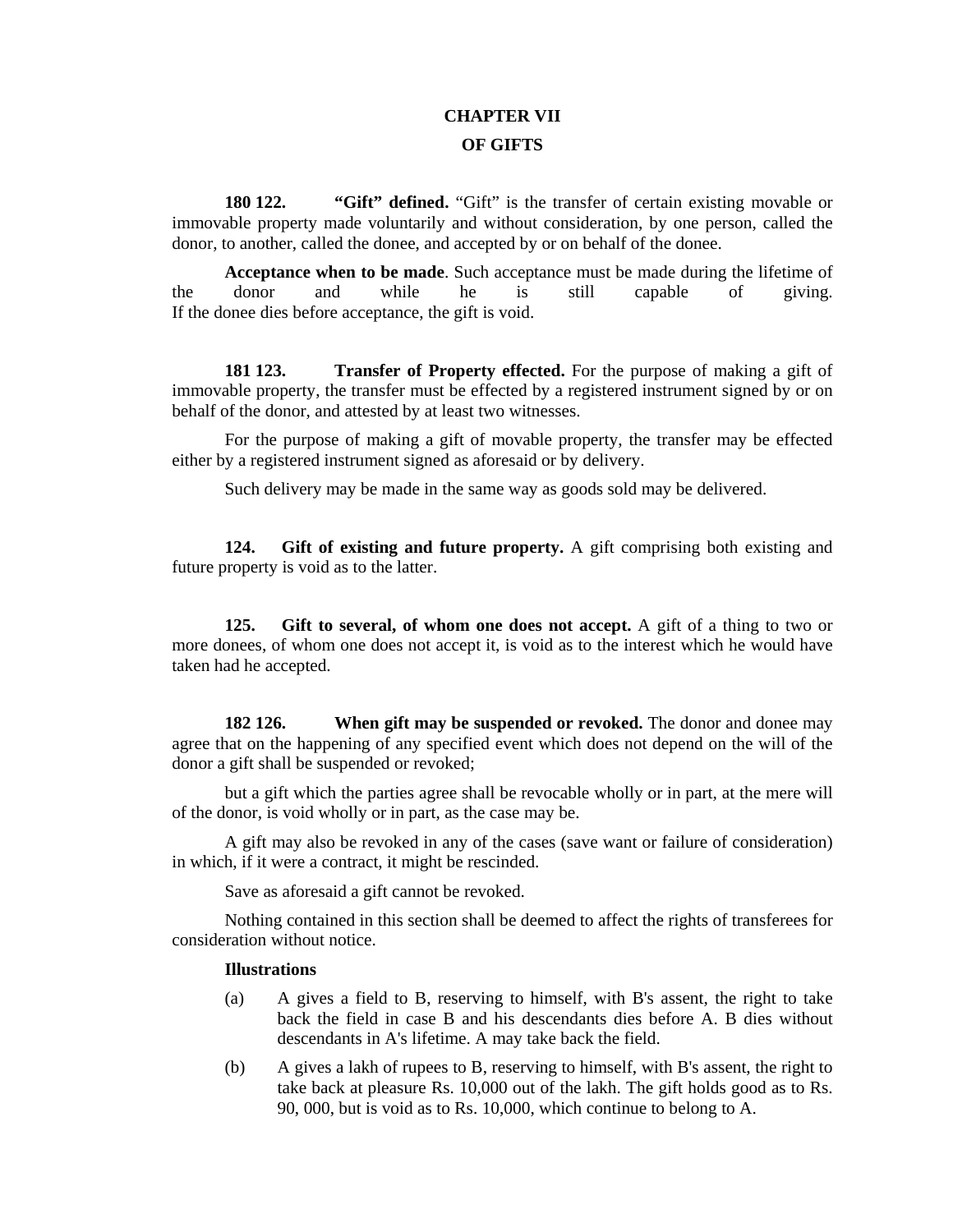**127. Onerous gift.** Where a gift is in the form of a single transfer to the same person of several things of which one is, and the others are not, burden by an obligation, the donee can take nothing by the gift unless he accepts it fully.

Where a gift is in the form of two or more separate and independent transfers to the same person of several things, the donee is at liberty to accept one of them and refuse the others, although the former may be beneficial and the latter onerous.

Onerous gift to disqualified person. A donee not competent to contract and accepting property burdened by any obligation is not bound by his acceptance. But if, after becoming competent to contract and being aware of the obligation, he retains the property given, he becomes so bound.

#### **Illustrations**

- (a) A has shares in, X, a properous joint stock company, and also shares in Y, A joint stock company, in difficulties. Heavy calls are expected in respect of the shares in Y. A gives B all his shares in joint stock companies. B refuses to accept the shares in Y. He cannot take the shares in X.
- (b) A having a lease for term of years of a house at a rent which he and his representatives are bound to pay during the term, and which is more than the house can be let for, gives to B the lease, and also, as a separate and independent transaction a sum of money. B refuses to accept the lease. He does not by this refusal forfeit the money.

**183 128. Universal donee.** Subject to the provisions of section 127, where a gift consists of the donor's whole property, the donee is personally liable for all the debts due by **184**[and liabilities of] the donor at the time of the gift to the extent of the property comprised therein.

**129. Saving of donations mortis causa and Muslim law.** Nothing in this Chapter relates to gifts of movable property made in contemplation of death, or shall be deemed to affect any rule of **185**[Muslim] law **186**\* \* \*.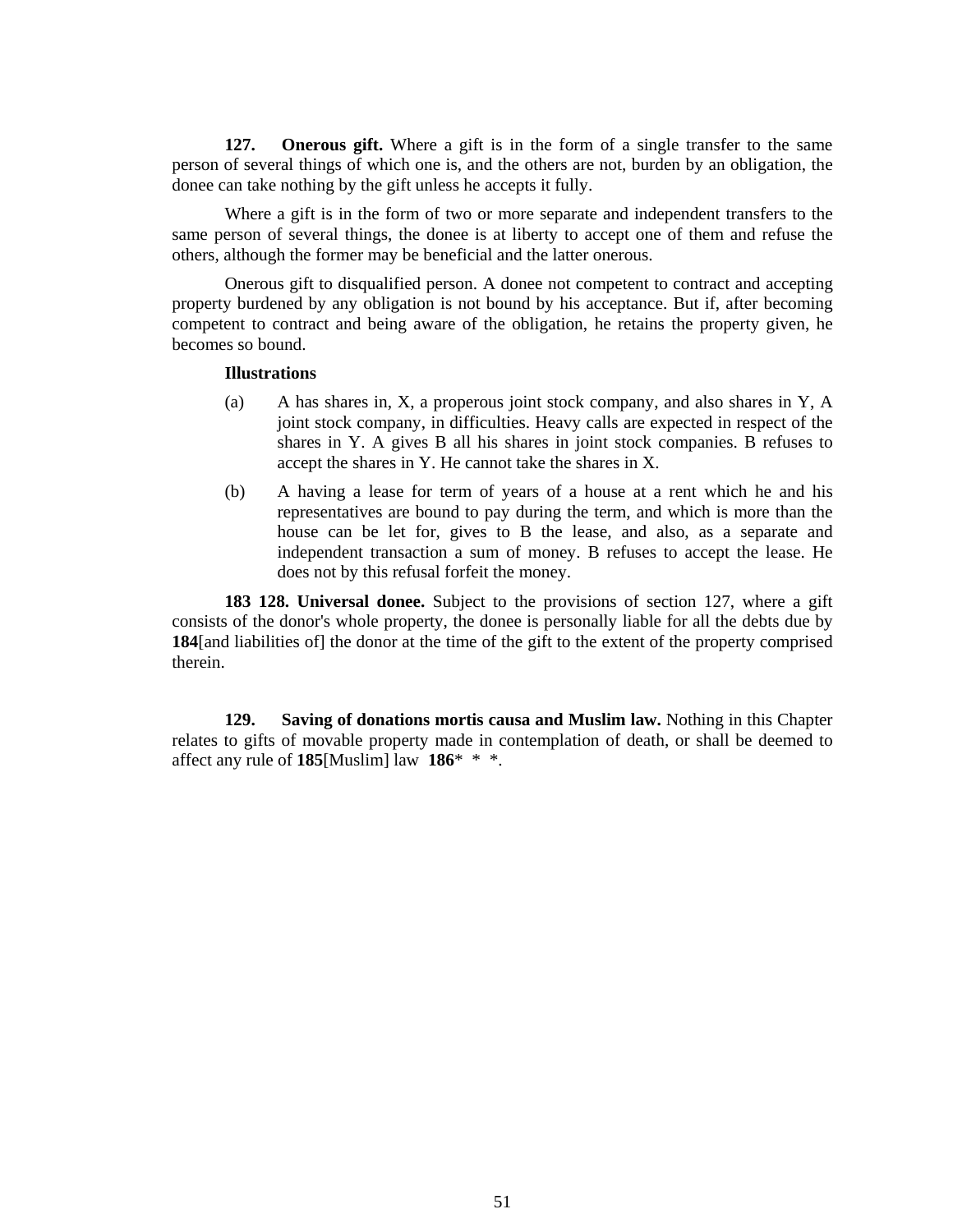#### **CHAPTER VIII**

## **OF TRANSFERS OF ACTIONABLE CLAIMS**

**130. Transfer of actionable claim.** (1) The transfer of an actionable claim **187**[whether with or without consideration] shall be effected only by the execution of an instrument in writing signed by the transferor or his duly authorized agent, **188** \* \* \* shall be complete and effectual upon the execution of such instrument, and thereupon all the rights and remedies of the transferor, whether by way of damages or otherwise, shall vest in the transferee, whether such notice of the transfer as is hereinafter provided be given or not:

Provided that every dealing with the debt or other actionable claim by the debtor or other person from or against whom the transferor would, but for such instrument of transfer as aforesaid, have been entitled to recover or enforce such debt or other actionable claim, shall (save where the debtor or other person is a party to the transfer or has received express notice thereof as hereinafter, provided) be valid as against such transfer.

(2) The transferee of an actionable claim may, upon the execution of such instrument of transfer as aforesaid, sue or institute proceedings for the same in his own name without obtaining the transferor's consent to such suit or proceedings and without making him a party thereto.

**Exception.** IV of 1938. Nothing in this section applies to the transfer of a marine or fire policy of insurance **189**[or affects the provisions of section 38 of the Insurance Act, 1938.]

### **Illustrations**

- (i) A owes money to B, who transfers the debt to C. B then demands the debt from A, who, not having received notice of the transfer, as prescribed in section 131, pays B. The payment is valid, and C cannot sue B for the debt.
- (ii) A effects a policy on his own life with an Insurance Company and assigns it to a Bank for securing the payment of an existing or future debt. If A dies, the Bank is entitled to receive the amount of the policy and to sue on it without the concurrence of A's executor, subject to the provision in sub-section (1) of section 130 and to the provisions of section 132.

**190** [**130A. Transfer of policy of marine insurance.** (1) A policy of marine insurance may be transferred by assignment unless it contains terms expressly prohibiting assignment, and may be assigned either before or after loss.

(2) A policy of marine insurance may be assigned by endorsement thereon or in any other customary manner.

(3) Where the issued person has parted with or lost his interest in the subjectmatter insured, and has not, before or at the time of so doing, expressly or impliedly agreed to assign the policy and subsequent assignment of the policy is inoperative.

Provided that nothing in this sub-section affects the assignment of the policy after loss.

(4) Nothing in clause (e) of section 6 shall affect the provisions of this section.]

**131. Notice to be in writing, signed.** Every notice of transfer of an actionable claim shall be in writing, signed by the transferor or his agent duly authorized in this behalf,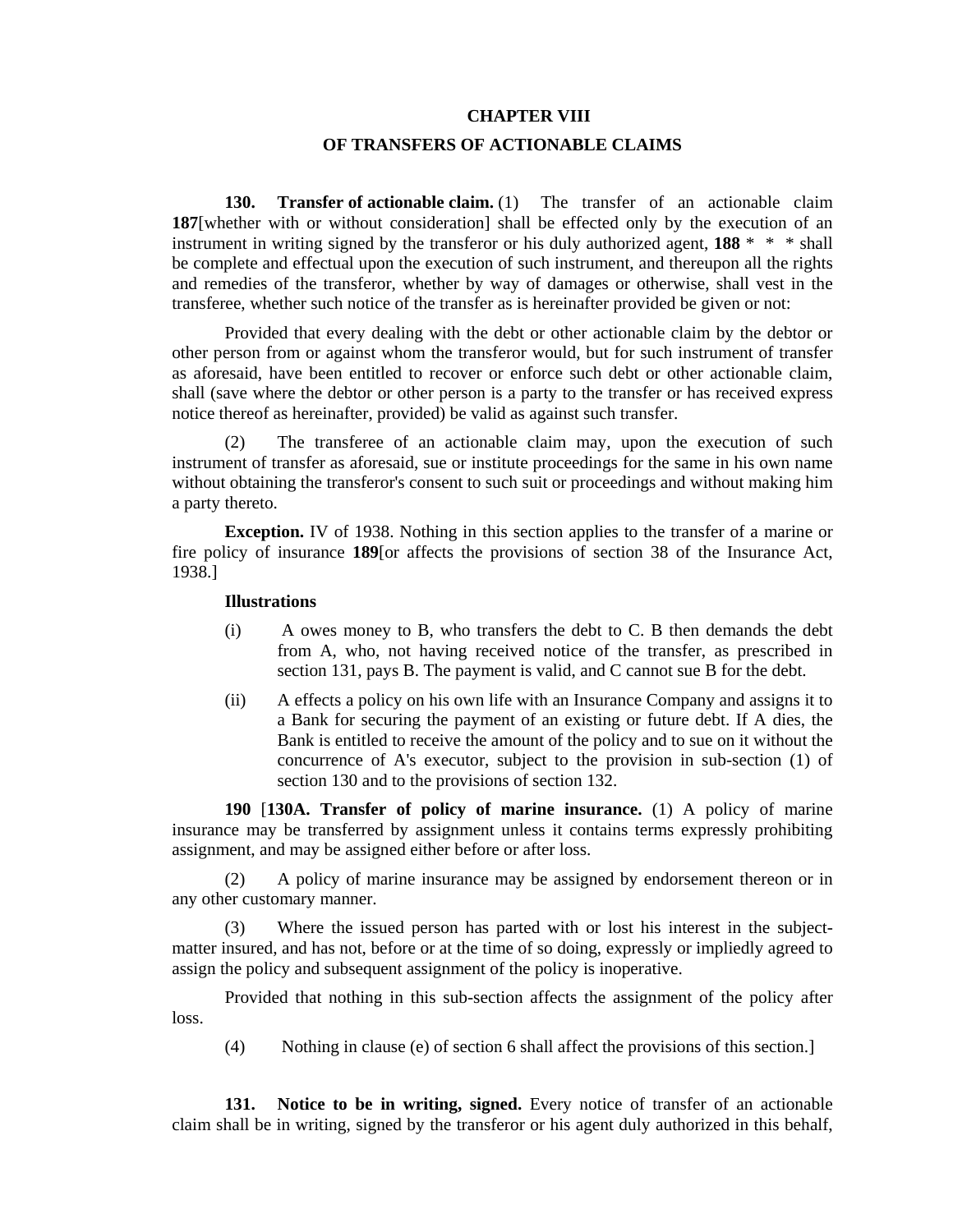or in case the transferor refuses to sign, by the transferee or his agent, and shall state the name, and address of the transferee.

**191 132. Liability of transferee of actionable claim.** The transferee of an actionable claim shall take it subject to all the liabilities and equities to which the transferor was subject in respect thereof at the date of the transfer.

#### **Illustrations**

- (i) A transfers to C a debt due to him by B, A being then indebted to B. C sues for the debt by B to A In such suit B is entitled to set off the debt due by A to him; although C was unaware of it at the date of such transfer.
- (ii) A executed a bond in favour of B under circumstances entitling the former to have it delivered up and cancelled. B assigns the bond to C for value and without notice of such circumstances. C cannot enforce the bond against A.

**133. Warranty of solvency of debtor.** Where the transferor of a debt warrants the solvency of the debtor, the warranty, in the absence of a contract to the contrary, applies only to his solvency at the time of the transfer, and is limited, where the transfer is made for consideration, to the amount or value of such consideration.

**134. Mortgaged debt.** Where a debt is transferred for the purpose of securing an existing or future debt, the debt so transferred, if received by the transferor or recovered by the transferee is applicable, first, in payment of the costs of such recovery: secondly, in or towards satisfaction of the amount for the time being secured by the transfer; and the residue, if any, belongs to the transferor or other person entitled to receive the same.

**192 [135. Assignment of rights under policy of insurance.** Every assignee, by endorsement or other writing, of the policy of insurance against fire, in whom the property in the subject insured shall be absolutely vested at the date of the assignment, shall have transferred and vested in him all rights of suit as if the contract contained in the policy had been made with himself.]

**193 [135-A. Assignment of rights under policy of marine insurance.** (1) Where a policy of marine insurance has been assigned so as to pass the beneficial interest therein, the assignee of the policy is entitled to sue thereon in his own name; and the defendant is entitled to make any defence arising out of contract which he would have been entitled to make if the action had been brought in the name of the person by or on behalf of whom the policy was effected.

(2) Where the insurer pays for a total loss, either of the whole, or in the case of goods, of any apportionable part, of the subject-matter insured, he thereupon becomes entitled to take over the interest of the insured person in whatever may remain of the subjectmatter so paid for, and he is hereby subrogated to all the rights and remedies of the insured person in and in respect of that subject-matter as from the time of the casualty causing the loss.

(3) Where the insurer pays for a partial loss, he acquires no title to the subjectmatter insured, or such part of it as may remain, but' he is thereupon subrogated to all rights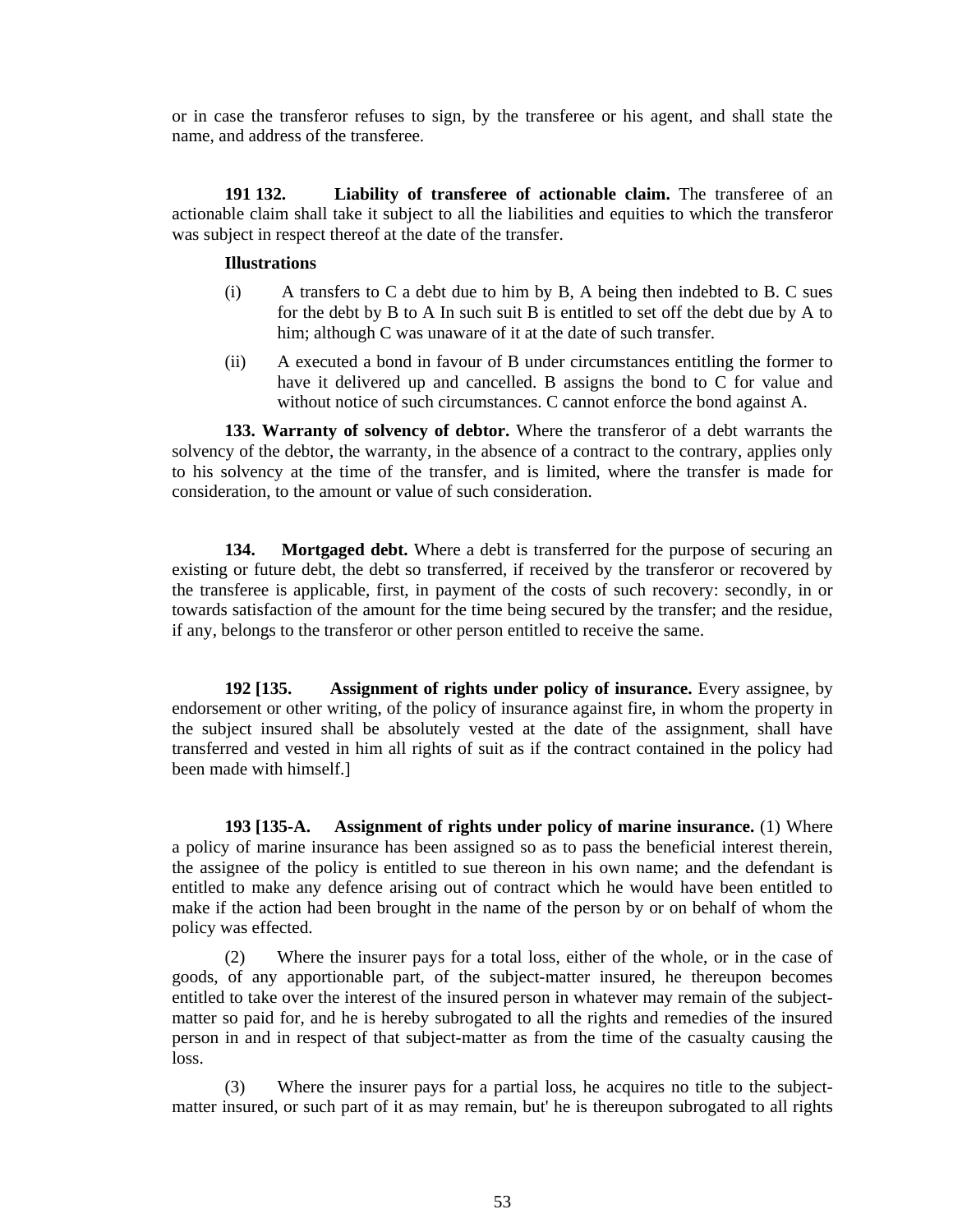and remedies of the insured person as from the time of the casualty causing the loss, in so far as the insured person, has been indemnified by such payment for the loss.

(4) Nothing in clause (e) of section 6 shall affect the provisions of this section.]

**136. Incapacity of officers connected with Courts of Justice.** No Judge, legal practitioner or officer connected with any Court of Justice shall buy or traffic in, or stipulate for, or agree to receive any share of, or interest in, any actionable claim, and no Court of Justice shall enforce, at his instance, or at the instance of any person claiming by or through him, any actionable claim, so dealt with by him as aforesaid.

**137. Saving of negotiable instruments, etc.** Nothing in the foregoing sections of the Chapter applies to stocks, shares or debentures, or to instruments which are for the time being by law or custom, negotiable, or to any mercantile document of title to goods.

**Explanation.** The expression "mercantile document of title of goods" includes a bill of lading, dock-warrant, ware-house-keeper's certificate, railway-receipt, warrant or order for the delivery of goods, and any other document used in the ordinary course of business as proof of the possession or control of goods, or authorizing or purporting to authorize, either by endorsement or by delivery, the possessor of the document to transfer or receive goods thereby represented.]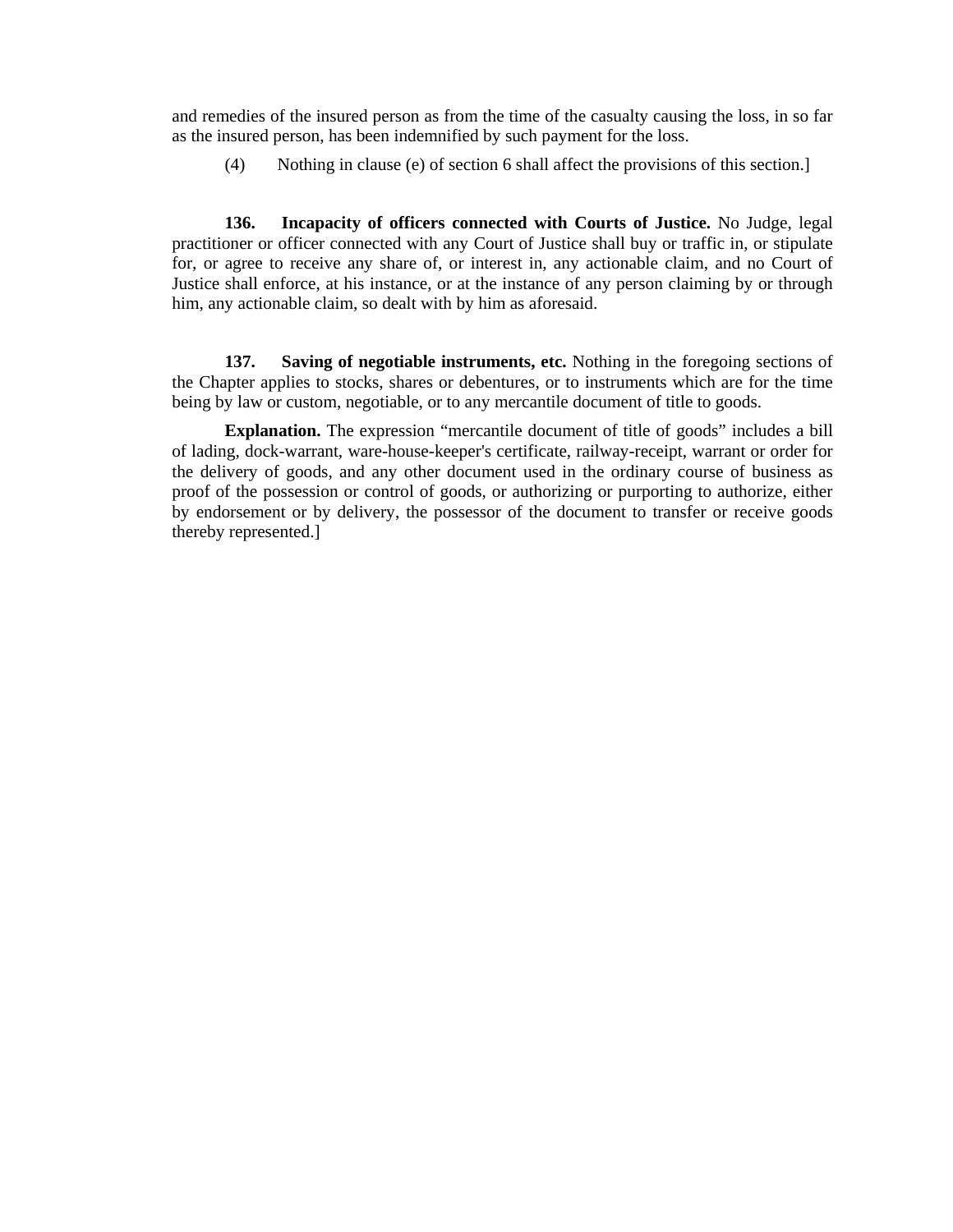|                         | <b>THE SCHEDULE</b>                         |                                                          |
|-------------------------|---------------------------------------------|----------------------------------------------------------|
| <b>Year and Chapter</b> | <b>Subject</b>                              | <b>Extent of Repeal</b>                                  |
|                         | (a) STATUTES                                |                                                          |
| 27 Hen. VIII, C. 10     | Uses                                        | The whole                                                |
| 13 Eliz., C. 5          | Fraudulent                                  | The whole                                                |
|                         | Conveyances                                 |                                                          |
| 27 Eliz., C. 4          | Fraudulent                                  | The whole                                                |
|                         | Conveyance                                  |                                                          |
| 4 Wm. and Mary, C. 16   | Clandestine                                 | The whole                                                |
|                         | Mortgages                                   |                                                          |
|                         | (b) ACTS OF THE GOVERNOR GENERAL-IN-COUNCIL |                                                          |
| $1*$                    | *                                           | *<br>*<br>*                                              |
| $2*$                    | $\ast$                                      | $\ast$<br>$\ast$<br>$\ast$                               |
| XI of 1855              | Mesne profits-                              | Section 1; in the title, the                             |
|                         | and improvements.                           | words "to mesne profits<br>and," and in the preamble "to |
|                         |                                             | limit the liability for mesne                            |
|                         |                                             | profits and".                                            |
| XXVII of 1866           | 3* Trustee Act                              | Section 31.                                              |
| IV of 1872              | Punjab Laws Act                             | So far as it relates to Bengal                           |
|                         |                                             | Regulations I of 1798 and                                |
|                         |                                             | XVII of 1806.                                            |
| $4*$                    | ∗                                           | $\ast$<br>$\ast$<br>$\ast$                               |
| $5*$                    | *                                           | $\ast$<br>$\ast$<br>$\ast$                               |
| I of 1877               | Specific Relief                             | In sections 35 and 36, the<br>words "in writing".        |
|                         | $6*$                                        |                                                          |

1. Items relating to Act 1 < of 1842, omitted by the Centeral Laws (Statute Reform) Ordinance, 1960 (21 of 1960), s. 3 and  $2<sup>nd</sup>$  Sch. (with effect from the  $14<sup>th</sup>$  October, 1955).

2. Items relating to Act XXXI of 1854, omitted, ibid. (with effect from the 14<sup>th</sup> October, 1955).

3. The word "India", repealed by the Federal Laws (Revision and Declaration) Act, 1951 (26 of 1951), s. 3 and  $2<sup>nd</sup>$  Sch.

4. Items relating to Act XX of 1875, rep., ibid.

5. Items relating to Act XVIII of 1876, rep., ibid.

6. Part (C) omitted by the Federal Laws (Revision and Declaration Ordinance, 1981 (27 of 1981), s. 3 and 2<sup>nd</sup> Sch.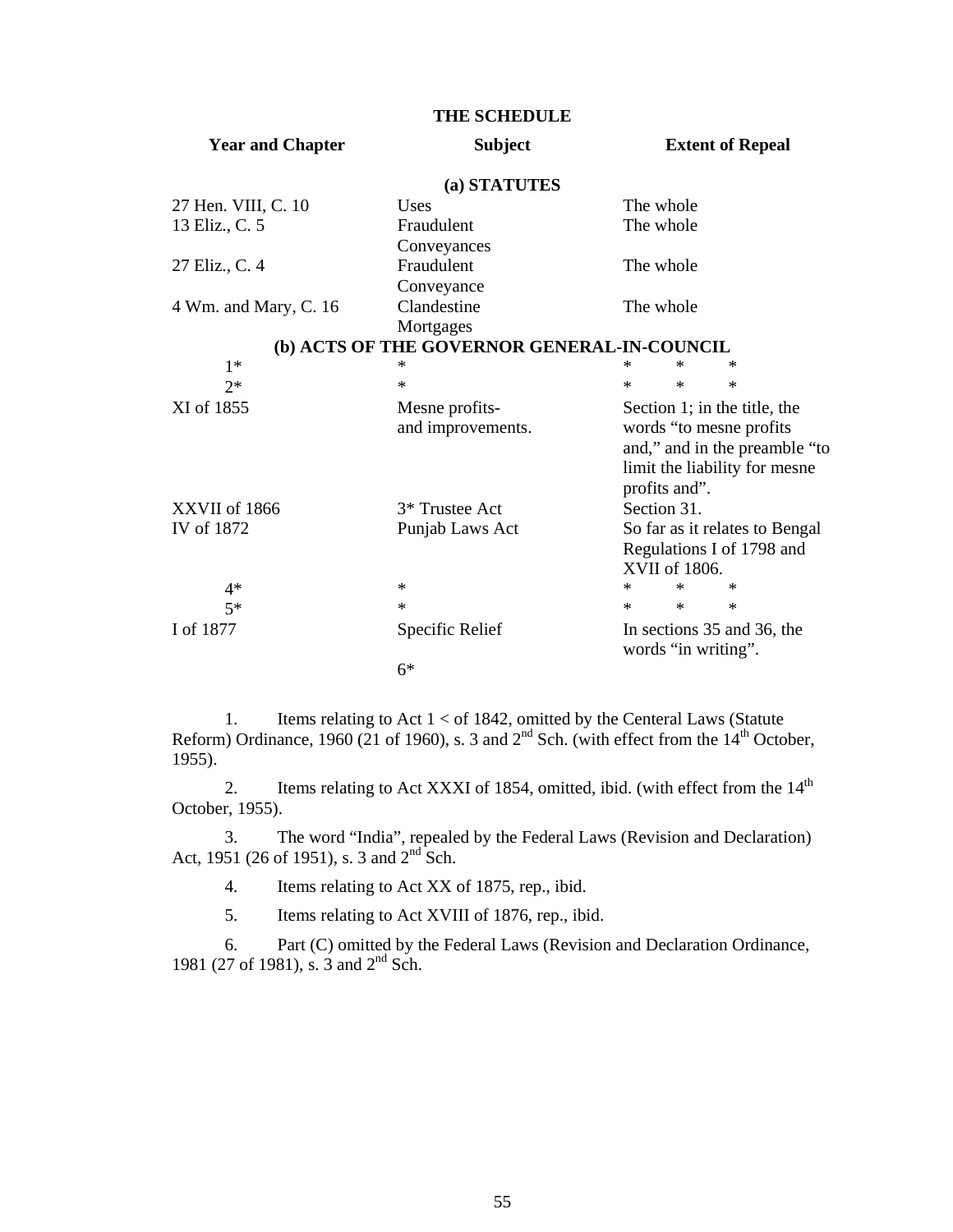1. For Statement of Objects and Reasons, see Gazette of India, 1877.

This Act has been extended with effect from  $1<sup>st</sup>$  January, 1915, to the Province of Sindh, see Bom. R & O.

Ss. 54, 107 and 123 have been extended from  $6<sup>th</sup>$  May, 1935, to all Municipalities in the Punjab and all notified areas declared and notified under s. 241 of the Punjab Municipal Act, 1911, see Punjab Gazette Extra Ordinary, 1925, p. 27.

 S. 54, paras, 2 and 3, and ss. 59, 107 and 123 extend to every cantonment in the Provinces, etc., see s. 287 of the Cantonments Act. 1924 (2 of 1924).

 It has been rep. as to Crown Grants by the Crown Grants Act, 1895 (15 of 1895), and amended in Sindh by Sindh Act 14 of 1939, s. 2.

 This Act shall be deemed to have been amended in its application to the Province of Sindh, see Sindh Act 14 of 1939.

 The Act has been extended, in respect of non-agricultural lands, to Balochistan States Union and the Khairpur State by G.G.Os. 4 and 5 of 1953, as amended respectively.

 The Act has been and shall be deemed to have been brought into force in Gwadur with effect from the  $8<sup>th</sup>$  September, 1958, by the Gwadur (Application of Central Laws) Ordinance, 1960 (37 of 1960), s. 2.

 The Act, as in force in the North-West Frontier Province immediately before the commencement of N.W.F.P. Regulation No. 2 of 1974, has been applied to the Provincially Administered Tribal Areas of Chitral, Dir, Kalam, Swat and Malakand Protected Area, by N.W.F.P. Regulation No. 2 of 1974, s. 3.

2. The original paragraph which was first subs. By A.O., 1937 and subsequently amended by A.O., 1949 and A.O., 1961 have been omitted by F.A.O., 1975, Art. 2 and Sch.

3. Subs. by the Central Laws (Statute Reform) Ordinance, 1960 (21 of 1960), s. 3 and  $2<sup>nd</sup>$  Sch. (with effect from the  $14<sup>th</sup>$  October, 1955), for the fourth paragraph, which had been amended by A.O., 1937, A.O., 1949, and Act 26 of 1951.

4. Subs. by F.A.O., 1975, Art. 2 and Sch., for "But this".

5. Subs. ibid., for "West Pakistan".

6. Subs. by A.O., 1964, Art. 2 and Sch., for "and the [Federal] Territory of Karachi] by the Provincial Government concerned". The words in crotchets were subs. by the Repealing and Amending Ordinance, 1961 (1 of 1961), s. 3 and  $2<sup>nd</sup>$  Sch., for "Capital of the Federation".

7. Subs. by the Transfer of Property Act, (1882) Amendment Act, 1885 (3 of 1885), s. 1, for the original para.

8. Subs. by A.O., 1937, for "L.G.

9. The words "with the previous sanction of the G.G. in C." rep. by the Devolution Act, 1920 (38 of 1920), s. 2 and Sch. 1.

10. Subs. by A.O., 1937, for "local official Gazette".

11. Ins. by Act 3 of 1885; it is to be deemed to have been added from the date on which Act 4 of 1982 came into force.

12. Subs. by the Transfer of Property (Amdt.) Act, 1929 (20 of 1929), for 1877".

13. The words "Hindu" rep. by the Transfer of Property (Amdt.) Act, 1929 (20 of 1929), s. 3.

14. Subs. by F.A.O., 1975, Art. 2 and Table, for "Muhammadan".

15. The words "or Buddist" rep. ibid., s. 3.

16. Ins. by s. 2 of the Transfer of Property (Amdt.) Act, 1926 (27 of 1926).

17. Ins. by the Repealing and Amending Act, 1927 (10 of 1027), s. 2 and Sch. 1.

18. Subs. by A.O., 1949, Sch., for "British India".

19. See the Registration Act, 1908 (16 of 1908).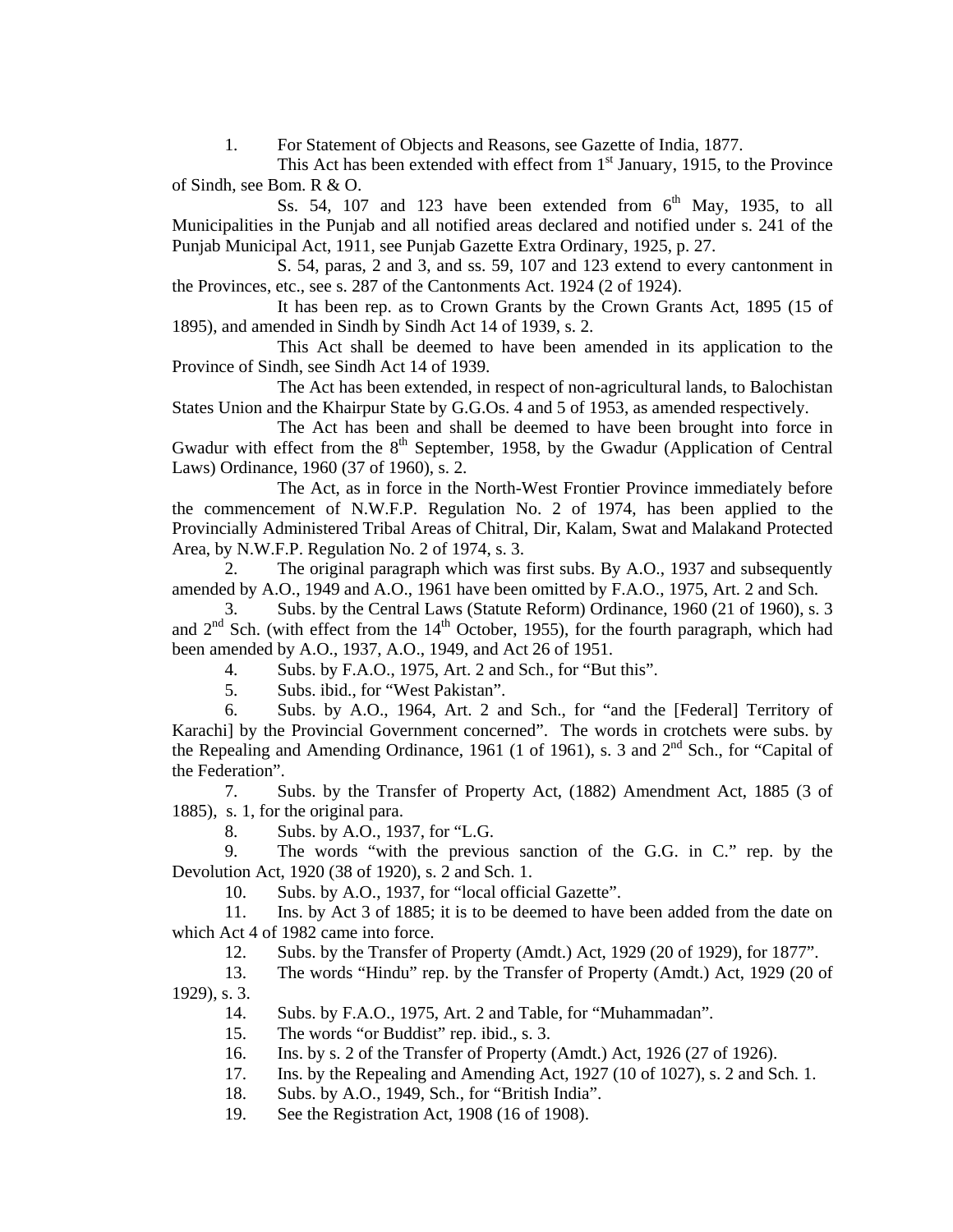20. Ins. by s. 2 of the Transfer of Property Act, 1900 (2 of 1900).

21. This paragraph with the explanations and provisos was subs. for the original paragraph by s. 4 of the Transfer of Property (Amdt.) Act, 1929 (20 of 1929).

22. Subs. by s. 2 of the Transfer of Property (Amdt.) Act, 1930 (5 of 1930).

23. Subs. by the Transfer of Property Act, 1900 (2 of 1900), s. 3 (ii), for "for an illegal purpose".

24. Clause (i) ins. by the Transfer of Property Act, (1882) Amendment Act, 1885, (3 of 1885), s. 4.

25. Subs. by F.A.O., 1975, Art. 2 and Table, for "Muhammadan".

26. Subs. by the Transfer of Property (Amdt.) Act, 1929 (20 of 1929), s. 8, for the original second paragraph.

27. Subs. by the Transfer of Property (Amdt.) Act, 1929 (20 of 1929), section 9, for "as regards the whole class".

28. New ss. 16 to 18 were subs. ibid., s. 10, for the original sections.

29. New ss. 16—18 subs. by the Transfer of Property (Amdt.) Act, 1929 (20 of 1929), s. 10, for the original sections.

30. Subs. by the Central Laws (Statute Reform) Ordinance, 1960 (21 of 1960), s. 2 and  $2<sup>nd</sup>$  Sch., for "Sultanpur" (with effect from the  $14<sup>th</sup>$  October, 1955).

31. Subs. by A.O., 1937, for "L.G.".

32. The words "with the intention of defeating such right" rep. by the Transfer of Property (Amdt.) Act, 1929 (20 of 1929), s. 11.

33. Subs. ibid., for "of such intention".

34. The illustration was rep., ibid.

35. Subs. ibid., s. 12, for "of the latter property or to compel its enjoyment in a particular manner".

36. Subs. by the Central Laws (Statute Reform) Ordinance, 1960 (21 of 1960), s. 3 and  $2<sup>nd</sup>$  Sch., for "Sultanpur" (with effect from the  $14<sup>th</sup>$  October, 1955).

37. Ins. by the Transfer of Property (Amdt.) Act, 1929 (20 of 1929), s. 13.

38. Subs. by the Central Laws (Statute Reform) Ordinance, 1960 (21 of 1960), s. 3

and  $2<sup>nd</sup>$  Sch., for "Sultanpur" (with effect from the  $14<sup>th</sup>$  October, 1955).

39. Subs. ibid., for "Lalpura" (with effect from the  $14<sup>th</sup>$  October, 1955).

40. Subs. by the Central Laws (Statute Reform) Ordinance, 1960 (21 of 1960), s. 3 and  $2<sup>nd</sup>$  Sch., for "Sultanpur" (with effect from the  $14<sup>th</sup>$  October, 195).

41. Subs. ibid., for "Lalpura" (with effect from the 14<sup>th</sup> October, 1955).

42. Section 52 has been amended in Sindh by the Transfer of Property and the Indian Registration (Sindh Amdt.) Act, 1939, (14 of 1939), s. 2.

43. Subs. by the Transfer of Property (Amdt.) Act, 1929, (20 of 1929), s. 14, for "active prosecution".

44. 38. Subs. by the Central Laws (Statute Reform) Ordinance, 1960 (21 of 1960), s. 3 and  $2<sup>nd</sup>$  Sch., for "Sultanpur" (with effect from the  $14<sup>th</sup>$  October, 1955), for "the Provinces and the Capital of the Federation", which had been subs. by A.O., 1949, Arts, 3 (2) and 4, for "British India".

45. Subs. by A.O., 1937, for "the G.G. in C."

46. Subs. by F.A.O., 1975, Art, 2 and Table, for "Central Government".

47. The words "or the Crown Representative" omitted by A.O., 1949, Sch.

48. Subs. by Act 20 of 1929, s. 14, for "a contentious".

49. Ins. ibid.

50. Explanation ins., ibid.

51. Subs. ibid., s. 15, for the original section.

52. s. 53A ins. by the Transfer of Property (Amdt.) Act, 1929 (20 of 1929), s. 16.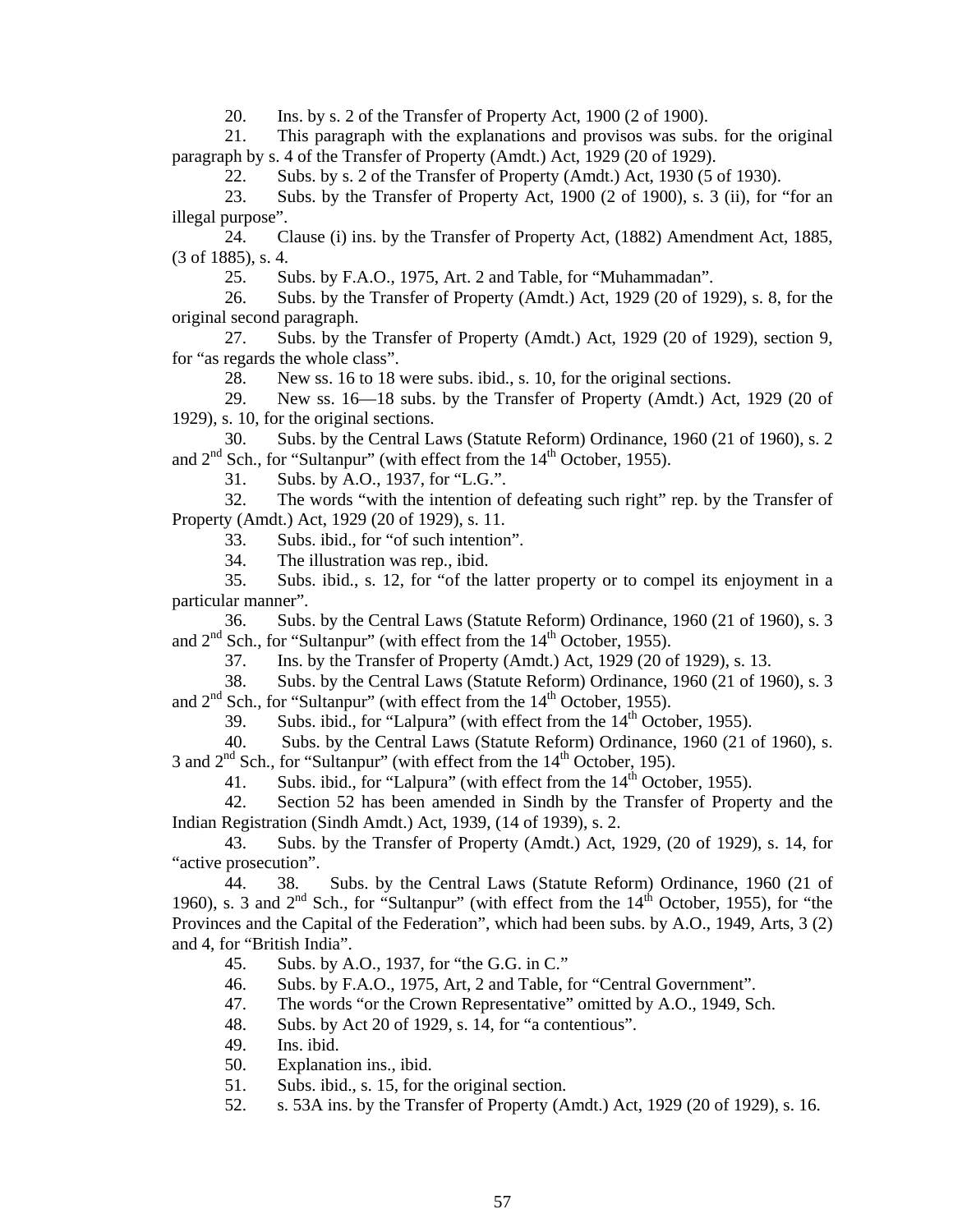53. As to limitation to the territorial operation of paragraphs 2 and 3 of s. 54, Cantonments Act, 1924 (2 of 1924).

54. Ins. by the Transfer of Property (Amdt.) Act, 1929 (20 of 1929), s. 17.

55. Ins. by the Transfer of Property (Amdt.) Act, 1929 (20 of 1928), s. 17.

56. The words "with notice of the payment" rep., ibid.

57. Subs. by the Transfer of Property (Amdt.) Act, 1929 (20 of 1929), s. 18, for the original section.

58. Subs. by F.A.O., 1975, Art, 2 and Table, for "Central Government", which was previously subs. by A.O., 1937, for "G. of I.", to read as above.

59. Subs. by A.O., 1937, for "L.G."

60. Ins. by the Transfer of Property (Amdt.) Act, 1929 (20 of 1928), s. 19.

61. Subs. ibid., for "and to appropriate them".

- 62. Subs. ibid., for "and".
- 63. Sub-sections (f) and (g) ins., ibid.

64. Subs. by A.O., 1949, Sch., for "any of the following towns, namely, the towns of Calcutta, Madras, Bombay [and]". The word in brackets was ins. by A.O., 1937.

- 65. The words "Rangoon, Moulmein, Bassein and Akyab" rep by A.O., 1937.
- 66. Subs. ibid., for "G.G. in. C.".
- 67. Subs. ibid., for "Gazette of India".

68. As to limitation to the territorial operation of s. 59, see s. 1, supra, Section 59 extends to every cantonment in the Provinces, etc – see s. 287 of the Cantonments Act, 1924 (2 of 1924).

69. Ins. by the Transfer of Property (Amdt.) Act, 1929 (20 of 1929), s. 20.

70. Subs. by the Transfer of Property (Amdt.) Act, 1904 (6 of 1904), s. 3, for "an instrument".

- 71. The third paragraph was omitted by Act 20 of 1929, s. 20.
- 72. Section 59 A ins. ibid., s. 21.
- 73. Subs. ibid., s. 22, for "payable".
- 74. Subs. ibid., for "the mortgage-deed, if any, to the mortgagor".
- 75. Subs. ibid., for "order".
- 76. Ins. by the Transfer of Property (Amdt.) Act, 1929 (20 of 1929), s. 21.
- 77. Ss. 60 A and 60 B ins. ibid., s. 23.
- 78. Subs. ibid., s. 24, for the original section.
- 79. Ins. ibid., s. 25.

80. Subs. by the Transfer of Property (Amdt.) Act, 1929 (20 of 1929), s. 25, for "the interst of the principal money".

81. Subs. ibid., for "the Principal money".

82. Subs. ibid., s. 26, for "at the same rate of interest".

83. Section 63 A, ins. ibid., s. 27.

84. The words "for a term of years" omitted by the Transfer of Property (Amdt.) Act, 1929 (20 of 1929), ss. 28 and 29.

- 85. Certain words were omitted ibid.
- 86. Section 65 A, ins. by the Transfer of Property (Amdt.) Act, 1929 (20 of 1929),
- s. 30.
- 87. Subs. ibid., s. 31, for "payable".
- 88. Subs. by the Transfer of Property (Amdt.) Act, 1929 (20 of 1929), s. 31.
- 89. Subs. ibid., for the original clause.
- 90. Section 67 A ins. ibid., s. 32.
- 91. Subs. ibid., s. 33, for the original section.

92. Section 69 was numbered as sub-section (1) by the Transfer of Property (Amdt.) Act, 1929 (20 of 1929), s. 34.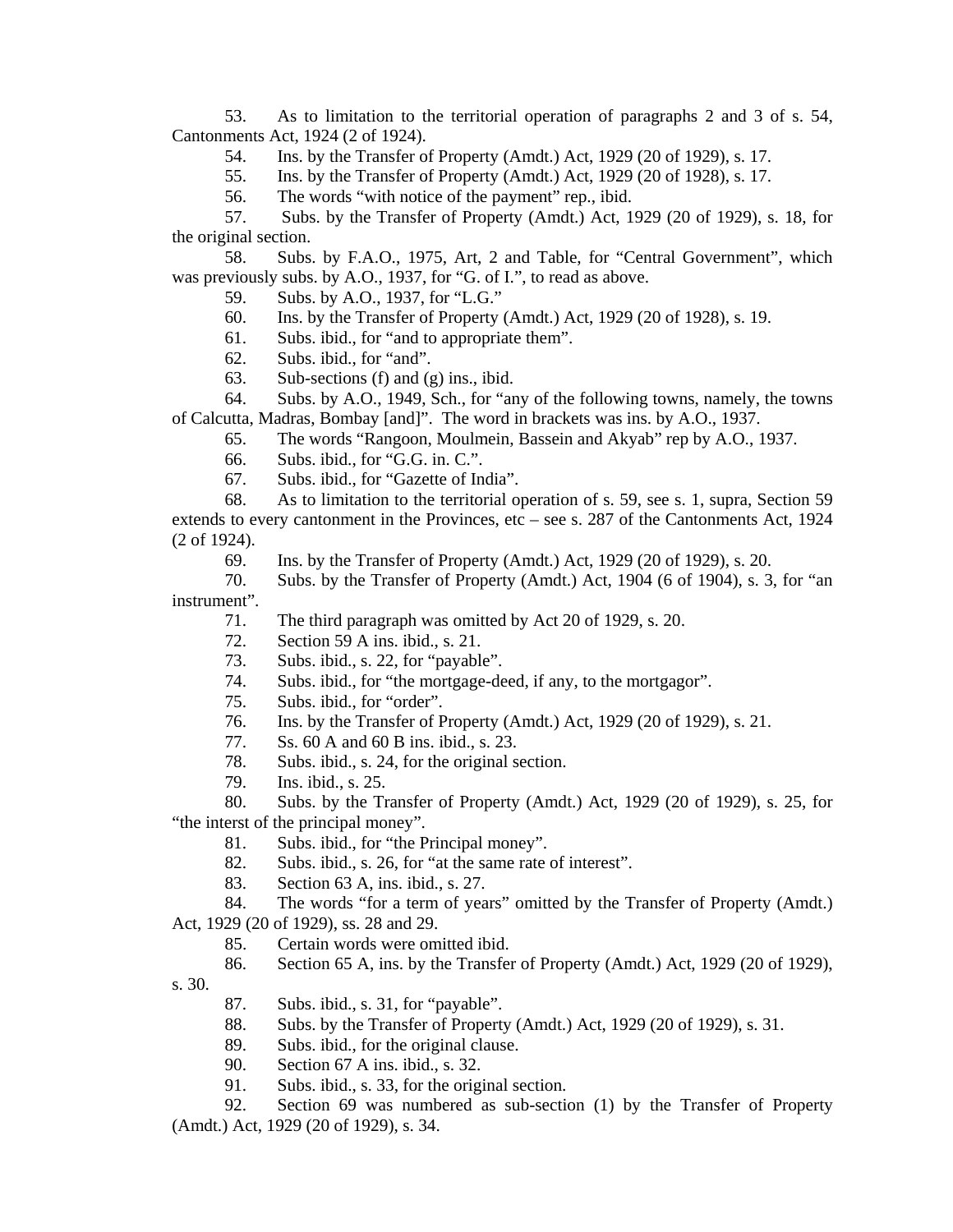93. Subs. ibid., for certain original words.

94. Omitted and subs. by the Federal Laws (Revision and Declaration) Ordinance, 1981 (27 of 1981), s. 3 and  $2^{nd}$  Sch.

95. Subs. by F.A.O. 1975, Art. 2 and Table, for "Muhammadan".

96. Ins. by the Transfer of Property Act (1882) Amdt. Act 1885 (3 of 1885).

97. Subs. by A.O., 1937, for "the L.G., with the previous sanction of the G.G. in

C.".

98. Subs. ibid., for "local official Gazette".

99. Ins. by the Transfer of Property (Amdt.) Act, 1929 (20 of 1929), s. 34.

100. The original words "the Secretary of State for India in Council" have successively been amended by A.O., 1937 and A.O., 1961, Art. 2 (with effect from the  $23<sup>rd</sup>$ March, 1956), to read as above.

101. Added by the Transfer of Property (Amdt.) Act, 1966 (5 of 1966), s. 2.

102. Subs. by Act 20 of 1929 s. 34, for "is".

103. Subs. by A.O., 1949, Sch., for "towns of Calcutta, Madras, Bombay".

104. The words "Rangoon, Moulmein, Bassein, Akyab" rep. by A.O., 1937.

105. Subs. ibid., for "G.G. in C.".

106. Subs. ibid., for "Gazette of India".

107. The word "But" rep. by Act 20 of 1929 s. 34.

108. This para. Was numbered as sub-section (2) ibid.

109. Subs. by Act 5 of 1966, s. 2 for "no such power shall".

110. This clause was lettered (a), by Act 20 of 1929 of s. 34.

111. This clause was lettered (b), ibid.

112. Subs. by Act 5 of 1966, s. 2, for full-stop.

113. Added, ibid.

114 Subs. by F.A.O., 1975, Art, 2 and Table, for "Central Government".

115. This part was numbered as sub-section (3), by the Transfer of Property (Amdt.) Act, 20 of 1929, s. 34.

116. This part was numbered as sub-section (4), ibid.

117. Sub-section (5) which was previously subs. ibid., for the original fifth paragraph, has been omitted by the Federal Laws (Revision and Declaration) Ordinance, 1981 (27 of 1981), s. 3 and  $2<sup>nd</sup>$  Sch.

118. The last paragraph of the section was rep. by Act 20 of 1929, s. 34.

119. Section 69 A ins. ibid., s. 35.

120. The words "for a term of years" rep. by the Transfer of Property (Amdt.) Act, 1929 (20 of 1929), s. 36.

121. Subs. ibid., s. 37 for "When, during the continuance of the mortgage, the mortgagee takes possession of the mortgaged property, he".

122. Clause (a) was rep., ibid.

123. Subs. ibid., for "its preservation".

124. Proviso ins. by s. 37 of the Transfer of Property (Amdt.) Act, 1929 (20 of 1929).

125. Subs. ibid., for certain original words.

126. Subs. ibid., s. 38, for the original section.

127. Ins. by the Transfer of Property (Amdt.) Act, 1929 (20 of 1929), s. 40.

128. Ins. by the Transfer of Property (Amdt.) Act, 1929 (20 of 1929), s. 40.

129. The words "on the mortgage-money" rep., ibid.

130. The word "gross" rep., ibid.

131. Ins. ibid.

132. Subs. by the Transfer of Property (Amdt.) Act, 1929 (20 of 1929), s. 42, for the original section.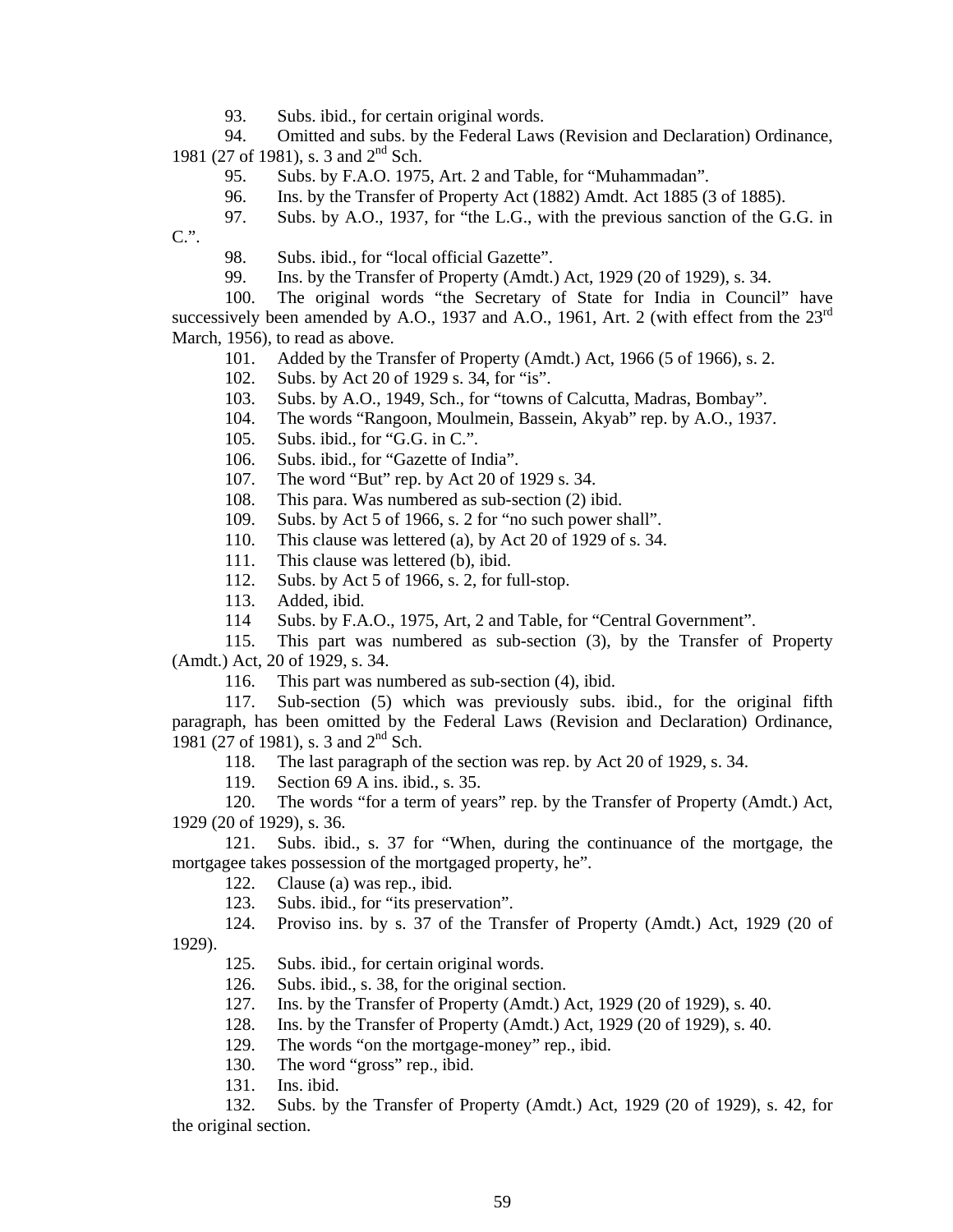133. Subs. ibid., s. 43, for the original paragraph.

134. Subs. ibid., for "second".

135. Subs. by the Transfer of Property (Amdt.) Act, 1929 (20 of 1929), s. 44, for "has become payable".

136. See the Code of Civil Procedure, 1908 (Act 5 of 1908), Sch. I, Order VI, rule 15.

137. Subs. by Act 20 of 1929, s. 44, for "if then in his possession or power,".

138. Ins. ibid.

139. Ins. ibid., s. 45.

140. Subs. ibid., for "as the case may be".

141. Ins. by the Transfer of Property (Amdt.) Act, 1929 (20 of 1929), s. 45.

142. For the repealed provisions, as re-enacted, see the Code of Civil Procedure, 1908 (Act 5 of 1908), Sch. I, Order XXXIV.

143. Subs. by Act 20 of 1929, s. 46, for the Original section.

144. Ss. 92 to 94 were ins. ibid., s. 47.

145. Ss. 95 and 96 were subs. by the Transfer of Property (Amdt.) Act, 1929 (20 of 1929), s. 48, for the original section 95.

146. For the repealed provisions as re-enacted, see the Code of Civil Procedure, 1908 (Act 5 of 1908), Sch. I, Order XXXIV, rules 12 and 13.

147. Subs. by Act 20 of 1929, s. 49, for "a mortgage, not being a simple mortgage, a mortgage by conditional sale, an usufructuary mortgage or an English mortgage or a combination of the first and third, or the second and third, of such forms".

148. For the repealed provisions as re-enacted, see Act 5 of 1908, Sch. I, Order XXXIV, rule 14.

149. Subs. by the Transfer of Property (Amdt.) Act, 1929 (20 of 1929), s. 50, for "as to a mortgagor shall, so far as may be, apply to the owner of such property, and the provisions of ss. 81 and 82 shall, so far as may be, apply to such charge".

150. Ins. ibid., s. 50.

151. Subs. ibid., s. 51, for the original section.

152. Subs. ibid., s. 52, for "Where the person or agent on whom such notice should be served cannot be found in the said district, or is unknown".

153. Proviso ins. by the Transfer of Property (Amdt.) Act, 1929 (20 of 1929), s. 52.

154. Subs. ibid., for "Where the person or agent to whom such tender should be made cannot be found within the said district, or is unknown".

155. Subs. ibid., for "in such Court as last aforesaid".

156. Ins. ibid., s. 53.

157. As to persons competent to contract, see ss. 11 and 12 of the Contract Act, 1872 (9 of 1872).

158. Subs. by Act 20 of 1929, s. 53, for "Chapter XXXI of the Code of Civil Procedure".

159. For rules made by different High Courts, see different local Rules and Orders.

160. Subs. by the Transfer of Property (Amdt.) Act, 1929 (20 of 1929), s. 54, for "tendered or delivered either personally to the party who is intended to be bound by it".

161. As to limitation to the territorial operation of s. 107, see s. I, supra, s. 107 extends to every cantonment in the Provinces, etc., see s. 287 of the Cantonments Act, 1924 (2 of 1924).

162. Subs. by the Transfer of Property (Amdt.) Act, 1904 (6 of 1904), s. 5, for the original paragraph.

163. Ins. by Act 20 of 1929, s. 55.

164. Proviso ins. by Act 6 of 1904, s. 5.

165. Subs. by A.O., 1937, for "L.G.".